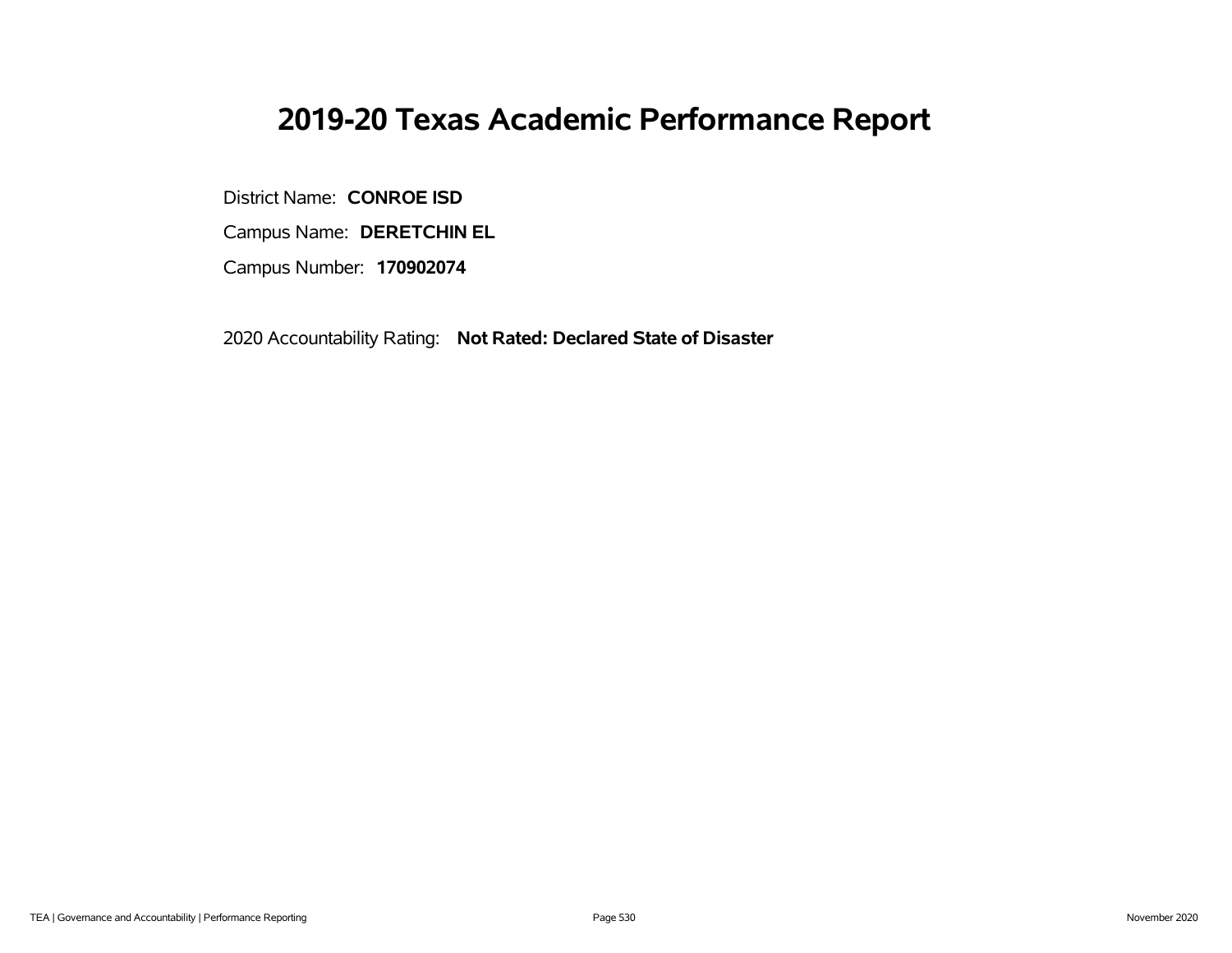This page is intentionally blank.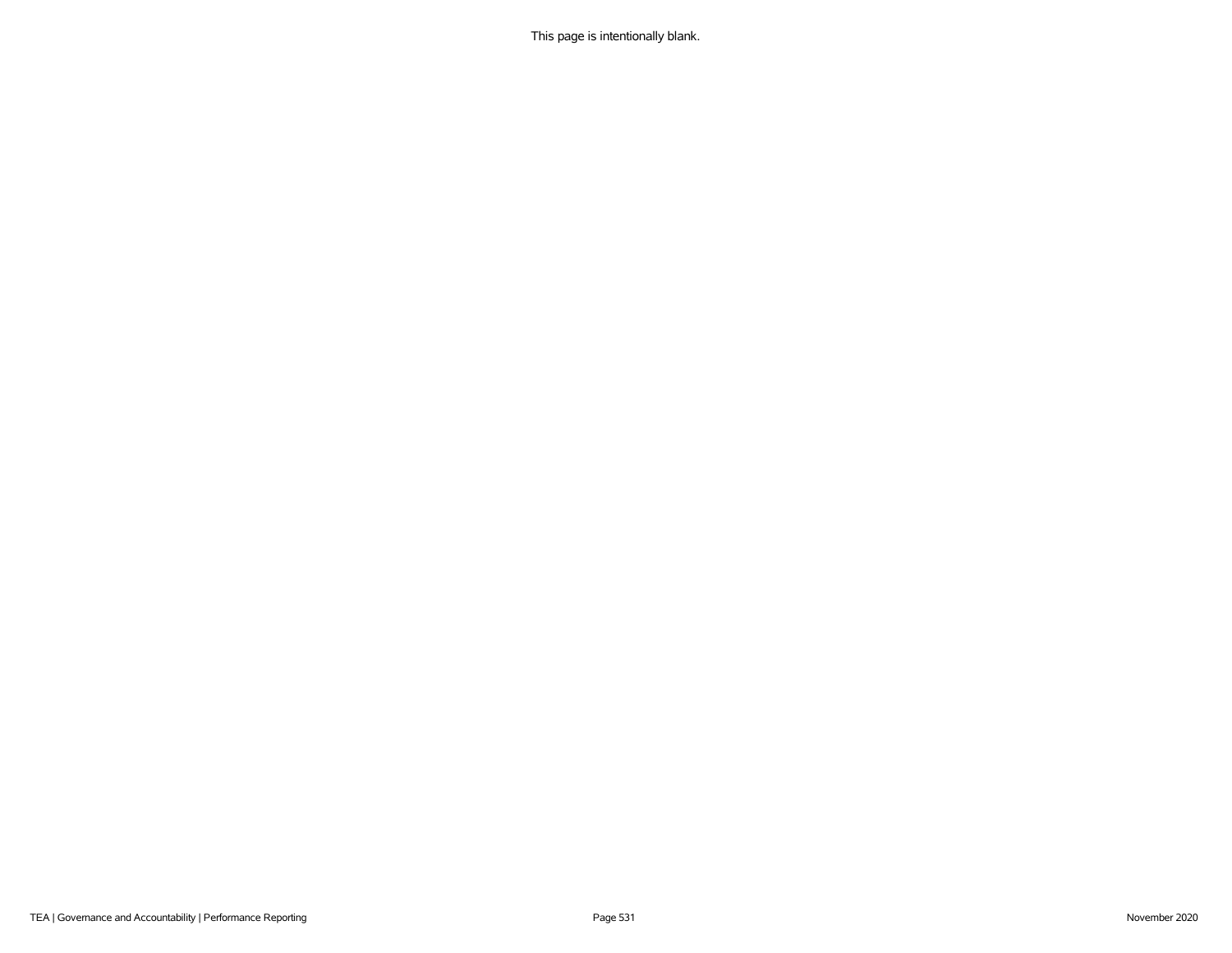Campus Number: 170902074 School Type: Elementary

### Texas Education Agency District Name: CONROE ISD **Texas Academic Performance Report Texas Academic Performance Report** Total Students: 829 Campus Name: DERETCHIN EL **2019-20 Campus STAAR Performance** Grade Span: KG - 06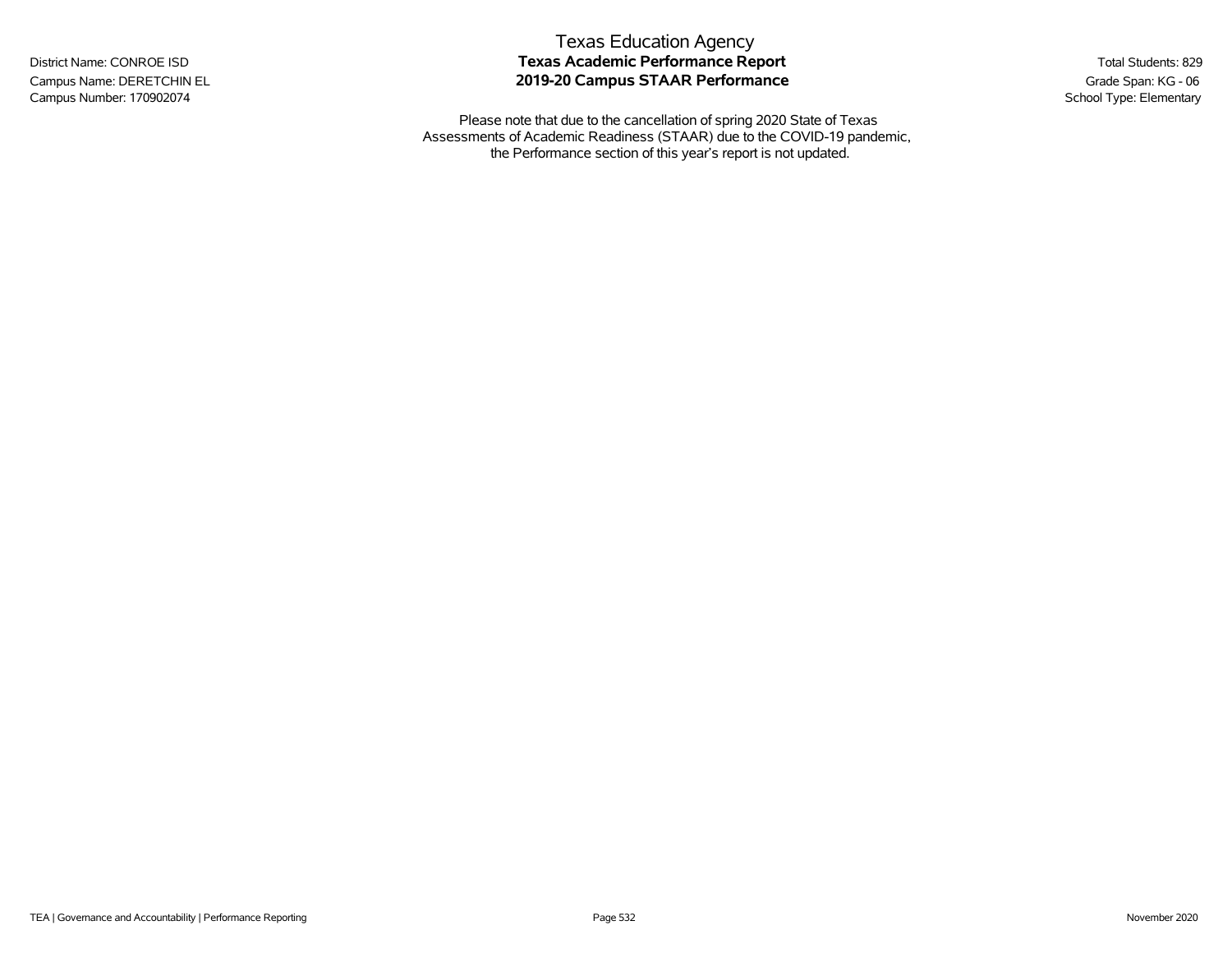### Texas Education Agency District Name: CONROE ISD **Texas Academic Performance Report Texas Academic Performance Report** Total Students: 829 Campus Name: DERETCHIN EL **2019-20 Campus STAAR Performance** Grade Span: KG - 06

|                                                                         |              | State      |            |            | African<br>District Campus American | <b>Hispanic White</b> |            | American<br>Indian                 | Asian       | <b>Pacific</b><br><b>Islander</b>                    | Two or<br><b>More</b> | Special<br>Ed<br>Races (Current) | <b>Special</b><br>Ed<br>(Former) | Continu-<br>ously<br><b>Enrolled</b> | Non-<br>Continu-<br>ously<br><b>Enrolled</b> | Econ       | EL.<br>(Current<br>&<br>Disady Monitored) |
|-------------------------------------------------------------------------|--------------|------------|------------|------------|-------------------------------------|-----------------------|------------|------------------------------------|-------------|------------------------------------------------------|-----------------------|----------------------------------|----------------------------------|--------------------------------------|----------------------------------------------|------------|-------------------------------------------|
| STAAR Performance Rates by Tested Grade, Subject, and Performance Level |              |            |            |            |                                     |                       |            |                                    |             |                                                      |                       |                                  |                                  |                                      |                                              |            |                                           |
| Grade 3 Reading                                                         |              |            |            |            |                                     |                       |            |                                    |             |                                                      |                       |                                  |                                  |                                      |                                              |            |                                           |
| At Approaches Grade Level or                                            |              |            |            |            |                                     |                       |            |                                    |             |                                                      | $\ast$                |                                  |                                  |                                      |                                              |            |                                           |
| Above                                                                   | 2019<br>2018 | 76%<br>77% | 81%<br>84% | 95%<br>96% | $\ast$                              | 93%<br>97%            | 97%<br>95% | $\ast$                             | 93%<br>94%  | $\overline{\phantom{a}}$<br>$\blacksquare$           | 100%                  | 92%<br>56%                       | $\ast$                           | 94%<br>95%                           | 97%<br>97%                                   | 83%<br>80% | 100%<br>94%                               |
| At Meets Grade Level or Above                                           | 2019         | 45%        | 54%        | 76%        | $\overline{\phantom{a}}$            | 73%                   | 73%        | $\overline{\phantom{a}}$           | 87%         | $\overline{\phantom{a}}$                             | $\ast$                | 69%                              | $\ast$                           | 75%                                  | 77%                                          | 42%        | 68%                                       |
|                                                                         | 2018         | 43%        | 53%        | 79%        | $\ast$                              | 79%                   | 74%        | $\ast$                             | 88%         | $\blacksquare$                                       | 100%                  | 22%                              | $\ast$                           | 79%                                  | 77%                                          | 70%        | 78%                                       |
| At Masters Grade Level                                                  | 2019         | 27%        | 36%        | 60%        | $\overline{\phantom{a}}$            | 53%                   | 60%        | $\overline{\phantom{a}}$           | 73%         | $\blacksquare$                                       | $\ast$                | 38%                              | $\ast$                           | 58%                                  | 63%                                          | 17%        | 37%                                       |
|                                                                         | 2018         | 25%        | 34%        | 59%        | $\ast$                              | 48%                   | 62%        | $\ast$                             | 63%         | $\blacksquare$                                       | 71%                   | 11%                              | $\ast$                           | 60%                                  | 58%                                          | 50%        | 61%                                       |
| Grade 3 Mathematics                                                     |              |            |            |            |                                     |                       |            |                                    |             |                                                      |                       |                                  |                                  |                                      |                                              |            |                                           |
| At Approaches Grade Level or                                            |              |            |            |            |                                     |                       |            |                                    |             |                                                      |                       |                                  |                                  |                                      |                                              |            |                                           |
| Above                                                                   | 2019<br>2018 | 79%<br>78% | 85%<br>87% | 95%<br>97% | $\ast$                              | 94%<br>97%            | 95%<br>97% | $\overline{\phantom{a}}$<br>$\ast$ | 100%<br>94% | $\overline{\phantom{a}}$<br>$\blacksquare$           | $\ast$<br>100%        | 85%<br>56%                       |                                  | 96%<br>98%                           | 94%<br>94%                                   | 83%<br>91% | 95%<br>100%                               |
| At Meets Grade Level or Above                                           | 2019         | 49%        | 60%        | 71%        |                                     | 61%                   | 72%        |                                    | 87%         | $\blacksquare$                                       | $\ast$                | 38%                              |                                  | 71%                                  | 71%                                          | 33%        | 58%                                       |
|                                                                         | 2018         | 47%        | 62%        | 84%        | $\ast$                              | 78%                   | 87%        | $\ast$                             | 75%         | $\blacksquare$                                       | 86%                   | 33%                              |                                  | 86%                                  | 76%                                          | 55%        | 71%                                       |
| At Masters Grade Level                                                  | 2019         | 25%        | 36%        | 54%        |                                     | 42%                   | 52%        |                                    | 80%         | $\overline{\phantom{a}}$                             | $\ast$                | 31%                              | $\ast$                           | 55%                                  | 51%                                          | 17%        | 42%                                       |
|                                                                         | 2018         | 23%        | 35%        | 59%        | $\ast$                              | 44%                   | 63%        | $\ast$                             | 69%         |                                                      | 86%                   | 22%                              | $\ast$                           | 60%                                  | 58%                                          | 27%        | 57%                                       |
| Grade 4 Reading                                                         |              |            |            |            |                                     |                       |            |                                    |             |                                                      |                       |                                  |                                  |                                      |                                              |            |                                           |
| At Approaches Grade Level or                                            |              |            |            |            |                                     |                       |            |                                    |             |                                                      |                       |                                  |                                  |                                      |                                              |            |                                           |
| Above                                                                   | 2019         | 75%        | 84%        | 96%        | 83%                                 | 100%                  | 94%        | $\ast$                             | 100%        | $\overline{\phantom{a}}$                             | 100%                  | 60%                              | 100%                             | 96%                                  | 96%                                          | 91%        | 95%                                       |
|                                                                         | 2018         | 73%        | 81%        | 95%        | 100%                                | 86%                   | 96%        |                                    | 100%        |                                                      | $\ast$                | 83%                              | 100%                             | 93%                                  | 98%                                          | 100%       | 86%                                       |
| At Meets Grade Level or Above                                           | 2019         | 44%        | 56%        | 82%        | 50%                                 | 79%                   | 84%        | $\ast$                             | 80%         | $\blacksquare$                                       | 100%                  | 20%                              | 100%                             | 84%                                  | 77%                                          | 55%        | 84%                                       |
|                                                                         | 2018         | 46%        | 58%        | 80%        | 80%                                 | 69%                   | 80%        | $\overline{\phantom{a}}$           | 94%         | $\overline{a}$                                       | $\ast$                | 50%                              | 50%                              | 80%                                  | 82%                                          | 50%        | 64%                                       |
| At Masters Grade Level                                                  | 2019         | 22%        | 32%        | 53%        | 33%                                 | 52%                   | 51%        | $\ast$                             | 80%         | $\blacksquare$                                       | 71%                   | 20%                              | 67%                              | 53%                                  | 54%                                          | 27%        | 53%                                       |
|                                                                         | 2018         | 24%        | 35%        | 58%        | 40%                                 | 34%                   | 61%        |                                    | 83%         |                                                      | $\ast$                | 50%                              | 50%                              | 59%                                  | 55%                                          | 17%        | 36%                                       |
| Grade 4 Mathematics                                                     |              |            |            |            |                                     |                       |            |                                    |             |                                                      |                       |                                  |                                  |                                      |                                              |            |                                           |
| At Approaches Grade Level or                                            | 2019         |            | 86%        | 94%        | 83%                                 | 100%                  | 91%        | $\ast$                             | 100%        |                                                      | 100%                  | 40%                              | 100%                             | 95%                                  | 92%                                          | 91%        | 95%                                       |
| Above                                                                   | 2018         | 75%<br>78% | 88%        | 98%        | 100%                                | 93%                   | 99%        | $\blacksquare$                     | 100%        | $\overline{\phantom{a}}$<br>$\overline{\phantom{a}}$ | $\ast$                | 83%                              | 100%                             | 98%                                  | 98%                                          | 100%       | 96%                                       |
| At Meets Grade Level or Above                                           | 2019         | 48%        | 66%        | 83%        | 50%                                 | 82%                   | 81%        | $\ast$                             | 100%        | $\overline{\phantom{a}}$                             | 100%                  | 40%                              | 100%                             | 83%                                  | 82%                                          | 82%        | 74%                                       |
|                                                                         | 2018         | 49%        | 65%        | 90%        | 80%                                 | 73%                   | 95%        | $\blacksquare$                     | 100%        | $\overline{\phantom{a}}$                             | $\ast$                | 67%                              | 100%                             | 90%                                  | 90%                                          | 71%        | 78%                                       |
| At Masters Grade Level                                                  | 2019         | 28%        | 45%        | 66%        | 33%                                 | 59%                   | 64%        | $\ast$                             | 93%         | $\overline{\phantom{a}}$                             | 100%                  | 20%                              | 100%                             | 70%                                  | 59%                                          | 27%        | 47%                                       |
|                                                                         | 2018         | 27%        | 41%        | 70%        | 80%                                 | 47%                   | 74%        |                                    | 89%         | $\overline{a}$                                       | $\ast$                | 67%                              | 67%                              | 73%                                  | 64%                                          | 29%        | 43%                                       |
| Grade 4 Writing                                                         |              |            |            |            |                                     |                       |            |                                    |             |                                                      |                       |                                  |                                  |                                      |                                              |            |                                           |
| At Approaches Grade Level or                                            |              |            |            |            |                                     |                       |            | $\ast$                             |             |                                                      |                       |                                  |                                  |                                      |                                              |            |                                           |
| Above                                                                   | 2019         | 67%        | 75%        | 92%        | 83%                                 | 91%                   | 91%        |                                    | 100%        | $\overline{\phantom{a}}$                             | 100%<br>∗             | 33%                              | 100%                             | 93%                                  | 90%                                          | 82%<br>57% | 100%                                      |
| At Meets Grade Level or Above                                           | 2018<br>2019 | 63%<br>35% | 71%<br>45% | 89%<br>64% | 60%<br>17%                          | 86%<br>49%            | 91%<br>68% | $\ast$                             | 94%<br>79%  | $\overline{\phantom{a}}$<br>$\overline{\phantom{a}}$ | 86%                   | 50%<br>17%                       | 83%<br>100%                      | 88%<br>67%                           | 92%<br>57%                                   | 27%        | 76%<br>60%                                |
|                                                                         | 2018         | 39%        | 48%        | 73%        | 60%                                 | 57%                   | 74%        |                                    | 94%         | $\overline{\phantom{a}}$                             | $\ast$                | 50%                              | 67%                              | 72%                                  | 76%                                          | 43%        | 57%                                       |
| At Masters Grade Level                                                  | 2019         | 11%        | 16%        | 32%        | 0%                                  | 20%                   | 36%        | $\ast$                             | 57%         | $\blacksquare$                                       | 29%                   | 17%                              | 17%                              | 32%                                  | 33%                                          | 9%         | 30%                                       |
|                                                                         | 2018         | 11%        | 17%        | 31%        | 40%                                 | 25%                   | 25%        |                                    | 56%         |                                                      | ∗                     | $0\%$                            | $0\%$                            | 34%                                  | 24%                                          | $0\%$      | 24%                                       |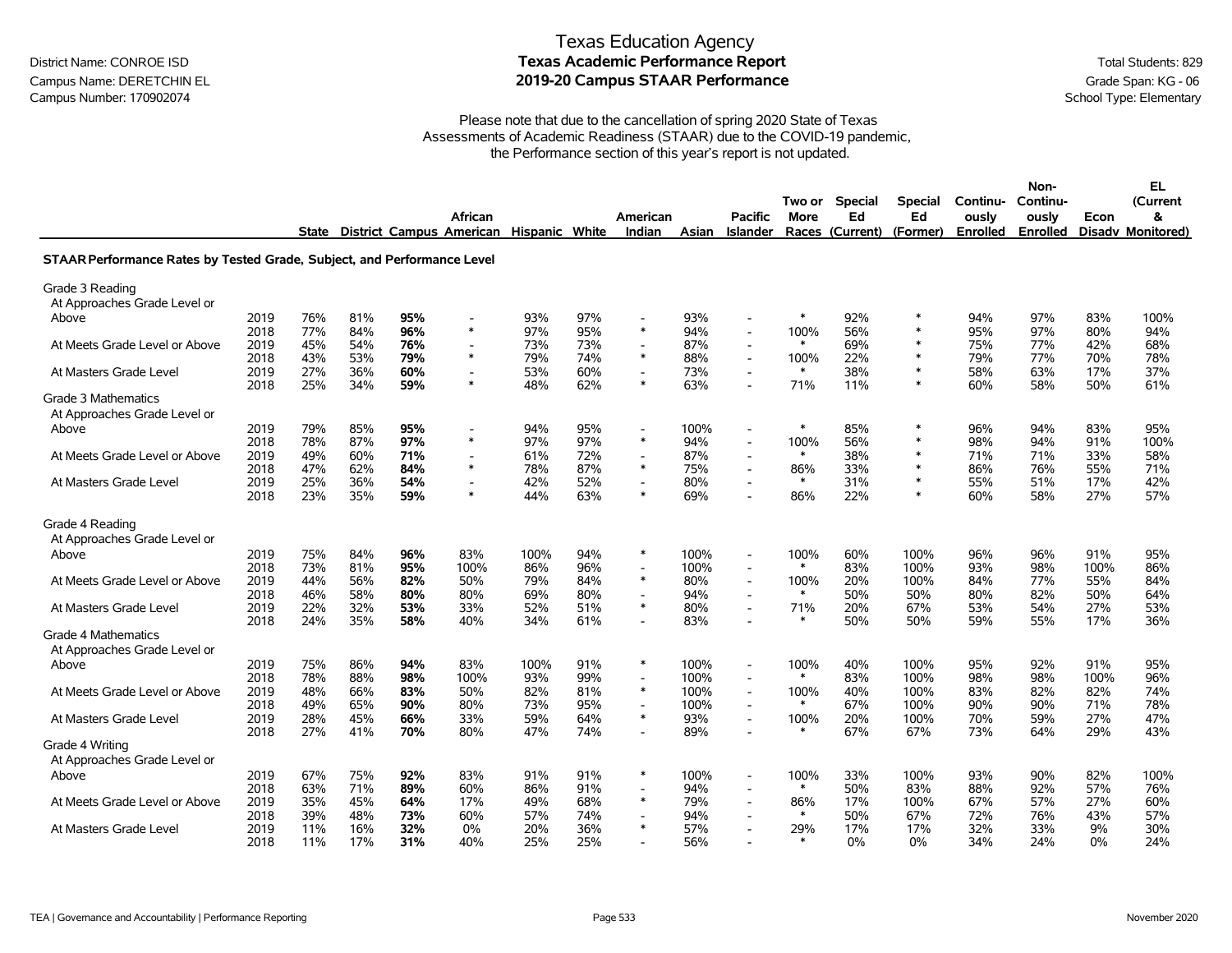### Texas Education Agency District Name: CONROE ISD **Texas Academic Performance Report Texas Academic Performance Report** Total Students: 829 Campus Name: DERETCHIN EL **2019-20 Campus STAAR Performance** Grade Span: KG - 06

|                                  |              |              |            |            |                                         |            |            |                                    |            |                                                      |             |                 |                |                 | Non-            |            | EL                |
|----------------------------------|--------------|--------------|------------|------------|-----------------------------------------|------------|------------|------------------------------------|------------|------------------------------------------------------|-------------|-----------------|----------------|-----------------|-----------------|------------|-------------------|
|                                  |              |              |            |            |                                         |            |            |                                    |            |                                                      | Two or      | Special         | <b>Special</b> | Continu-        | Continu-        |            | (Current          |
|                                  |              |              |            |            | <b>African</b>                          |            |            | American                           |            | <b>Pacific</b>                                       | <b>More</b> | Ed              | Ed             | ously           | ously           | Econ       | &                 |
|                                  |              | <b>State</b> |            |            | District Campus American Hispanic White |            |            | Indian                             | Asian      | <b>Islander</b>                                      |             | Races (Current) | (Former)       | <b>Enrolled</b> | <b>Enrolled</b> |            | Disadv Monitored) |
| Grade 5 Reading^                 |              |              |            |            |                                         |            |            |                                    |            |                                                      |             |                 |                |                 |                 |            |                   |
| At Approaches Grade Level or     |              |              |            |            |                                         |            |            |                                    |            |                                                      |             |                 |                |                 |                 |            |                   |
| Above                            | 2019         | 86%          | 89%        | 99%        | 100%                                    | 95%        | 100%       | $\overline{\phantom{a}}$           | 100%       | $\overline{\phantom{a}}$                             | $\ast$      | $\ast$          | 100%           | 99%             | 98%             | 100%       | 97%               |
|                                  | 2018         | 84%          | 88%        | 97%        | $\ast$                                  | 95%        | 99%        | $\ast$                             | 94%        | $\sim$                                               | 100%        | 100%            | ∗              | 97%             | 98%             | 100%       | 91%               |
| At Meets Grade Level or Above    | 2019         | 54%          | 61%        | 84%        | 100%                                    | 63%        | 91%        | $\sim$                             | 95%        | $\overline{\phantom{a}}$                             | $\ast$      | $\ast$          | 71%            | 88%             | 74%             | 33%        | 56%               |
|                                  | 2018         | 54%          | 65%        | 91%        | $\ast$                                  | 88%        | 92%        | $\ast$                             | 94%        | $\overline{\phantom{a}}$                             | 100%        | 86%             | $\ast$         | 90%             | 94%             | 82%        | 82%               |
| At Masters Grade Level           | 2019         | 29%          | 38%        | 61%        | 71%                                     | 39%        | 67%        | $\overline{\phantom{a}}$           | 86%        | $\sim$                                               | $\ast$      | $\ast$          | 57%            | 68%             | 49%             | 33%        | 38%               |
|                                  | 2018         | 26%          | 38%        | 65%        | $\ast$                                  | 57%        | 65%        | $\ast$                             | 81%        | $\blacksquare$                                       | 75%         | $0\%$           | ∗              | 62%             | 71%             | 64%        | 59%               |
| Grade 5 Mathematics <sup>^</sup> |              |              |            |            |                                         |            |            |                                    |            |                                                      |             |                 |                |                 |                 |            |                   |
| At Approaches Grade Level or     |              |              |            |            |                                         |            |            |                                    |            |                                                      |             |                 |                |                 |                 |            |                   |
| Above                            | 2019         | 90%          | 93%        | 99%        | 100%                                    | 95%        | 100%       | $\blacksquare$                     | 100%       | $\blacksquare$                                       | $\ast$      | $\ast$          | 100%           | 99%             | 98%             | 100%       | 97%               |
|                                  | 2018         | 91%          | 95%        | 99%        | $\ast$                                  | 98%        | 99%        | $\ast$                             | 100%       | $\omega$                                             | 100%        | 100%            | $\ast$         | 99%             | 98%             | 100%       | 95%               |
| At Meets Grade Level or Above    | 2019         | 58%          | 68%        | 86%        | 86%                                     | 71%        | 93%        | $\sim$                             | 90%        | $\overline{\phantom{a}}$                             | $\ast$      | $\ast$          | 86%            | 92%             | 72%             | 50%        | 75%               |
|                                  | 2018         | 58%          | 69%        | 91%        | $\ast$                                  | 88%        | 93%        | $\ast$                             | 88%        | $\overline{\phantom{a}}$                             | 100%        | 70%             | $\ast$         | 92%             | 91%             | 91%        | 82%               |
| At Masters Grade Level           | 2019         | 36%          | 47%        | 72%        | 71%                                     | 46%        | 81%        | $\overline{a}$                     | 90%        | $\overline{a}$                                       | $\ast$      | $\ast$          | 57%            | 80%             | 57%             | 33%        | 50%               |
|                                  | 2018         | 30%          | 43%        | 70%        | $\ast$                                  | 60%        | 76%        | $\ast$                             | 75%        | $\overline{a}$                                       | 75%         | 20%             |                | 70%             | 70%             | 82%        | 68%               |
| Grade 5 Science                  |              |              |            |            |                                         |            |            |                                    |            |                                                      |             |                 |                |                 |                 |            |                   |
| At Approaches Grade Level or     |              |              |            |            |                                         |            |            |                                    |            |                                                      |             |                 |                |                 |                 |            |                   |
| Above                            | 2019         | 75%          | 85%        | 95%        | 100%                                    | 85%        | 99%        | $\overline{\phantom{a}}$           | 100%       | $\sim$                                               | $\ast$      | $\ast$          | 100%           | 96%             | 93%             | 100%       | 81%               |
|                                  | 2018         | 76%          | 86%        | 94%        | $\ast$                                  | 93%        | 94%        | $\ast$                             | 94%        | $\mathbf{r}$                                         | 100%        | 80%             | $\ast$         | 96%             | 91%             | 91%        | 86%               |
| At Meets Grade Level or Above    | 2019         | 49%          | 64%        | 86%        | 100%                                    | 71%        | 88%        | $\blacksquare$                     | 100%       |                                                      | $\ast$      | ∗               | 57%            | 89%             | 78%             | 67%        | 66%               |
|                                  | 2018         | 41%          | 56%        | 81%        | $\ast$                                  | 72%        | 85%        | $\ast$                             | 81%        | $\blacksquare$                                       | 88%         | 40%             | $\ast$         | 83%             | 76%             | 55%        | 64%               |
| At Masters Grade Level           | 2019         | 24%          | 38%        | 55%        | 57%                                     | 37%        | 59%        | $\overline{a}$                     | 75%        | $\sim$                                               | $\ast$      | $\ast$          | 43%            | 58%             | 50%             | 17%        | 38%               |
|                                  | 2018         | 17%          | 28%        | 55%        | $\ast$                                  | 42%        | 62%        | $\ast$                             | 56%        | $\blacksquare$                                       | 50%         | 10%             |                | 58%             | 50%             | 27%        | 50%               |
| Grade 6 Reading                  |              |              |            |            |                                         |            |            |                                    |            |                                                      |             |                 |                |                 |                 |            |                   |
|                                  |              |              |            |            |                                         |            |            |                                    |            |                                                      |             |                 |                |                 |                 |            |                   |
| At Approaches Grade Level or     |              |              |            |            |                                         |            |            | $\ast$                             |            |                                                      |             |                 |                |                 |                 |            |                   |
| Above                            | 2019         | 68%          | 78%        | 94%        | 86%                                     | 91%        | 95%        |                                    | 94%        | $\sim$                                               | 100%        | 64%             | 86%            | 96%             | 90%             | 94%        | 90%               |
|                                  | 2018         | 69%          | 82%        | 98%        | 100%                                    | 95%        | 99%        | $\overline{\phantom{a}}$<br>$\ast$ | 100%       | $\blacksquare$                                       | 100%        | 88%             | 100%           | 98%             | 98%             | 100%       | 91%               |
| At Meets Grade Level or Above    | 2019         | 37%          | 51%<br>55% | 73%        | 43%                                     | 68%        | 76%        |                                    | 76%        | $\overline{\phantom{a}}$<br>$\overline{\phantom{a}}$ | 100%        | 36%             | 57%            | 75%             | 71%             | 56%<br>67% | 71%               |
|                                  | 2018         | 39%          | 28%        | 80%<br>48% | 80%                                     | 78%        | 80%        | $\overline{\phantom{a}}$<br>$\ast$ | 93%<br>71% |                                                      | 71%<br>67%  | 13%<br>9%       | 80%<br>29%     | 81%<br>50%      | 78%<br>42%      | 19%        | 70%<br>33%        |
| At Masters Grade Level           | 2019<br>2018 | 18%<br>19%   | 31%        | 57%        | 29%<br>60%                              | 36%<br>53% | 50%<br>55% | $\overline{a}$                     | 93%        | $\blacksquare$<br>$\overline{a}$                     | 43%         | 0%              | 60%            | 56%             | 59%             | 50%        | 57%               |
| Grade 6 Mathematics              |              |              |            |            |                                         |            |            |                                    |            |                                                      |             |                 |                |                 |                 |            |                   |
|                                  |              |              |            |            |                                         |            |            |                                    |            |                                                      |             |                 |                |                 |                 |            |                   |
| At Approaches Grade Level or     |              |              |            |            |                                         |            |            |                                    |            |                                                      |             |                 |                |                 |                 |            |                   |
| Above                            | 2019         | 81%          | 89%        | 96%        | 86%                                     | 98%        | 95%        | $\ast$                             | 100%       | $\overline{\phantom{a}}$                             | 100%        | 73%             | 100%           | 99%             | 92%             | 94%        | 95%               |
|                                  | 2018         | 77%          | 88%        | 99%        | 100%                                    | 95%        | 100%       | $\blacksquare$<br>$\ast$           | 100%       | $\blacksquare$                                       | 100%        | 100%            | 100%           | 100%            | 96%             | 75%        | 96%               |
| At Meets Grade Level or Above    | 2019         | 47%          | 63%        | 86%        | 71%                                     | 77%        | 89%        |                                    | 100%       | $\blacksquare$                                       | 100%        | 45%             | 86%            | 88%             | 83%             | 88%        | 76%               |
|                                  | 2018         | 44%          | 62%        | 91%        | 100%                                    | 79%        | 94%        | $\blacksquare$<br>$\ast$           | 100%       | $\blacksquare$                                       | 100%        | 63%             | 100%           | 93%             | 87%             | 75%        | 88%               |
| At Masters Grade Level           | 2019         | 21%          | 37%        | 60%        | 43%                                     | 43%        | 66%        |                                    | 82%        |                                                      | 67%         | 18%             | 57%            | 64%             | 53%             | 38%        | 52%               |
|                                  | 2018         | 18%          | 35%        | 69%        | 60%                                     | 58%        | 71%        |                                    | 93%        |                                                      | 71%         | 13%             | 80%            | 75%             | 57%             | 38%        | 64%               |
|                                  |              |              |            |            |                                         |            |            |                                    |            |                                                      |             |                 |                |                 |                 |            |                   |
| All Grades All Subjects          |              |              |            |            |                                         |            |            |                                    |            |                                                      |             |                 |                |                 |                 |            |                   |
| At Approaches Grade Level or     |              |              |            |            |                                         |            |            |                                    |            |                                                      |             |                 |                |                 |                 |            |                   |
| Above                            | 2019         | 78%          | 85%        | 95%        | 91%                                     | 94%        | 95%        | 100%                               | 99%        |                                                      | 100%        | 71%             | 98%            | 96%             | 94%             | 91%        | 94%               |
|                                  | 2018         | 77%          | 85%        | 96%        | 95%                                     | 94%        | 97%        | 100%                               | 97%        | $\blacksquare$                                       | 100%        | 80%             | 93%            | 97%             | 96%             | 90%        | 91%               |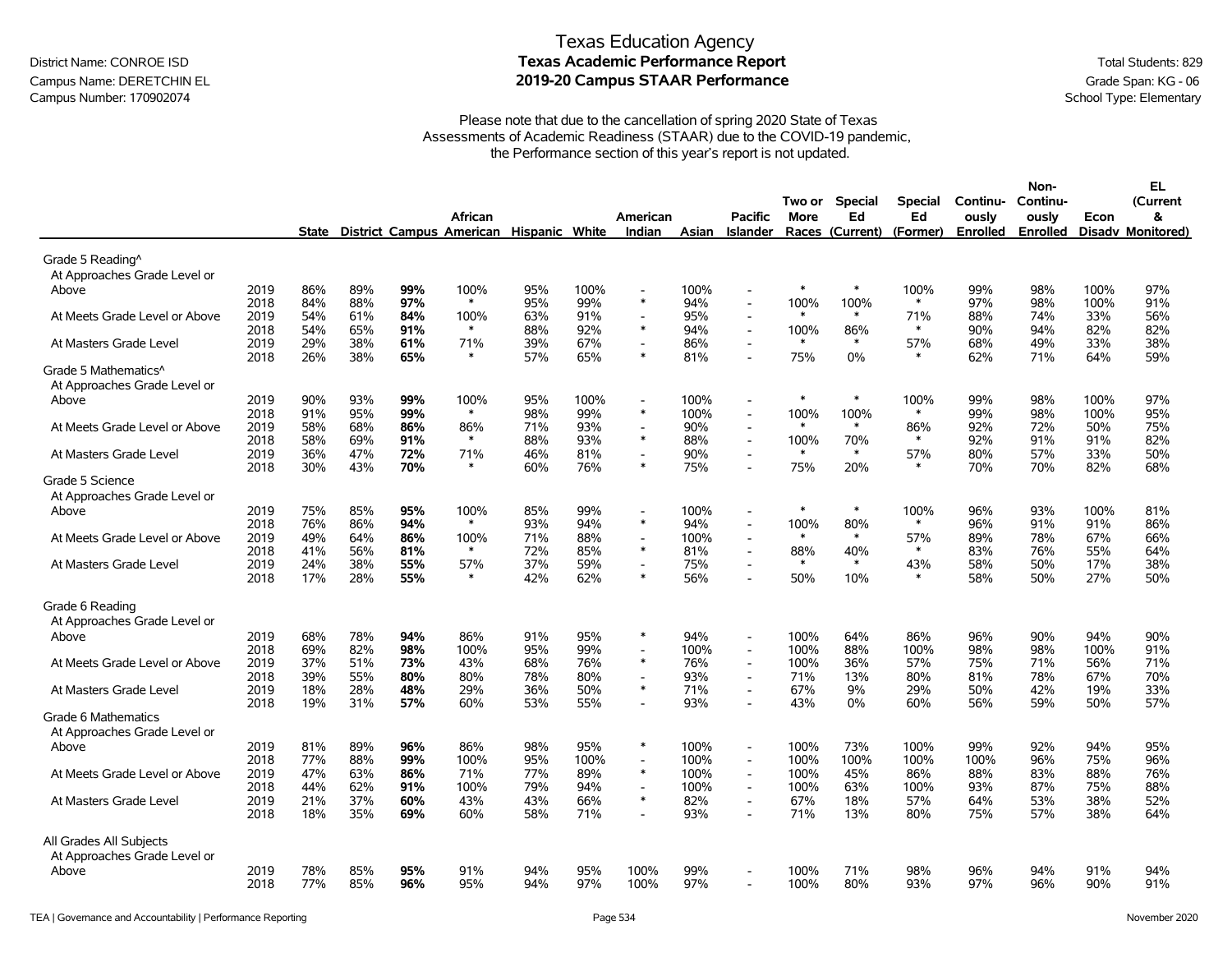# Campus Number: 170902074 School Type: Elementary

### Texas Education Agency District Name: CONROE ISD **Texas Academic Performance Report Texas Academic Performance Report** Total Students: 829 Campus Name: DERETCHIN EL **2019-20 Campus STAAR Performance** Grade Span: KG - 06

|                               |      |              |     |     |                          |                 |       |                          |       |                          |             |                |                |                 | Non-            |               | <b>EL</b>         |
|-------------------------------|------|--------------|-----|-----|--------------------------|-----------------|-------|--------------------------|-------|--------------------------|-------------|----------------|----------------|-----------------|-----------------|---------------|-------------------|
|                               |      |              |     |     |                          |                 |       |                          |       |                          | Two or      | <b>Special</b> | <b>Special</b> | Continu-        | Continu-        |               | (Current          |
|                               |      |              |     |     | African                  |                 |       | American                 |       | <b>Pacific</b>           | <b>More</b> | Ed             | Ed             | ously           | ously           | Econ          | &                 |
|                               |      | <b>State</b> |     |     | District Campus American | <b>Hispanic</b> | White | Indian                   | Asian | <b>Islander</b>          | Races       | Current)       | (Former)       | <b>Enrolled</b> | <b>Enrolled</b> | <b>Disadv</b> | <b>Monitored)</b> |
| At Meets Grade Level or Above | 2019 | 50%          | 62% | 79% | 66%                      | 69%             | 81%   | 91%                      | 90%   |                          | 95%         | 42%            | 80%            | 82%             | 74%             | 55%           | 68%               |
|                               | 2018 | 48%          | 62% | 84% | 77%                      | 77%             | 86%   | 100%                     | 91%   | $\blacksquare$           | 94%         | 48%            | 80%            | 85%             | 83%             | 67%           | 74%               |
| At Masters Grade Level        | 2019 | 24%          | 35% | 56% | 43%                      | 42%             | 58%   | 36%                      | 79%   | $\overline{\phantom{a}}$ | 70%         | 20%            | 56%            | 59%             | 51%             | 23%           | 42%               |
|                               | 2018 | 22%          | 34% | 60% | 51%                      | 48%             | 61%   | 78%                      | 75%   |                          | 67%         | 18%            | 59%            | 61%             | 57%             | 41%           | 52%               |
| All Grades ELA/Reading        |      |              |     |     |                          |                 |       |                          |       |                          |             |                |                |                 |                 |               |                   |
| At Approaches Grade Level or  |      |              |     |     |                          |                 |       |                          |       |                          |             |                |                |                 |                 |               |                   |
| Above                         | 2019 | 75%          | 83% | 96% | 90%                      | 95%             | 96%   | $\ast$                   | 97%   | $\overline{\phantom{a}}$ | 100%        | 76%            | 96%            | 97%             | 95%             | 91%           | 96%               |
|                               | 2018 | 74%          | 83% | 97% | 100%                     | 94%             | 97%   | $\ast$                   | 97%   | $\blacksquare$           | 100%        | 80%            | 94%            | 96%             | 98%             | 94%           | 91%               |
| At Meets Grade Level or Above | 2019 | 48%          | 59% | 79% | 65%                      | 70%             | 81%   | $\ast$                   | 85%   | $\overline{\phantom{a}}$ | 94%         | 48%            | 75%            | 81%             | 75%             | 49%           | 68%               |
|                               | 2018 | 46%          | 59% | 83% | 76%                      | 79%             | 82%   | $\ast$                   | 92%   | $\overline{\phantom{a}}$ | 92%         | 40%            | 72%            | 82%             | 84%             | 70%           | 73%               |
| At Masters Grade Level        | 2019 | 21%          | 30% | 55% | 45%                      | 44%             | 56%   |                          | 78%   | $\overline{\phantom{a}}$ | 65%         | 21%            | 54%            | 57%             | 51%             | 22%           | 40%               |
|                               | 2018 | 19%          | 30% | 60% | 53%                      | 49%             | 60%   | $\ast$                   | 80%   |                          | 65%         | 13%            | 61%            | 59%             | 61%             | 48%           | 53%               |
| All Grades Mathematics        |      |              |     |     |                          |                 |       |                          |       |                          |             |                |                |                 |                 |               |                   |
| At Approaches Grade Level or  |      |              |     |     |                          |                 |       |                          |       |                          |             |                |                |                 |                 |               |                   |
| Above                         | 2019 | 82%          | 88% | 96% | 90%                      | 97%             | 95%   | $\ast$                   | 100%  | $\overline{\phantom{a}}$ | 100%        | 73%            | 100%           | 97%             | 94%             | 91%           | 96%               |
|                               | 2018 | 81%          | 89% | 98% | 100%                     | 96%             | 99%   | $\ast$                   | 98%   | $\overline{\phantom{a}}$ | 100%        | 85%            | 100%           | 99%             | 97%             | 92%           | 97%               |
| At Meets Grade Level or Above | 2019 | 52%          | 65% | 82% | 70%                      | 73%             | 84%   | $\ast$                   | 94%   | $\overline{\phantom{a}}$ | 100%        | 39%            | 88%            | 85%             | 78%             | 67%           | 71%               |
|                               | 2018 | 50%          | 64% | 89% | 88%                      | 80%             | 92%   | $\ast$                   | 91%   | $\overline{\phantom{a}}$ | 96%         | 58%            | 94%            | 90%             | 87%             | 73%           | 80%               |
| At Masters Grade Level        | 2019 | 26%          | 39% | 64% | 50%                      | 47%             | 66%   | $\ast$                   | 87%   |                          | 88%         | 21%            | 71%            | 68%             | 55%             | 29%           | 48%               |
|                               | 2018 | 24%          | 37% | 67% | 53%                      | 53%             | 71%   | $\ast$                   | 81%   |                          | 77%         | 27%            | 78%            | 69%             | 63%             | 46%           | 58%               |
| All Grades Writing            |      |              |     |     |                          |                 |       |                          |       |                          |             |                |                |                 |                 |               |                   |
| At Approaches Grade Level or  |      |              |     |     |                          |                 |       |                          |       |                          |             |                |                |                 |                 |               |                   |
| Above                         | 2019 | 68%          | 77% | 92% | 83%                      | 91%             | 91%   | $\ast$                   | 100%  | $\overline{\phantom{a}}$ | 100%        | 33%            | 100%           | 93%             | 90%             | 82%           | 100%              |
|                               | 2018 | 66%          | 75% | 89% | 60%                      | 86%             | 91%   | $\overline{\phantom{a}}$ | 94%   | $\overline{\phantom{a}}$ | $\ast$      | 50%            | 83%            | 88%             | 92%             | 57%           | 76%               |
| At Meets Grade Level or Above | 2019 | 38%          | 48% | 64% | 17%                      | 49%             | 68%   | $\ast$                   | 79%   | $\overline{\phantom{a}}$ | 86%         | 17%            | 100%           | 67%             | 57%             | 27%           | 60%               |
|                               | 2018 | 41%          | 51% | 73% | 60%                      | 57%             | 74%   |                          | 94%   | $\overline{\phantom{a}}$ | $\ast$      | 50%            | 67%            | 72%             | 76%             | 43%           | 57%               |
| At Masters Grade Level        | 2019 | 14%          | 19% | 32% | 0%                       | 20%             | 36%   | $\ast$                   | 57%   | $\overline{\phantom{a}}$ | 29%         | 17%            | 17%            | 32%             | 33%             | 9%            | 30%               |
|                               | 2018 | 13%          | 19% | 31% | 40%                      | 25%             | 25%   |                          | 56%   |                          | $\ast$      | 0%             | 0%             | 34%             | 24%             | 0%            | 24%               |
| All Grades Science            |      |              |     |     |                          |                 |       |                          |       |                          |             |                |                |                 |                 |               |                   |
| At Approaches Grade Level or  |      |              |     |     |                          |                 |       |                          |       |                          |             |                |                |                 |                 |               |                   |
| Above                         | 2019 | 81%          | 89% | 95% | 100%                     | 85%             | 99%   | $\overline{\phantom{a}}$ | 100%  | $\overline{\phantom{a}}$ | $\ast$      | $\ast$         | 100%           | 96%             | 93%             | 100%          | 81%               |
|                               | 2018 | 80%          | 88% | 94% | $\ast$                   | 93%             | 94%   | $\ast$                   | 94%   | $\overline{\phantom{a}}$ | 100%        | 80%            | $\ast$         | 96%             | 91%             | 91%           | 86%               |
| At Meets Grade Level or Above | 2019 | 54%          | 69% | 86% | 100%                     | 71%             | 88%   | $\blacksquare$           | 100%  | $\overline{\phantom{a}}$ | $\ast$      | $\ast$         | 57%            | 89%             | 78%             | 67%           | 66%               |
|                               | 2018 | 51%          | 66% | 81% | $\ast$                   | 72%             | 85%   | $\ast$                   | 81%   | $\overline{\phantom{a}}$ | 88%         | 40%            | $\ast$         | 83%             | 76%             | 55%           | 64%               |
| At Masters Grade Level        | 2019 | 25%          | 39% | 55% | 57%                      | 37%             | 59%   |                          | 75%   |                          | $\ast$      | $\ast$         | 43%            | 58%             | 50%             | 17%           | 38%               |
|                               | 2018 | 23%          | 36% | 55% | $\ast$                   | 42%             | 62%   | $\ast$                   | 56%   |                          | 50%         | 10%            | $\ast$         | 58%             | 50%             | 27%           | 50%               |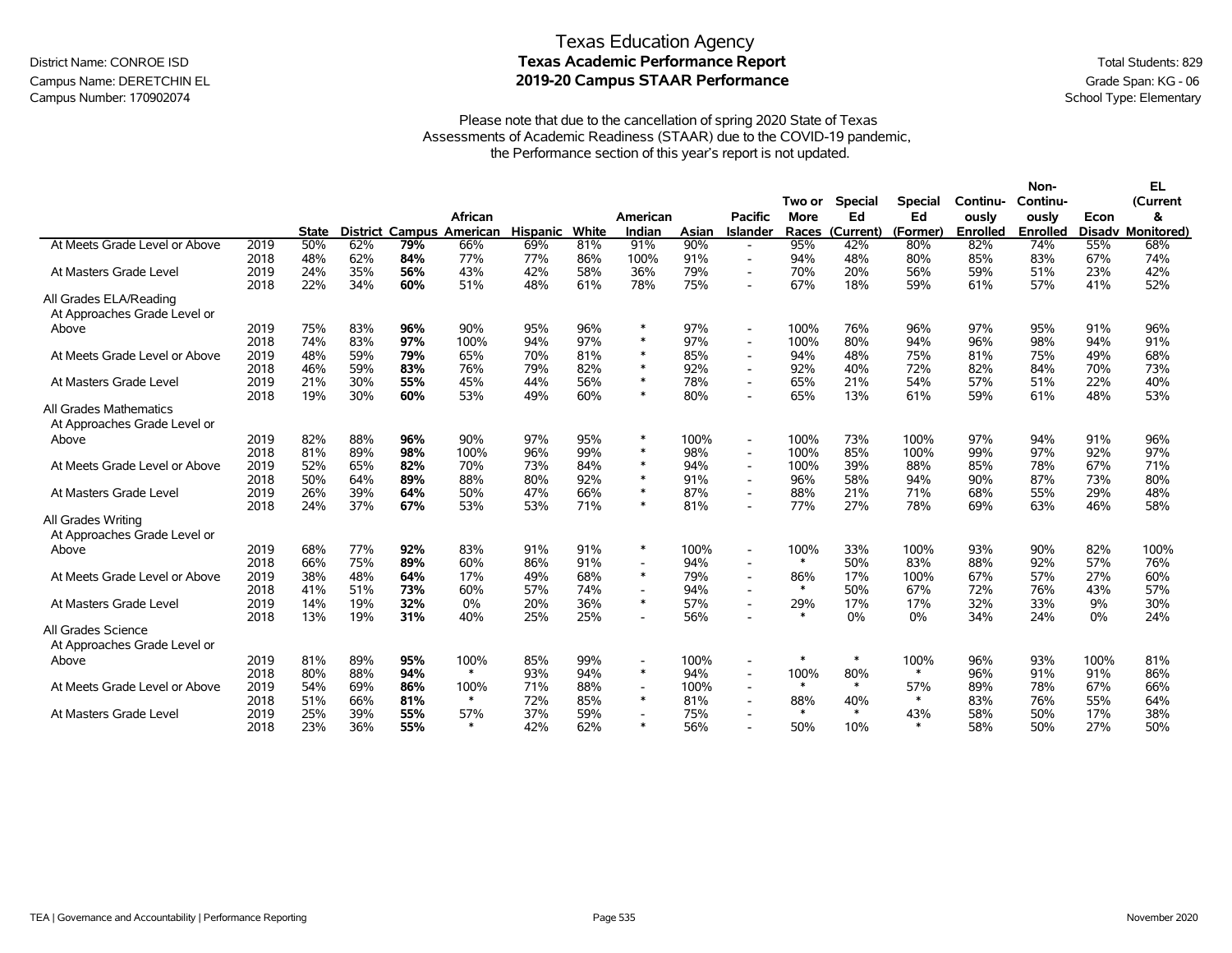### Texas Education Agency District Name: CONROE ISD **Texas Academic Performance Report Texas Academic Performance Report** Total Students: 829 Campus Name: DERETCHIN EL **Campus Progress** Campus Progress Campus Progress Campus Progress Crade Span: KG - 06

|                                                                     |              | <b>State</b> |          | <b>District Campus</b> | African<br>American | <b>Hispanic</b> | White    | American<br>Indian                 | Asian      | <b>Pacific</b><br><b>Islander</b>                    | Two or<br><b>More</b><br>Races | <b>Special</b><br>Ed<br>(Current) | <b>Special</b><br>Ed<br>(Former) | Continu-<br>ously<br><b>Enrolled</b> | Non-<br>-continu<br>ously<br>Enrolled | Econ<br>Disadv | EL<br>(Current<br>&<br><b>Monitored</b> ) |
|---------------------------------------------------------------------|--------------|--------------|----------|------------------------|---------------------|-----------------|----------|------------------------------------|------------|------------------------------------------------------|--------------------------------|-----------------------------------|----------------------------------|--------------------------------------|---------------------------------------|----------------|-------------------------------------------|
| School Progress Domain - Academic Growth Score by Grade and Subject |              |              |          |                        |                     |                 |          |                                    |            |                                                      |                                |                                   |                                  |                                      |                                       |                |                                           |
| Grade 4 ELA/Reading                                                 | 2019<br>2018 | 61<br>63     | 70<br>69 | 75<br>73               | ∗<br>70             | 77<br>62        | 74<br>73 | $\ast$<br>$\overline{\phantom{a}}$ | 86<br>88   | $\overline{\phantom{a}}$<br>$\overline{\phantom{a}}$ | 86<br>$\ast$                   | 60<br>$\ast$                      | 83<br>83                         | 73<br>73                             | 79<br>73                              | 85<br>42       | 87<br>59                                  |
| Grade 4 Mathematics                                                 | 2019<br>2018 | 65<br>65     | 76<br>72 | 80<br>84               | $\ast$<br>90        | 82<br>72        | 74<br>85 | $\ast$<br>$\overline{\phantom{a}}$ | 100<br>97  | $\overline{\phantom{a}}$                             | 100<br>$\ast$                  | 60<br>$\ast$                      | 100<br>92                        | 81<br>86                             | 76<br>80                              | 75<br>71       | 74<br>67                                  |
| Grade 5 ELA/Reading                                                 | 2019<br>2018 | 81<br>80     | 79<br>78 | 83<br>90               | 100<br>$\ast$       | 79<br>99        | 83<br>84 | $\ast$                             | 90<br>100  | $\overline{\phantom{0}}$<br>$\overline{\phantom{a}}$ | 100                            | ∗<br>86                           | 93<br>$\ast$                     | 84<br>86                             | 80<br>97                              | 75<br>95       | 77<br>100                                 |
| Grade 5 Mathematics                                                 | 2019<br>2018 | 83<br>81     | 81<br>79 | 87<br>88               | 75<br>$\ast$        | 79<br>84        | 89<br>89 | $\overline{\phantom{a}}$<br>$\ast$ | 93<br>90   | $\overline{\phantom{a}}$                             | $\ast$<br>100                  | $\ast$<br>88                      | 71<br>$\ast$                     | 90<br>87                             | 78<br>89                              | 75<br>100      | 79<br>88                                  |
| Grade 6 ELA/Reading                                                 | 2019<br>2018 | 42<br>47     | 52<br>57 | 60<br>66               | 50<br>70            | 54<br>67        | 61<br>64 | $\ast$<br>$\overline{\phantom{a}}$ | 71<br>91   | $\overline{\phantom{a}}$<br>$\overline{\phantom{a}}$ | 83<br>43                       | 39<br>25                          | 50<br>60                         | 61<br>65                             | 59<br>68                              | 27<br>75       | 53<br>66                                  |
| Grade 6 Mathematics                                                 | 2019<br>2018 | 54<br>56     | 66<br>69 | 77<br>87               | 57<br>100           | 57<br>82        | 81<br>86 | $\ast$<br>$\overline{\phantom{a}}$ | 100<br>100 | $\overline{\phantom{a}}$<br>$\overline{\phantom{a}}$ | 100<br>93                      | 50<br>69                          | 86<br>100                        | 79<br>87                             | 71<br>85                              | 50<br>75       | 68<br>90                                  |
| All Grades Both Subjects                                            | 2019<br>2018 | 69<br>69     | 73<br>73 | 76<br>81               | 68<br>80            | 70<br>79        | 76<br>80 | 50                                 | 90<br>94   | $\overline{\phantom{a}}$<br>$\overline{\phantom{a}}$ | 90<br>85                       | 51<br>71                          | 80<br>88                         | 78<br>81                             | 73<br>82                              | 59<br>81       | 74<br>78                                  |
| All Grades ELA/Reading                                              | 2019<br>2018 | 68<br>69     | 71<br>71 | 72<br>76               | 68<br>68            | 69<br>78        | 72<br>73 | $\ast$                             | 82<br>93   | $\overline{\phantom{a}}$<br>$\overline{\phantom{a}}$ | 80<br>72                       | 56<br>61                          | 75<br>80                         | 72<br>75                             | 71<br>80                              | 55<br>76       | 73<br>75                                  |
| All Grades Mathematics                                              | 2019<br>2018 | 70<br>70     | 74<br>75 | 81<br>86               | 68<br>93            | 72<br>80        | 81<br>86 | $\ast$<br>$\ast$                   | 97<br>95   | $\overline{\phantom{a}}$                             | 100<br>97                      | 47<br>80                          | 85<br>97                         | 83<br>87                             | 75<br>85                              | 63<br>85       | 74<br>82                                  |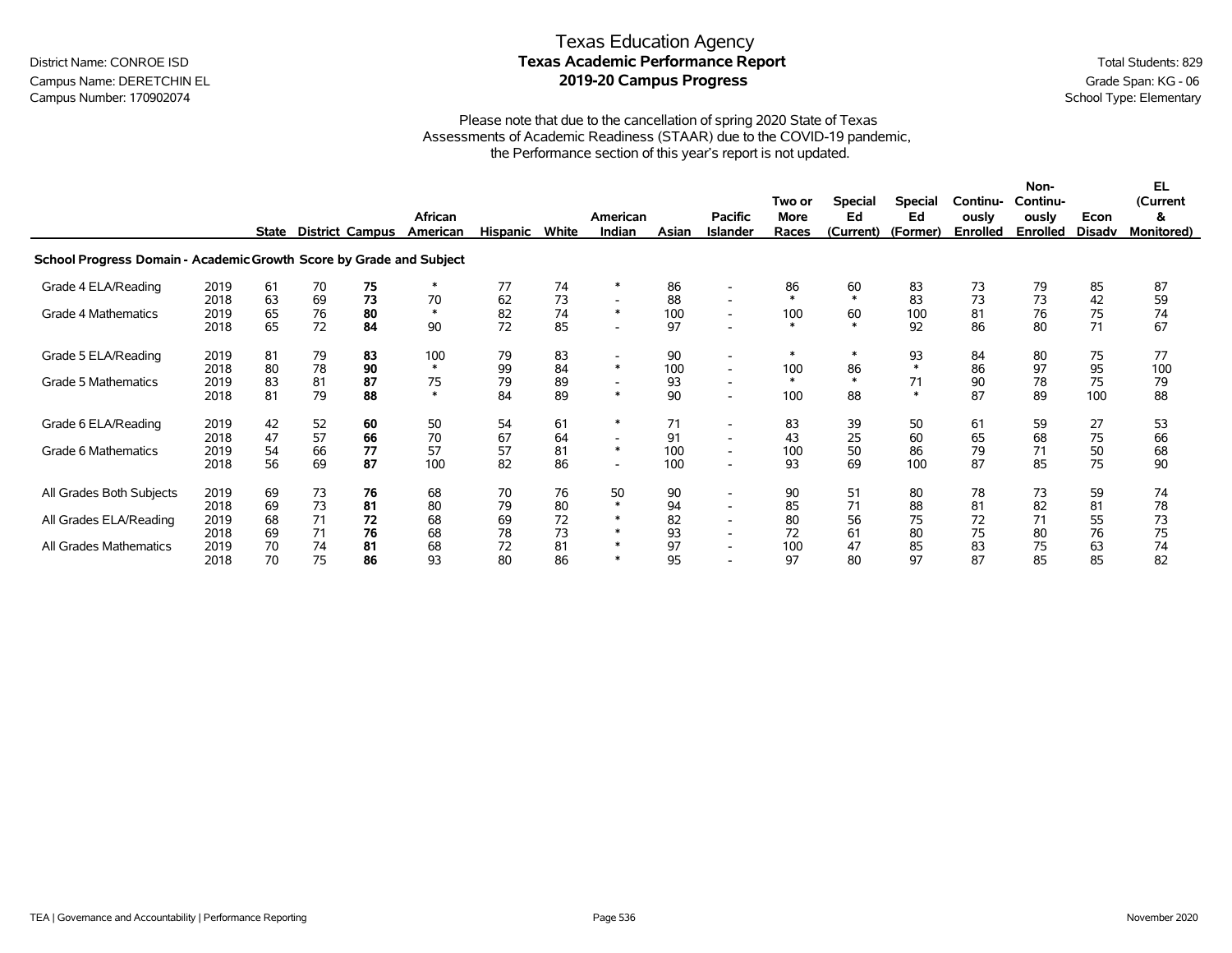# Campus Number: 170902074 School Type: Elementary

### Texas Education Agency District Name: CONROE ISD **Texas Academic Performance Report Texas Academic Performance Report** Total Students: 829 Campus Name: DERETCHIN EL **2019-20 Campus Prior Year and Student Success Initiative** Grade Span: KG - 06

|                                                                                                     |              | <b>State</b> | District   |            | African<br><b>Campus American Hispanic</b> |               | White            | American<br>Indian                                   | Asian                              | <b>Pacific</b><br><b>Islander</b> | Two or<br>More<br>Races            | <b>Special</b><br>Ed | Econ<br><b>Disadv</b> | <b>EL</b><br>(Current) |
|-----------------------------------------------------------------------------------------------------|--------------|--------------|------------|------------|--------------------------------------------|---------------|------------------|------------------------------------------------------|------------------------------------|-----------------------------------|------------------------------------|----------------------|-----------------------|------------------------|
| Progress of Prior-Year Non-Proficient Students                                                      |              |              |            |            |                                            |               |                  |                                                      |                                    |                                   |                                    |                      |                       |                        |
| Sum of Grades 4-8                                                                                   |              |              |            |            |                                            |               |                  |                                                      |                                    |                                   |                                    |                      |                       |                        |
| Reading                                                                                             | 2019<br>2018 | 41%<br>38%   | 41%<br>41% | 58%<br>70% | $\ast$<br>$\overline{\phantom{a}}$         | 69%<br>73%    | 57%<br>71%       | $\overline{\phantom{0}}$<br>$\overline{\phantom{a}}$ | *<br>$\ast$                        | $\overline{\phantom{a}}$          | $\overline{\phantom{a}}$<br>$\ast$ | 14%<br>$\ast$        | $\ast$                | 75%<br>70%             |
| <b>Mathematics</b>                                                                                  | 2019<br>2018 | 45%<br>47%   | 47%<br>52% | 27%<br>78% | $\ast$                                     | 40%<br>$\ast$ | $\ast$<br>$\ast$ | $\overline{\phantom{a}}$                             | $\overline{\phantom{a}}$<br>$\ast$ | $\overline{\phantom{a}}$          | $\overline{\phantom{a}}$           | 17%<br>$\ast$        | $\ast$<br>$\ast$      | ∗<br>$\ast$            |
| <b>Student Success Initiative</b>                                                                   |              |              |            |            |                                            |               |                  |                                                      |                                    |                                   |                                    |                      |                       |                        |
| <b>Grade 5 Reading</b><br>Students Meeting Approaches Grade Level on First STAAR Administration     | 2019         | 78%          | 83%        | 97%        | 100%                                       | 93%           | 97%              | $\overline{\phantom{a}}$                             | 100%                               | $\overline{\phantom{a}}$          | $\ast$                             | $\ast$               | 83%                   | 86%                    |
| Students Requiring Accelerated Instruction                                                          | 2019         | 22%          | 17%        | 3%         | 0%                                         | 7%            | 3%               | $\sim$                                               | 0%                                 | $\overline{\phantom{a}}$          | ∗                                  | $\ast$               | 17%                   | 14%                    |
| <b>STAAR Cumulative Met Standard</b>                                                                | 2019         | 86%          | 89%        | 99%        | 100%                                       | 95%           | 100%             | $\overline{\phantom{a}}$                             | 100%                               |                                   | $\ast$                             | $\ast$               | 100%                  | 96%                    |
| <b>Grade 5 Mathematics</b><br>Students Meeting Approaches Grade Level on First STAAR Administration | 2019         | 83%          | 89%        | 98%        | 100%                                       | 95%           | 99%              | $\overline{\phantom{a}}$                             | 100%                               | $\overline{\phantom{a}}$          | $\ast$                             | $\ast$               | 83%                   | 96%                    |
| Students Requiring Accelerated Instruction                                                          | 2019         | 17%          | 11%        | 2%         | 0%                                         | 5%            | 1%               | $\overline{\phantom{a}}$                             | 0%                                 | $\overline{\phantom{a}}$          | $\ast$                             | $\ast$               | 17%                   | 4%                     |
| <b>STAAR Cumulative Met Standard</b>                                                                | 2019         | 90%          | 93%        | 99%        | 100%                                       | 95%           | 100%             | $\overline{\phantom{a}}$                             | 100%                               | $\overline{\phantom{a}}$          | $\ast$                             | $\ast$               | 100%                  | 96%                    |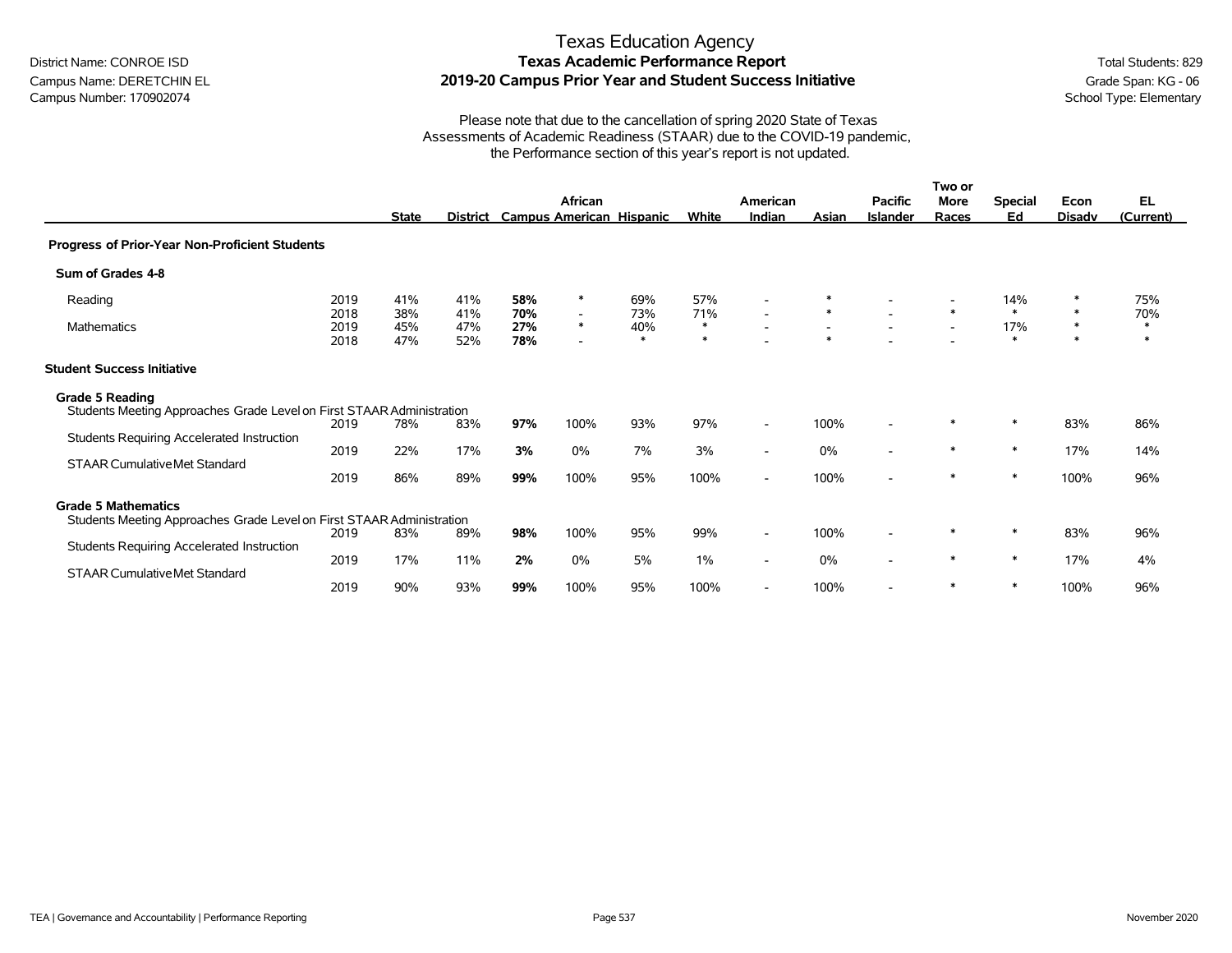### Texas Education Agency

#### District Name: CONROE ISD **Texas Academic Performance Report Texas Academic Performance Report** Total Students: 829 Campus Name: DERETCHIN EL **2019-20 Campus STAAR Performance** Grade Span: KG - 06

Campus Number: 170902074 Campus Number: 170902074 Current EL Students)

|                                                                                                |              |              |     |            |                                                                | Bilingual BE-Trans BE-Trans BE-Dual BE-Dual |                          |                          |                          |            | <b>ESL</b> | <b>ESL</b>               |                | <b>LEP No LEP with</b>   | <b>Total</b> |
|------------------------------------------------------------------------------------------------|--------------|--------------|-----|------------|----------------------------------------------------------------|---------------------------------------------|--------------------------|--------------------------|--------------------------|------------|------------|--------------------------|----------------|--------------------------|--------------|
|                                                                                                |              | <b>State</b> |     |            | District Campus Education Early Exit Late Exit Two-Way One-Way |                                             |                          |                          |                          | <b>ESL</b> | Content    | <b>Pull-Out</b>          |                | <b>Services Services</b> | EL           |
| <b>STAAR Performance Rate by Subject and Performance Level</b><br>All Grades All Subjects      |              |              |     |            |                                                                |                                             |                          |                          |                          |            |            |                          |                |                          |              |
| At Approaches Grade Level or Above                                                             | 2019         | 78%          | 85% | 95%        |                                                                |                                             |                          |                          |                          | 91%        | 95%        | 88%                      | 100%           | 91%                      | 91%          |
|                                                                                                | 2018         | 77%          | 85% | 96%        |                                                                |                                             |                          |                          |                          | 87%        | 83%        | 90%                      | 100%           | 87%                      | 88%          |
| At Meets Grade Level or Above                                                                  | 2019         | 50%          | 62% | 79%        | $\blacksquare$                                                 |                                             |                          |                          |                          | 56%        | 57%        | 55%                      | 100%           | 56%                      | 58%          |
|                                                                                                | 2018         | 48%          | 62% | 84%        |                                                                |                                             |                          |                          |                          | 62%        | 52%        | 70%                      | 91%            | 62%                      | 64%          |
| At Masters Grade Level                                                                         | 2019         | 24%          | 35% | 56%        | $\overline{\phantom{a}}$                                       |                                             | $\overline{\phantom{a}}$ | $\overline{\phantom{a}}$ | $\overline{\phantom{a}}$ | 31%        | 32%        | 31%                      | 30%            | 31%                      | 31%          |
|                                                                                                | 2018         | 22%          | 34% | 60%        |                                                                |                                             |                          |                          |                          | 41%        | 28%        | 52%                      | 45%            | 41%                      | 42%          |
| All Grades ELA/Reading                                                                         |              |              |     |            |                                                                |                                             |                          |                          |                          |            |            |                          |                |                          |              |
| At Approaches Grade Level or Above                                                             | 2019         | 75%          | 83% | 96%        |                                                                |                                             |                          |                          |                          | 93%        | 96%        | 91%                      | $\ast$         | 93%                      | 94%          |
|                                                                                                | 2018         | 74%          | 83% | 97%        |                                                                |                                             |                          |                          |                          | 87%        | 81%        | 90%                      | $\ast$         | 87%                      | 88%          |
| At Meets Grade Level or Above                                                                  | 2019         | 48%          | 59% | 79%        | $\overline{a}$                                                 |                                             |                          |                          |                          | 53%        | 64%        | 46%                      | $\ast$         | 53%                      | 56%          |
|                                                                                                | 2018         | 46%          | 59% | 83%        |                                                                |                                             |                          |                          |                          | 63%        | 52%        | 71%                      | $\ast$         | 63%                      | 66%          |
| At Masters Grade Level                                                                         | 2019         | 21%          | 30% | 55%        |                                                                |                                             | $\blacksquare$           | $\overline{a}$           | $\blacksquare$           | 28%        | 32%        | 26%                      | $\ast$         | 28%                      | 28%          |
|                                                                                                | 2018         | 19%          | 30% | 60%        |                                                                |                                             |                          |                          |                          | 46%        | 33%        | 55%                      | $\ast$         | 46%                      | 46%          |
| All Grades Mathematics                                                                         |              |              |     |            |                                                                |                                             |                          |                          |                          |            |            |                          |                |                          |              |
| At Approaches Grade Level or Above                                                             | 2019         | 82%          | 88% | 96%        |                                                                |                                             |                          |                          |                          | 93%        | 92%        | 94%                      | $\ast$         | 93%                      | 94%          |
|                                                                                                | 2018         | 81%          | 89% | 98%        |                                                                |                                             |                          |                          |                          | 95%        | 96%        | 94%                      | $\ast$         | 95%                      | 95%          |
| At Meets Grade Level or Above                                                                  | 2019         | 52%          | 65% | 82%        |                                                                |                                             |                          |                          |                          | 60%        | 52%        | 66%                      | $\ast$         | 60%                      | 63%          |
|                                                                                                | 2018         | 50%          | 64% | 89%        |                                                                |                                             |                          |                          |                          | 72%        | 60%        | 82%                      | $\ast$         | 72%                      | 74%          |
|                                                                                                |              |              | 39% |            |                                                                |                                             |                          |                          |                          | 35%        | 36%        | 34%                      | $\ast$         | 35%                      |              |
| At Masters Grade Level                                                                         | 2019<br>2018 | 26%<br>24%   | 37% | 64%<br>67% |                                                                |                                             | $\overline{\phantom{a}}$ |                          | $\blacksquare$           | 48%        | 36%        | 58%                      | $\ast$         | 48%                      | 36%<br>48%   |
| All Grades Writing                                                                             |              |              |     |            |                                                                |                                             |                          |                          |                          |            |            |                          |                |                          |              |
|                                                                                                |              |              |     |            |                                                                |                                             |                          |                          |                          |            |            |                          |                |                          |              |
| At Approaches Grade Level or Above                                                             | 2019         | 68%          | 77% | 92%        |                                                                |                                             |                          |                          |                          | 100%       | 100%       | $\overline{\phantom{a}}$ | $\ast$         | 100%                     | 100%         |
|                                                                                                | 2018         | 66%          | 75% | 89%        | $\overline{a}$                                                 |                                             |                          |                          |                          | 58%        | 58%        | $\overline{a}$           |                | 58%                      | 64%          |
| At Meets Grade Level or Above                                                                  | 2019         | 38%          | 48% | 64%        |                                                                |                                             |                          |                          |                          | 50%        | 50%        |                          |                | 50%                      | 50%          |
|                                                                                                | 2018         | 41%          | 51% | 73%        |                                                                |                                             |                          |                          |                          | 33%        | 33%        |                          | $\ast$         | 33%                      | 36%          |
| At Masters Grade Level                                                                         | 2019         | 14%          | 19% | 32%        |                                                                |                                             |                          |                          |                          | 20%        | 20%        | $\overline{\phantom{a}}$ | $\blacksquare$ | 20%                      | 20%          |
|                                                                                                | 2018         | 13%          | 19% | 31%        |                                                                |                                             |                          |                          |                          | $0\%$      | $0\%$      |                          | $\ast$         | 0%                       | 0%           |
| All Grades Science                                                                             |              |              |     |            |                                                                |                                             |                          |                          |                          |            |            |                          |                |                          |              |
| At Approaches Grade Level or Above                                                             | 2019         | 81%          | 89% | 95%        |                                                                |                                             |                          |                          |                          | 71%        |            | 71%                      | $\ast$         | 71%                      | 74%          |
|                                                                                                | 2018         | 80%          | 88% | 94%        |                                                                |                                             |                          |                          | $\overline{\phantom{a}}$ | 77%        |            | 77%                      | $\ast$         | 77%                      | 79%          |
| At Meets Grade Level or Above                                                                  | 2019         | 54%          | 69% | 86%        |                                                                |                                             |                          |                          |                          | 52%        |            | 52%                      | $\ast$         | 52%                      | 57%          |
|                                                                                                | 2018         | 51%          | 66% | 81%        |                                                                |                                             |                          |                          |                          | 38%        |            | 38%                      | $\ast$         | 38%                      | 43%          |
| At Masters Grade Level                                                                         | 2019         | 25%          | 39% | 55%        |                                                                |                                             |                          |                          |                          | 33%        |            | 33%                      | $\ast$         | 33%                      | 30%          |
|                                                                                                | 2018         | 23%          | 36% | 55%        |                                                                |                                             |                          |                          |                          | 31%        |            | 31%                      | $\ast$         | 31%                      | 36%          |
|                                                                                                |              |              |     |            |                                                                |                                             |                          |                          |                          |            |            |                          |                |                          |              |
| School Progress Domain - Academic Growth Score                                                 |              |              |     |            |                                                                |                                             |                          |                          |                          |            |            |                          |                |                          |              |
| All Grades Both Subjects                                                                       | 2019         | 69%          | 73% | 76%        |                                                                |                                             |                          |                          |                          | 70%        | 88%        | 65%                      | 58%            | 70%                      | 69%          |
|                                                                                                | 2018         | 69%          | 73% | 81%        |                                                                |                                             |                          |                          |                          | 79%        | 65%        | 85%                      | 67%            | 79%                      | 78%          |
| All Grades ELA/Reading                                                                         | 2019         | 68%          | 71% | 72%        |                                                                |                                             |                          |                          | $\blacksquare$           | 70%        | 95%        | 63%                      | $\ast$         | 70%                      | 69%          |
|                                                                                                | 2018         | 69%          | 71% | 76%        |                                                                |                                             |                          |                          |                          | 76%        | 62%        | 82%                      | $\ast$         | 76%                      | 75%          |
| All Grades Mathematics                                                                         | 2019         | 70%          | 74% | 81%        |                                                                |                                             |                          |                          |                          | 69%        | 80%        | 66%                      | $\ast$         | 69%                      | 69%          |
|                                                                                                | 2018         | 70%          | 75% | 86%        |                                                                |                                             |                          |                          |                          | 83%        | 68%        | 89%                      | $\ast$         | 83%                      | 82%          |
|                                                                                                |              |              |     |            |                                                                |                                             |                          |                          |                          |            |            |                          |                |                          |              |
| Progress of Prior Year STAAR Non-Proficient Students (Percent of Non-Proficient Passing STAAR) |              |              |     |            |                                                                |                                             |                          |                          |                          |            |            |                          |                |                          |              |
| Reading                                                                                        | 2019         | 41%          | 41% | 58%        |                                                                |                                             |                          |                          |                          | 75%        | $\ast$     | 80%                      |                | 75%                      | 75%          |
|                                                                                                | 2018         | 38%          | 41% | 70%        |                                                                |                                             |                          |                          |                          | 67%        | $\ast$     | $\ast$                   | $\ast$         | 67%                      | 70%          |
| Mathematics                                                                                    | 2019         | 45%          | 47% | 27%        |                                                                |                                             |                          |                          |                          | $\ast$     | $\ast$     | $\ast$                   |                | $\ast$                   | $\ast$       |
|                                                                                                | 2018         | 47%          | 52% | 78%        |                                                                |                                             |                          |                          |                          | $\ast$     | $\ast$     | $\ast$                   |                | $\ast$                   | $\ast$       |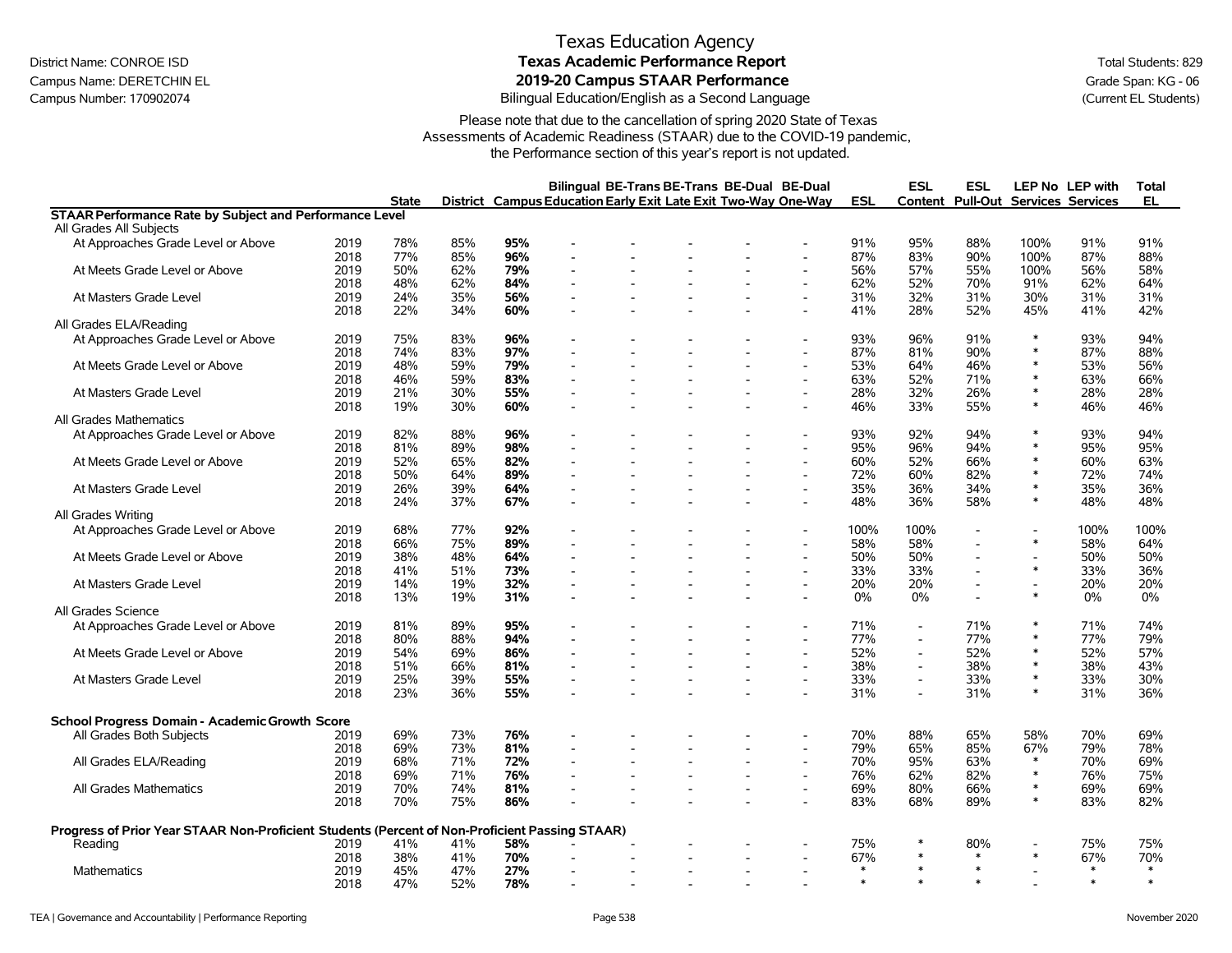### Texas Education Agency District Name: CONROE ISD **Texas Academic Performance Report Texas Academic Performance Report** Total Students: 907 Campus Name: DERETCHIN EL **2019-20 Campus STAAR Participation** Campus STAAR Participation

|                                                              |              |                 |               |          |                 |       |          |       |                          | Two or      |                |               |           |
|--------------------------------------------------------------|--------------|-----------------|---------------|----------|-----------------|-------|----------|-------|--------------------------|-------------|----------------|---------------|-----------|
|                                                              |              |                 |               | African  |                 |       | American |       | <b>Pacific</b>           | <b>More</b> | <b>Special</b> | Econ          | EL        |
|                                                              | <b>State</b> | <b>District</b> | <b>Campus</b> | American | <b>Hispanic</b> | White | Indian   | Asian | <b>Islander</b>          | Races       | Ed             | <b>Disadv</b> | (Current) |
| 2019 STAAR Participation                                     |              |                 |               |          |                 |       |          |       |                          |             |                |               |           |
| (All Grades)                                                 |              |                 |               |          |                 |       |          |       |                          |             |                |               |           |
| <b>All Tests</b>                                             |              |                 |               |          |                 |       |          |       |                          |             |                |               |           |
| <b>Assessment Participant</b>                                | 99%          | 99%             | 99%           | 100%     | 98%             | 99%   | 100%     | 99%   | $\overline{\phantom{a}}$ | 100%        | 97%            | 100%          | 99%       |
| Included in Accountability<br>Not Included in Accountability | 94%          | 95%             | 95%           | 95%      | 94%             | 94%   | 100%     | 99%   | $\overline{\phantom{a}}$ | 96%         | 97%            | 96%           | 81%       |
| Mobile                                                       | 4%           | 3%              | 3%            | 5%       | 2%              | 4%    | 0%       | 0%    |                          | 4%          | 0%             | 4%            | 8%        |
| <b>Other Exclusions</b>                                      | 1%           | 1%              | 1%            | 0%       | 2%              | 1%    | 0%       | 0%    | ۰.                       | 0%          | 0%             | 0%            | 11%       |
| <b>Not Tested</b>                                            | 1%           | 1%              | 1%            | 0%       | 2%              | 1%    | 0%       | 1%    | $\overline{\phantom{0}}$ | 0%          | 3%             | 0%            | $1\%$     |
| Absent                                                       | 1%           | 1%              | 1%            | 0%       | 2%              | 1%    | 0%       | 1%    | $\overline{\phantom{a}}$ | 0%          | 3%             | 0%            | $1\%$     |
| Other                                                        | 0%           | $0\%$           | 0%            | 0%       | 0%              | 0%    | 0%       | 0%    |                          | 0%          | 0%             | 0%            | 0%        |
| 2018 STAAR Participation<br>(All Grades)                     |              |                 |               |          |                 |       |          |       |                          |             |                |               |           |
| <b>All Tests</b>                                             |              |                 |               |          |                 |       |          |       |                          |             |                |               |           |
| Assessment Participant                                       | 99%          | 99%             | 100%          | 100%     | 100%            | 99%   | 100%     | 100%  | $\overline{\phantom{a}}$ | 100%        | 98%            | 100%          | 100%      |
| Included in Accountability<br>Not Included in Accountability | 94%          | 95%             | 94%           | 70%      | 91%             | 97%   | 100%     | 93%   |                          | 100%        | 98%            | 79%           | 74%       |
| Mobile                                                       | 4%           | 3%              | 4%            | 21%      | 4%              | 3%    | 0%       | 3%    | $\overline{\phantom{0}}$ | 0%          | 0%             | 16%           | 7%        |
| <b>Other Exclusions</b>                                      | 1%           | 1%              | 2%            | 8%       | 5%              | $0\%$ | 0%       | 3%    | $\overline{\phantom{0}}$ | 0%          | 0%             | 5%            | 18%       |
| Not Tested                                                   | 1%           | 1%              | 0%            | 0%       | 0%              | $1\%$ | 0%       | 0%    | $\overline{\phantom{0}}$ | 0%          | 2%             | 0%            | 0%        |
| Absent                                                       | 1%           | 1%              | 0%            | 0%       | 0%              | 1%    | 0%       | 0%    | $\overline{\phantom{0}}$ | 0%          | 2%             | 0%            | $0\%$     |
| Other                                                        | 0%           | $0\%$           | 0%            | 0%       | 0%              | 0%    | 0%       | 0%    | $\overline{\phantom{0}}$ | 0%          | 0%             | 0%            | 0%        |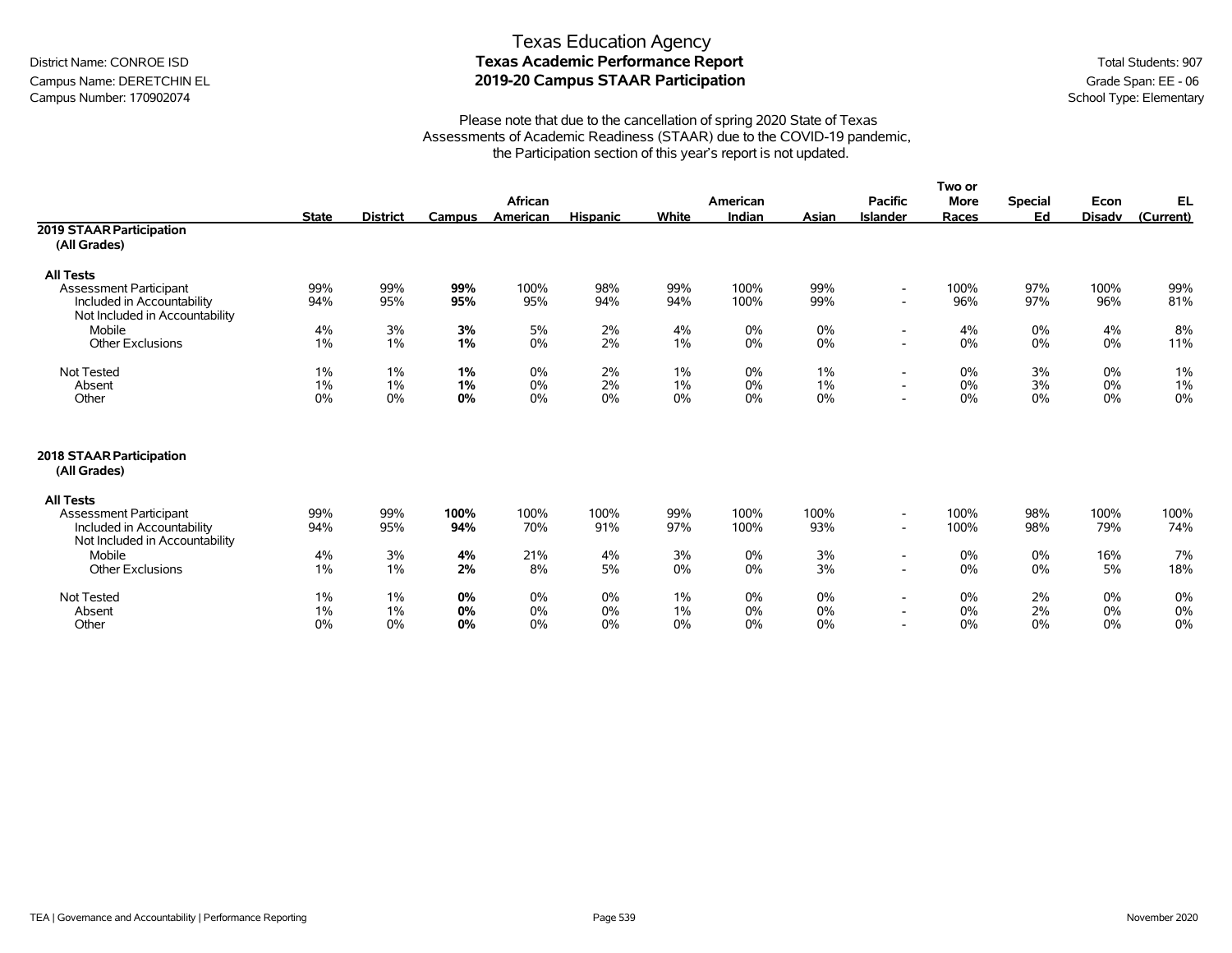## Campus Name: DERETCHIN EL **2019-20 Campus Attendance, Graduation, and Dropout Rates** Grampus Number: 170902074<br>Campus Number: 170902074<br>School Type: Elementary Campus Number: 170902074

## Texas Education Agency District Name: CONROE ISD **Texas Academic Performance Report Texas Academic Performance Report** Total Students: 829

**Two or**

|                                                              | <b>State</b> | <b>District</b> | Campus | African<br>American | <b>Hispanic</b> | White | American<br>Indian | Asian | <b>Pacific</b><br><b>Islander</b> | i wu ui<br><b>More</b><br>Races | <b>Special</b><br>Ed | Econ<br><b>Disadv</b> | EL<br>(Current)          |
|--------------------------------------------------------------|--------------|-----------------|--------|---------------------|-----------------|-------|--------------------|-------|-----------------------------------|---------------------------------|----------------------|-----------------------|--------------------------|
| <b>Attendance Rate</b>                                       |              |                 |        |                     |                 |       |                    |       |                                   |                                 |                      |                       |                          |
| 2018-19                                                      | 95.4%        | 96.3%           | 97.3%  | 97.9%               | 96.9%           | 97.3% | $\ast$             | 98.1% |                                   | 97.7%                           | 96.9%                | 96.7%                 | 97.1%                    |
| 2017-18                                                      | 95.4%        | 96.2%           | 97.1%  | 96.9%               | 96.7%           | 97.2% | $\ast$             | 97.8% | $\blacksquare$                    | 97.8%                           | 96.8%                | 96.0%                 | 96.7%                    |
| Annual Dropout Rate (Gr 7-8)                                 |              |                 |        |                     |                 |       |                    |       |                                   |                                 |                      |                       |                          |
| 2018-19                                                      | 0.4%         | 0.0%            |        |                     |                 |       |                    |       |                                   |                                 |                      |                       |                          |
| 2017-18                                                      | 0.4%         | 0.2%            |        |                     |                 |       |                    |       |                                   |                                 |                      |                       |                          |
| Annual Dropout Rate (Gr 9-12)                                |              |                 |        |                     |                 |       |                    |       |                                   |                                 |                      |                       |                          |
| 2018-19                                                      | 1.9%         | 0.2%            |        |                     |                 |       |                    |       |                                   |                                 |                      |                       |                          |
| 2017-18                                                      | 1.9%         | 0.2%            |        |                     |                 |       |                    |       |                                   |                                 |                      |                       |                          |
| 4-Year Longitudinal Rate (Gr 9-12)<br>Class of 2019          |              |                 |        |                     |                 |       |                    |       |                                   |                                 |                      |                       |                          |
| Graduated                                                    | 90.0%        | 96.4%           |        |                     |                 |       |                    |       |                                   |                                 |                      |                       |                          |
| Received TxCHSE                                              | 0.5%         | 1.0%            |        |                     |                 |       |                    |       |                                   |                                 |                      |                       |                          |
| Continued HS                                                 | 3.7%         | 1.8%            |        |                     |                 |       |                    |       |                                   |                                 |                      |                       |                          |
| Dropped Out                                                  | 5.9%         | 0.9%            |        |                     |                 |       |                    |       |                                   |                                 |                      |                       |                          |
| Graduates and TxCHSE<br>Graduates, TxCHSE,                   | 90.4%        | 97.4%           |        |                     |                 |       |                    |       |                                   |                                 |                      |                       |                          |
| and Continuers<br>Class of 2018                              | 94.1%        | 99.1%           |        |                     |                 |       |                    |       |                                   |                                 |                      |                       | $\blacksquare$           |
| Graduated                                                    | 90.0%        | 95.3%           |        |                     |                 |       |                    |       |                                   |                                 |                      |                       |                          |
| Received TxCHSE                                              | 0.4%         | 1.0%            |        |                     |                 |       |                    |       |                                   |                                 |                      |                       |                          |
| Continued HS                                                 | 3.8%         | 2.8%            |        |                     |                 |       |                    |       |                                   |                                 |                      |                       |                          |
| Dropped Out                                                  | 5.7%         | 0.9%            |        |                     |                 |       |                    |       |                                   |                                 |                      |                       |                          |
| Graduates and TxCHSE                                         | 90.4%        | 96.3%           |        |                     |                 |       |                    |       |                                   |                                 |                      |                       | $\overline{\phantom{a}}$ |
| Graduates, TxCHSE,                                           |              |                 |        |                     |                 |       |                    |       |                                   |                                 |                      |                       |                          |
| and Continuers                                               | 94.3%        | 99.1%           |        |                     |                 |       |                    |       |                                   |                                 |                      |                       |                          |
| 5-Year Extended Longitudinal Rate (Gr 9-12)<br>Class of 2018 |              |                 |        |                     |                 |       |                    |       |                                   |                                 |                      |                       |                          |
| Graduated                                                    | 92.2%        | 97.7%           |        |                     |                 |       |                    |       |                                   |                                 |                      |                       |                          |
| <b>Received TxCHSE</b>                                       | 0.6%         | 1.2%            |        |                     |                 |       |                    |       |                                   |                                 |                      |                       |                          |
| Continued HS                                                 | 1.1%         | 0.1%            |        |                     |                 |       |                    |       |                                   |                                 |                      |                       |                          |
| Dropped Out                                                  | 6.1%         | 0.9%            |        |                     |                 |       |                    |       |                                   |                                 |                      |                       | $\overline{\phantom{a}}$ |
| Graduates and TxCHSE<br>Graduates, TxCHSE,                   | 92.8%        | 98.9%           |        |                     |                 |       |                    |       |                                   |                                 |                      |                       | $\overline{\phantom{a}}$ |
| and Continuers<br>Class of 2017                              | 93.9%        | 99.1%           |        |                     |                 |       |                    |       |                                   |                                 |                      |                       | $\overline{\phantom{a}}$ |
| Graduated                                                    | 92.0%        | 97.3%           |        |                     |                 |       |                    |       |                                   |                                 |                      |                       | $\blacksquare$           |
| Received TxCHSE                                              | 0.6%         | 1.2%            |        |                     |                 |       |                    |       |                                   |                                 |                      |                       |                          |
|                                                              | 1.1%         | 0.1%            |        |                     |                 |       |                    |       |                                   |                                 |                      |                       | $\overline{\phantom{a}}$ |
| Continued HS                                                 |              |                 |        |                     |                 |       |                    |       |                                   |                                 |                      |                       |                          |
| Dropped Out                                                  | 6.3%         | 1.3%            |        |                     |                 |       |                    |       |                                   |                                 |                      |                       | $\overline{\phantom{a}}$ |
| Graduates and TxCHSE<br>Graduates, TxCHSE,                   | 92.6%        | 98.5%           |        |                     |                 |       |                    |       |                                   |                                 |                      |                       | $\overline{\phantom{a}}$ |
| and Continuers                                               | 93.7%        | 98.7%           |        |                     |                 |       |                    |       |                                   |                                 |                      |                       |                          |
| 6-Year Extended Longitudinal Rate (Gr 9-12)<br>Class of 2017 |              |                 |        |                     |                 |       |                    |       |                                   |                                 |                      |                       |                          |
| Graduated                                                    | 92.4%        | 97.2%           |        |                     |                 |       |                    |       |                                   |                                 |                      |                       |                          |
|                                                              |              |                 |        |                     |                 |       |                    |       |                                   |                                 |                      |                       |                          |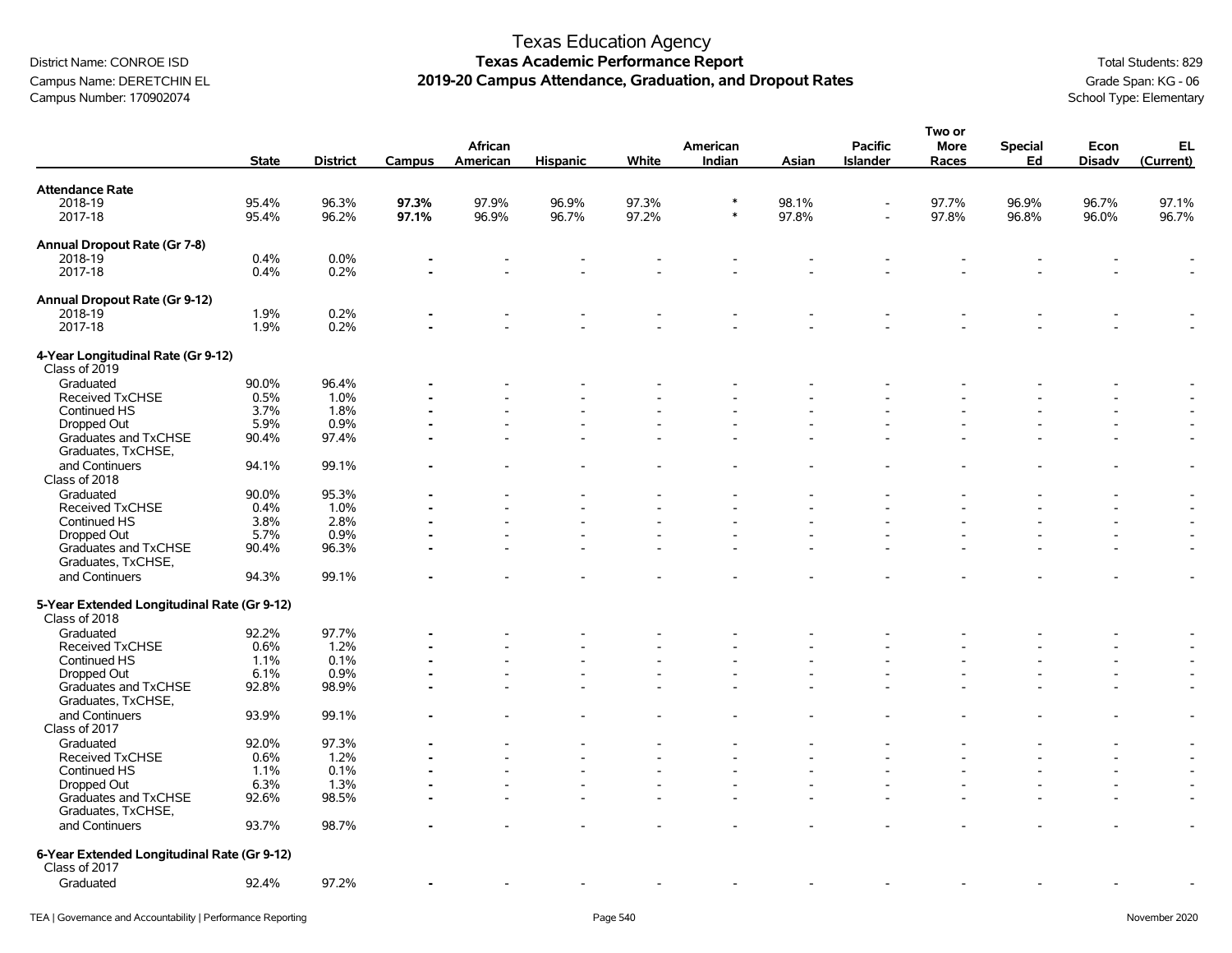# Campus Number: 170902074

## Texas Education Agency District Name: CONROE ISD **Texas Academic Performance Report Texas Academic Performance Report** Total Students: 829 Campus Name: DERETCHIN EL **2019-20 Campus Attendance, Graduation, and Dropout Rates** Grampus Number: 170902074<br>Campus Number: 170902074<br>School Type: Elementary

|                                                             |              |                 |        |          |                 |       |          |       |                 | Two or      |                          |               |           |
|-------------------------------------------------------------|--------------|-----------------|--------|----------|-----------------|-------|----------|-------|-----------------|-------------|--------------------------|---------------|-----------|
|                                                             |              |                 |        | African  |                 |       | American |       | Pacific         | <b>More</b> | <b>Special</b>           | Econ          | EL        |
|                                                             | <b>State</b> | <b>District</b> | Campus | American | <b>Hispanic</b> | White | Indian   | Asian | <b>Islander</b> | Races       | Ed                       | <b>Disadv</b> | (Current) |
| Received TxCHSE                                             | 0.7%         | 1.4%            |        |          |                 |       |          |       |                 |             | $\overline{\phantom{a}}$ |               |           |
| Continued HS                                                | 0.6%         | 0.1%            |        |          |                 |       |          |       |                 |             |                          |               |           |
| Dropped Out                                                 | 6.3%         | 1.3%            |        |          |                 |       |          |       |                 |             |                          |               |           |
| Graduates and TxCHSE                                        | 93.2%        | 98.6%           |        |          |                 |       |          |       |                 |             |                          |               |           |
| Graduates, TxCHSE,                                          |              |                 |        |          |                 |       |          |       |                 |             |                          |               |           |
| and Continuers                                              | 93.7%        | 98.7%           |        |          |                 |       |          |       |                 |             |                          |               |           |
| Class of 2016                                               |              |                 |        |          |                 |       |          |       |                 |             |                          |               |           |
| Graduated                                                   | 92.1%        | 96.3%           |        |          |                 |       |          |       |                 |             |                          |               |           |
| Received TxCHSE                                             | 0.8%         | 1.6%            |        |          |                 |       |          |       |                 |             |                          |               |           |
| Continued HS                                                | 0.5%         | 0.0%            |        |          |                 |       |          |       |                 |             |                          |               |           |
| Dropped Out                                                 | 6.6%         | 2.1%            |        |          |                 |       |          |       |                 |             |                          |               |           |
| Graduates and TxCHSE                                        | 92.9%        | 97.9%           |        |          |                 |       |          |       |                 |             |                          |               |           |
|                                                             |              |                 |        |          |                 |       |          |       |                 |             |                          |               |           |
| Graduates, TxCHSE,                                          |              |                 |        |          |                 |       |          |       |                 |             |                          |               |           |
| and Continuers                                              | 93.4%        | 97.9%           |        |          |                 |       |          |       |                 |             |                          |               |           |
|                                                             |              |                 |        |          |                 |       |          |       |                 |             |                          |               |           |
| 4-Year Federal Graduation Rate Without Exclusions (Gr 9-12) |              |                 |        |          |                 |       |          |       |                 |             |                          |               |           |
| Class of 2019                                               | 90.0%        | 93.4%           |        |          |                 |       |          |       |                 |             |                          |               |           |
| Class of 2018                                               | 90.0%        | 93.0%           |        |          |                 |       |          |       |                 |             |                          |               |           |
|                                                             |              |                 |        |          |                 |       |          |       |                 |             |                          |               |           |
| RHSP/DAP Graduates (Longitudinal Rate)                      |              |                 |        |          |                 |       |          |       |                 |             |                          |               |           |
| Class of 2019                                               | 73.3%        |                 |        |          |                 |       |          |       |                 |             |                          |               |           |
| Class of 2018                                               | 68.5%        | 68.8%           |        |          |                 |       |          |       |                 |             |                          |               |           |
|                                                             |              |                 |        |          |                 |       |          |       |                 |             |                          |               |           |
| FHSP-E Graduates (Longitudinal Rate)                        |              |                 |        |          |                 |       |          |       |                 |             |                          |               |           |
| Class of 2019                                               | 4.2%         | 0.3%            |        |          |                 |       |          |       |                 |             |                          |               |           |
| Class of 2018                                               | 5.0%         | 0.2%            |        |          |                 |       |          |       |                 |             |                          |               |           |
|                                                             |              |                 |        |          |                 |       |          |       |                 |             |                          |               |           |
| FHSP-DLA Graduates (Longitudinal Rate)                      |              |                 |        |          |                 |       |          |       |                 |             |                          |               |           |
| Class of 2019                                               | 83.5%        | 93.9%           |        |          |                 |       |          |       |                 |             |                          |               |           |
| Class of 2018                                               | 82.0%        | 97.0%           |        |          |                 |       |          |       |                 |             |                          |               |           |
|                                                             |              |                 |        |          |                 |       |          |       |                 |             |                          |               |           |
| RHSP/DAP/FHSP-E/FHSP-DLA Graduates (Longitudinal Rate)      |              |                 |        |          |                 |       |          |       |                 |             |                          |               |           |
| Class of 2019                                               | 87.6%        | 94.2%           |        |          |                 |       |          |       |                 |             |                          |               |           |
| Class of 2018                                               | 86.8%        | 97.0%           |        |          |                 |       |          |       |                 |             |                          |               |           |
|                                                             |              |                 |        |          |                 |       |          |       |                 |             |                          |               |           |
|                                                             |              |                 |        |          |                 |       |          |       |                 |             |                          |               |           |
| <b>RHSP/DAP Graduates (Annual Rate)</b>                     |              |                 |        |          |                 |       |          |       |                 |             |                          |               |           |
| 2018-19                                                     | 32.7%        | 9.1%            |        |          |                 |       |          |       |                 |             |                          |               |           |
| 2017-18                                                     | 37.7%        | 37.3%           |        |          |                 |       |          |       |                 |             |                          |               |           |
|                                                             |              |                 |        |          |                 |       |          |       |                 |             |                          |               |           |
| FHSP-E Graduates (Annual Rate)                              |              |                 |        |          |                 |       |          |       |                 |             |                          |               |           |
| 2018-19                                                     | 4.4%         | 0.4%            |        |          |                 |       |          |       |                 |             |                          |               |           |
| 2017-18                                                     | 4.9%         | 0.3%            |        |          |                 |       |          |       |                 |             |                          |               |           |
|                                                             |              |                 |        |          |                 |       |          |       |                 |             |                          |               |           |
| FHSP-DLA Graduates (Annual Rate)                            |              |                 |        |          |                 |       |          |       |                 |             |                          |               |           |
| 2018-19                                                     | 82.1%        | 92.5%           |        |          |                 |       |          |       |                 |             |                          |               |           |
| 2017-18                                                     | 81.5%        | 97.2%           |        |          |                 |       |          |       |                 |             |                          |               |           |
|                                                             |              |                 |        |          |                 |       |          |       |                 |             |                          |               |           |
| RHSP/DAP/FHSP-E/FHSP-DLA Graduates (Annual Rate)            |              |                 |        |          |                 |       |          |       |                 |             |                          |               |           |
| 2018-19                                                     | 85.9%        | 92.6%           |        |          |                 |       |          |       |                 |             |                          |               |           |
| 2017-18                                                     | 85.1%        | 96.2%           |        |          |                 |       |          |       |                 |             |                          |               |           |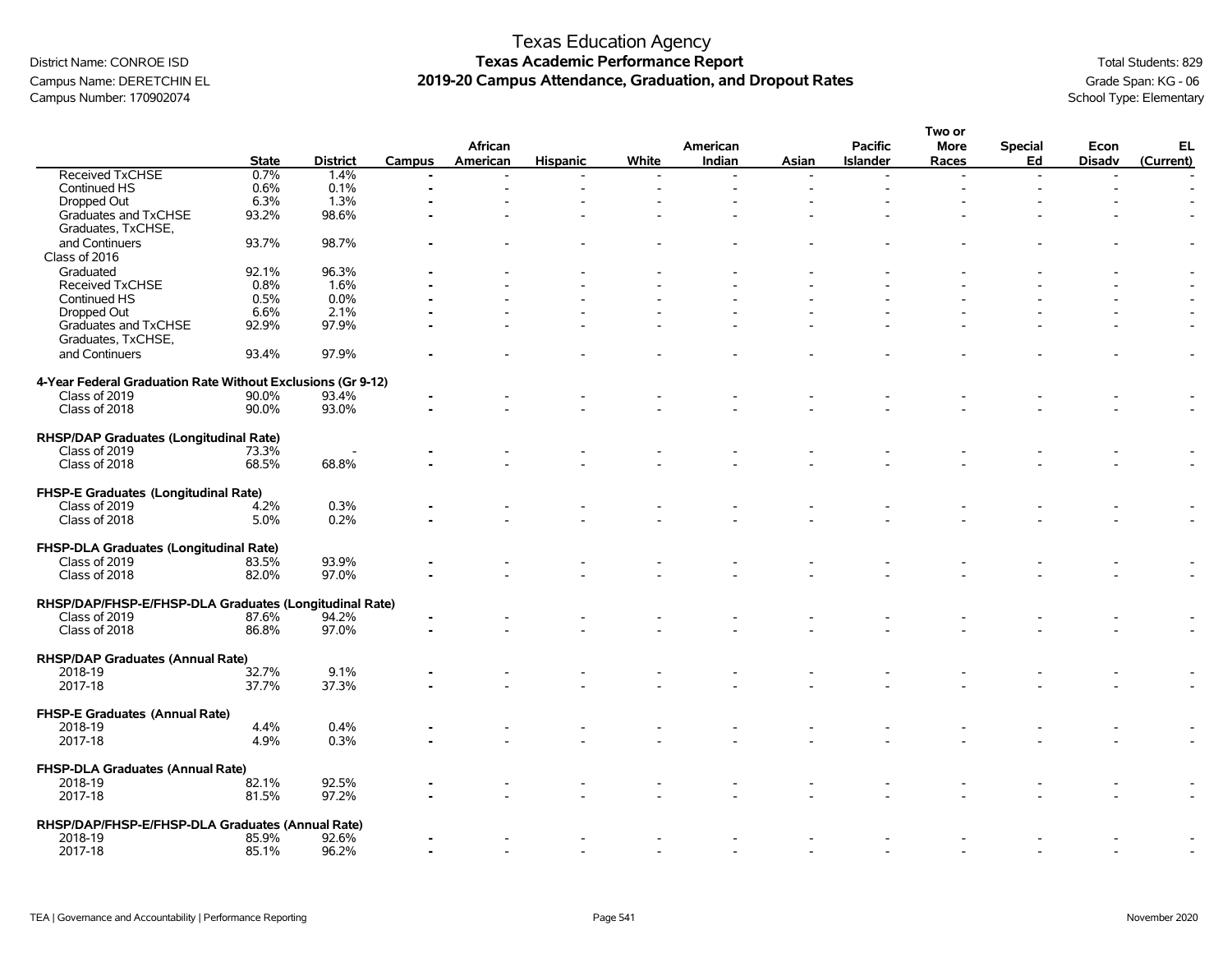## Campus Name: DERETCHIN EL **2019-20 Campus Graduation Profile** Grampus Graduation Profile<br>Campus Number: 170902074<br>School Type: Elementary Campus Number: 170902074

|                                                            | Campus<br>Count | Campus<br>Percent | <b>District</b><br>Count | <b>State</b><br>Count |
|------------------------------------------------------------|-----------------|-------------------|--------------------------|-----------------------|
| Graduates (2018-19 Annual Graduates)                       |                 |                   |                          |                       |
| <b>Total Graduates</b>                                     |                 |                   | 4,158                    | 355,615               |
| By Ethnicity:                                              |                 |                   |                          |                       |
| African American                                           |                 |                   | 313                      | 43,953                |
| Hispanic                                                   |                 |                   | 1,502                    | 180,673               |
| White                                                      |                 |                   | 2.008                    | 105,577               |
| American Indian                                            |                 |                   | 24                       | 1,293                 |
| Asian                                                      |                 |                   | 207                      | 16,564                |
| Pacific Islander                                           |                 |                   | 12                       | 537                   |
| Two or More Races                                          |                 |                   | 92                       | 7,018                 |
| By Graduation Type:                                        |                 |                   |                          |                       |
| Minimum H.S. Program                                       |                 |                   | 10                       | 2,248                 |
| Recommended H.S. Program/Distinguished Achievement Program |                 |                   |                          | 1,090                 |
| Foundation H.S. Program (No Endorsement)                   |                 |                   | 321                      | 51,579                |
| Foundation H.S. Program (Endorsement)                      |                 |                   | 16                       | 15,160                |
| Foundation H.S. Program (DLA)                              |                 |                   | 3,810                    | 285,538               |
| <b>Special Education Graduates</b>                         |                 |                   | 226                      | 27,598                |
| Economically Disadvantaged Graduates                       |                 |                   | 1,298                    | 186,364               |
| <b>LEP Graduates</b>                                       |                 |                   | 228                      | 25,189                |
| <b>At-Risk Graduates</b>                                   |                 |                   | 1,398                    | 146,432               |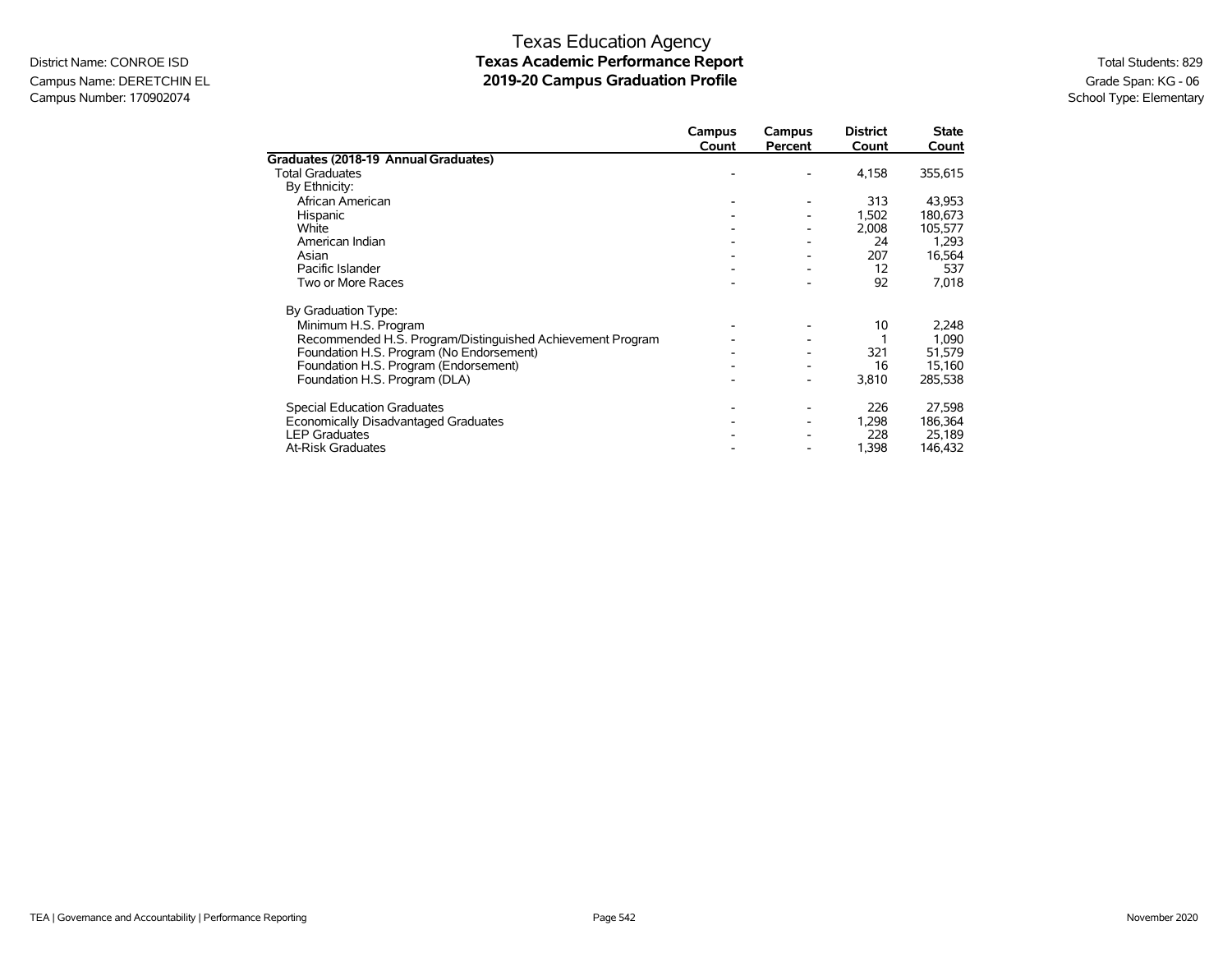Campus Number: 170902074

## Texas Education Agency District Name: CONROE ISD **Texas Academic Performance Report Texas Academic Performance Report** Total Students: 829 Campus Name: DERETCHIN EL **2019-20 Campus College, Career, and Military Readiness (CCMR)** Grade Span: KG - 06<br>Campus Number: 170902074<br>School Type: Elementary

|                                                                     |              |                 |               |          |                 |       |          |       |                 | Two or      |                |                          |                |
|---------------------------------------------------------------------|--------------|-----------------|---------------|----------|-----------------|-------|----------|-------|-----------------|-------------|----------------|--------------------------|----------------|
|                                                                     |              |                 |               | African  |                 |       | American |       | <b>Pacific</b>  | <b>More</b> | <b>Special</b> | Econ                     | EL             |
|                                                                     | <b>State</b> | <b>District</b> | <b>Campus</b> | American | <b>Hispanic</b> | White | Indian   | Asian | <b>Islander</b> | Races       | Ed             | <b>Disady</b>            | (Current)      |
| College, Career, and Military Ready Graduates (Student Achievement) |              |                 |               |          |                 |       |          |       |                 |             |                |                          |                |
| College, Career, or Military Ready (Annual Graduates)               |              |                 |               |          |                 |       |          |       |                 |             |                |                          |                |
| 2018-19                                                             | 72.9%        | 74.6%           |               |          |                 |       |          |       |                 |             |                |                          |                |
| 2017-18                                                             | 65.5%        | 70.9%           |               |          |                 |       |          |       |                 |             |                |                          |                |
| <b>College Ready Graduates</b>                                      |              |                 |               |          |                 |       |          |       |                 |             |                |                          |                |
| College Ready (Annual Graduates)                                    |              |                 |               |          |                 |       |          |       |                 |             |                |                          |                |
| 2018-19                                                             | 53.0%        | 60.2%           |               |          |                 |       |          |       |                 |             |                |                          |                |
| 2017-18                                                             | 50.0%        | 62.2%           |               |          |                 |       |          |       |                 |             |                |                          |                |
| TSI Criteria Graduates (Annual Graduates)<br>English Language Arts  |              |                 |               |          |                 |       |          |       |                 |             |                |                          |                |
| 2018-19                                                             | 60.7%        | 69.1%           |               |          |                 |       |          |       |                 |             |                |                          |                |
| 2017-18<br>Mathematics                                              | 58.2%        | 70.4%           |               |          |                 |       |          |       |                 |             |                |                          |                |
| 2018-19                                                             | 48.6%        | 57.6%           |               |          |                 |       |          |       |                 |             |                |                          |                |
| 2017-18                                                             | 46.0%        | 60.1%           |               |          |                 |       |          |       |                 |             |                |                          |                |
| <b>Both Subjects</b>                                                |              |                 |               |          |                 |       |          |       |                 |             |                |                          |                |
| 2018-19                                                             | 44.2%        | 55.5%           |               |          |                 |       |          |       |                 |             |                |                          |                |
| 2017-18                                                             | 42.1%        | 57.7%           |               |          |                 |       |          |       |                 |             |                |                          | $\overline{a}$ |
| Dual Course Credits (Annual Graduates)<br>Any Subject               |              |                 |               |          |                 |       |          |       |                 |             |                |                          |                |
| 2018-19                                                             | 23.1%        | 23.3%           |               |          |                 |       |          |       |                 |             |                |                          |                |
| 2017-18                                                             | 20.7%        | 24.4%           |               |          |                 |       |          |       |                 |             |                |                          |                |
| AP/IB Met Criteria in Any Subject (Annual Graduates)<br>Any Subject |              |                 |               |          |                 |       |          |       |                 |             |                |                          |                |
| 2018-19                                                             | 21.1%        | 32.5%           |               |          |                 |       |          |       |                 |             |                |                          |                |
| 2017-18                                                             | 20.4%        | 32.8%           |               |          |                 |       |          |       |                 |             |                |                          |                |
| Associate's Degree                                                  |              |                 |               |          |                 |       |          |       |                 |             |                |                          |                |
| Associate's Degree (Annual Graduates)                               |              |                 |               |          |                 |       |          |       |                 |             |                |                          |                |
| 2018-19                                                             | 1.9%         | 0.1%            |               |          |                 |       |          |       |                 |             |                |                          |                |
| 2017-18                                                             | 1.4%         | 0.2%            |               |          |                 |       |          |       |                 |             |                |                          |                |
| OnRamps Course Credits (Annual Graduates)                           |              |                 |               |          |                 |       |          |       |                 |             |                |                          |                |
| 2018-19                                                             | 2.3%         | 0.0%            |               |          |                 |       |          |       |                 |             |                |                          |                |
| 2017-18                                                             | 1.0%         | $0.0\%$         |               |          |                 |       |          |       |                 |             |                |                          |                |
| <b>Career/Military Ready Graduates</b>                              |              |                 |               |          |                 |       |          |       |                 |             |                |                          |                |
| Career or Military Ready (Annual Graduates)                         |              |                 |               |          |                 |       |          |       |                 |             |                |                          |                |
| 2018-19                                                             | 40.4%        | 29.8%           |               |          |                 |       |          |       |                 |             |                |                          |                |
| 2017-18                                                             | 28.7%        | 17.5%           |               |          |                 |       |          |       |                 |             |                |                          |                |
| Approved Industry-Based Certification (Annual Graduates)            |              |                 |               |          |                 |       |          |       |                 |             |                |                          |                |
| 2018-19                                                             | 10.7%        | 8.5%            |               |          |                 |       |          |       |                 |             |                |                          |                |
| 2017-18                                                             | 4.8%         | 2.7%            |               |          |                 |       |          |       |                 |             |                | $\overline{\phantom{a}}$ |                |

Graduate with Completed IEP and Workforce Readiness (Annual Graduates)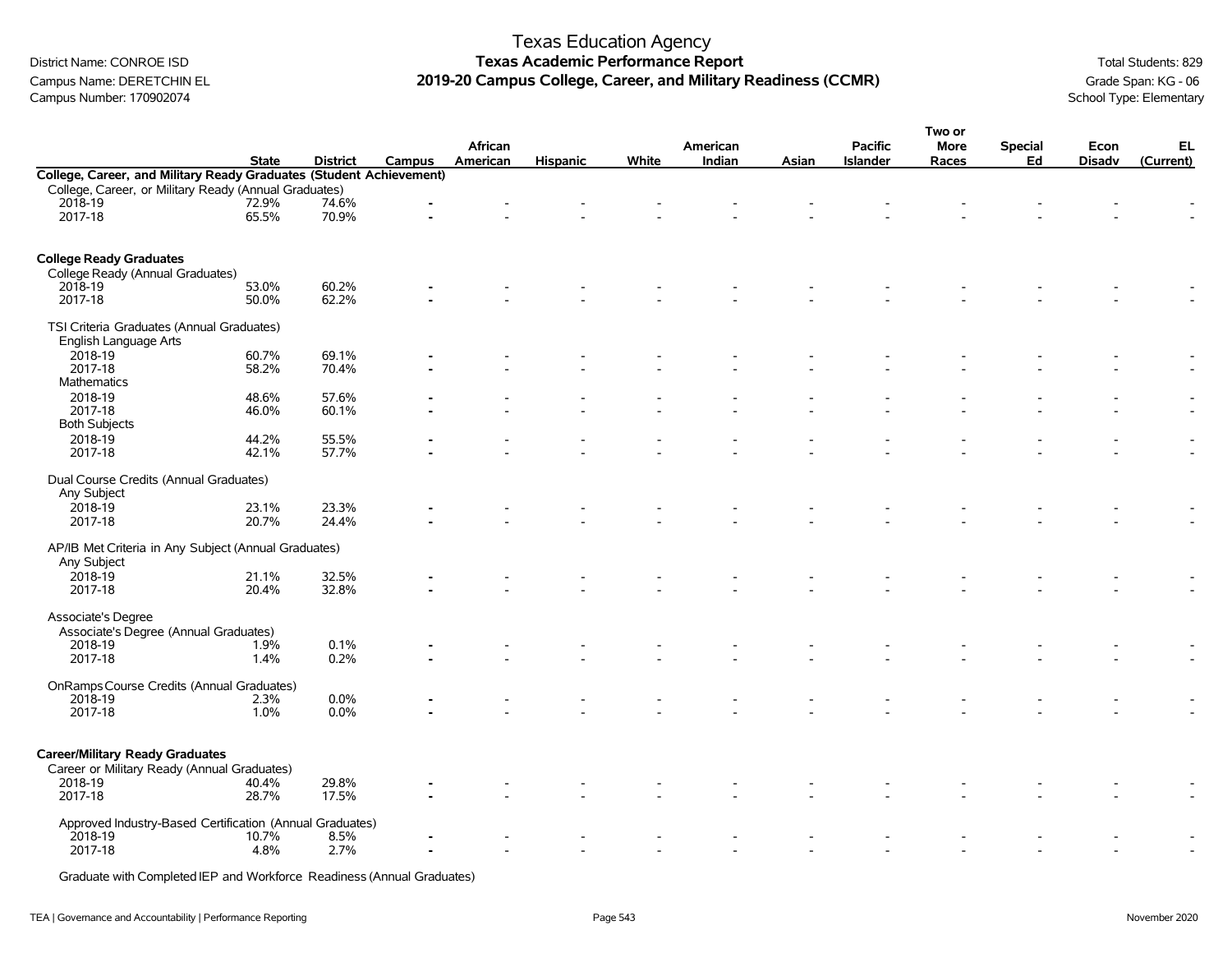# Campus Number: 170902074

## Texas Education Agency District Name: CONROE ISD **Texas Academic Performance Report Texas Academic Performance Report** Total Students: 829 Campus Name: DERETCHIN EL **2019-20 Campus College, Career, and Military Readiness (CCMR)** Grade Span: KG - 06<br>Campus Number: 170902074<br>School Type: Elementary

|                                                                                                                  |              |                 |                |                          |                          |                          |          |                          |                          | Two or                   |                          |                          |                          |
|------------------------------------------------------------------------------------------------------------------|--------------|-----------------|----------------|--------------------------|--------------------------|--------------------------|----------|--------------------------|--------------------------|--------------------------|--------------------------|--------------------------|--------------------------|
|                                                                                                                  |              |                 |                | African                  |                          |                          | American |                          | <b>Pacific</b>           | More                     | <b>Special</b>           | Econ                     | EL                       |
|                                                                                                                  | <b>State</b> | <b>District</b> | Campus         | American                 | <b>Hispanic</b>          | White                    | Indian   | Asian                    | <b>Islander</b>          | Races                    | Ed                       | <b>Disadv</b>            | (Current)                |
| 2018-19                                                                                                          | 2.3%         | $3.1\%$         | $\blacksquare$ | $\overline{\phantom{a}}$ | $\overline{\phantom{0}}$ | $\overline{\phantom{a}}$ |          | $\overline{\phantom{0}}$ | $\overline{\phantom{0}}$ |                          | $\overline{\phantom{a}}$ | $\overline{\phantom{a}}$ | $\overline{\phantom{0}}$ |
| 2017-18                                                                                                          | 1.7%         | 0.8%            |                |                          |                          |                          |          |                          |                          |                          |                          |                          |                          |
| CTE Coherent Sequence Coursework Aligned with Industry-Based Certifications (Annual Graduates)                   |              |                 |                |                          |                          |                          |          |                          |                          |                          |                          |                          |                          |
| 2018-19                                                                                                          | 55.6%        | 39.0%           | $\sim$         | $\overline{\phantom{a}}$ |                          |                          |          |                          |                          |                          |                          | $\overline{\phantom{a}}$ |                          |
| 2017-18                                                                                                          | 38.7%        | 25.2%           |                | $\sim$                   | $\sim$                   | $\overline{\phantom{a}}$ | $\sim$   | $\overline{\phantom{a}}$ | $\overline{a}$           | $\overline{\phantom{0}}$ | $\overline{\phantom{a}}$ | $\overline{\phantom{a}}$ |                          |
| U.S. Armed Forces Enlistment (Annual Graduates)                                                                  |              |                 |                |                          |                          |                          |          |                          |                          |                          |                          |                          |                          |
| 2018-19                                                                                                          | 5.0%         | 2.6%            | $\blacksquare$ |                          |                          |                          |          |                          |                          |                          |                          |                          |                          |
| 2017-18                                                                                                          | 4.3%         | 1.0%            |                |                          |                          |                          |          |                          |                          |                          |                          |                          |                          |
| Graduates under an Advanced Degree Plan and Identified as a current Special Education Student (Annual Graduates) |              |                 |                |                          |                          |                          |          |                          |                          |                          |                          |                          |                          |
| 2018-19                                                                                                          | 2.7%         | 1.6%            |                | $\overline{\phantom{a}}$ |                          |                          |          |                          |                          |                          |                          |                          |                          |
| 2017-18                                                                                                          | 2.6%         | 2.3%            |                |                          |                          |                          |          |                          |                          |                          |                          |                          |                          |
| Graduates with Level I or Level II Certificate (Annual Graduates)                                                |              |                 |                |                          |                          |                          |          |                          |                          |                          |                          |                          |                          |
| 2018-19                                                                                                          | 0.6%         | $0.1\%$         |                |                          |                          |                          |          |                          |                          |                          |                          |                          |                          |
|                                                                                                                  |              |                 |                |                          |                          |                          |          |                          |                          |                          |                          |                          |                          |
| 2017-18                                                                                                          | 0.6%         | 0.1%            |                |                          |                          |                          |          |                          |                          |                          |                          | -                        |                          |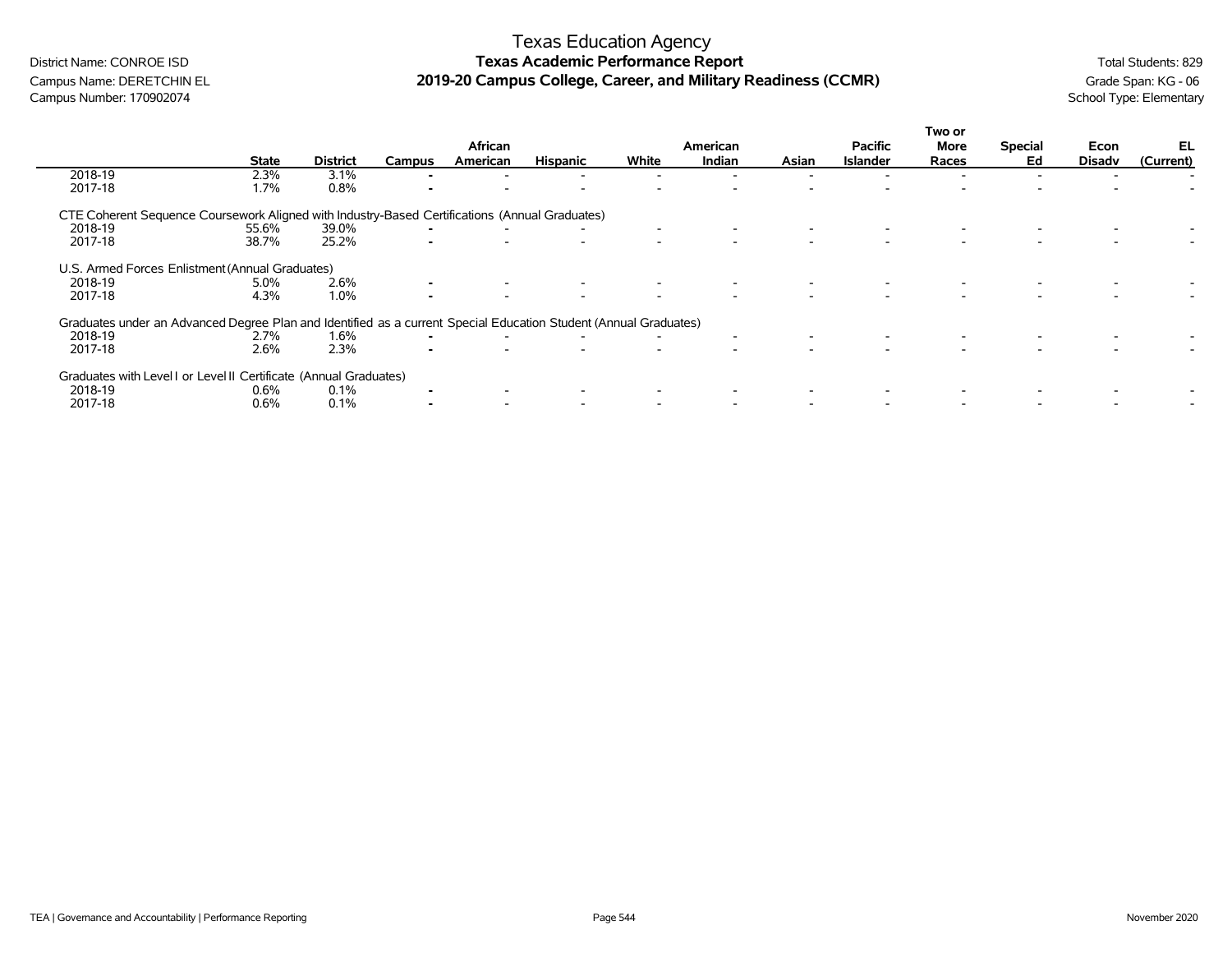## Campus Name: DERETCHIN EL **2019-20 Campus CCMR-Related Indicators** Grade Span: KG - 06<br>Campus Number: 170902074<br>School Type: Elementary Campus Number: 170902074

|                                                                           |              |                 |        |          |                 |       |          |       |                | Two or         |                |                          |                          |
|---------------------------------------------------------------------------|--------------|-----------------|--------|----------|-----------------|-------|----------|-------|----------------|----------------|----------------|--------------------------|--------------------------|
|                                                                           |              |                 |        | African  |                 |       | American |       | <b>Pacific</b> | <b>More</b>    | <b>Special</b> | Econ                     | EL                       |
|                                                                           | <b>State</b> | <b>District</b> | Campus | American | <b>Hispanic</b> | White | Indian   | Asian | Islander       | Races          | Ed             | <b>Disadv</b>            | (Current)                |
| TSIA Results (Graduates >= Criterion) (Annual Graduates)                  |              |                 |        |          |                 |       |          |       |                |                |                |                          |                          |
| Reading                                                                   |              |                 |        |          |                 |       |          |       |                |                |                |                          |                          |
| 2018-19                                                                   | 33.4%        | 36.6%           |        |          |                 |       |          |       |                |                |                |                          |                          |
| 2017-18                                                                   | 32.1%        | 39.5%           |        |          |                 |       |          |       |                |                |                |                          |                          |
| Mathematics                                                               |              |                 |        |          |                 |       |          |       |                |                |                |                          |                          |
| 2018-19                                                                   | 24.7%        | 26.0%           |        |          |                 |       |          |       |                |                |                |                          |                          |
| 2017-18                                                                   | 23.7%        | 28.4%           |        |          |                 |       |          |       |                |                |                |                          | $\overline{\phantom{a}}$ |
| <b>Both Subjects</b>                                                      |              |                 |        |          |                 |       |          |       |                |                |                |                          |                          |
| 2018-19                                                                   | 18.8%        | 21.3%           |        |          |                 |       |          |       |                |                |                |                          |                          |
| 2017-18                                                                   | 18.1%        | 23.9%           |        |          |                 |       |          |       |                |                |                |                          | $\overline{\phantom{a}}$ |
| <b>CTE Coherent Sequence (Annual Graduates)</b>                           |              |                 |        |          |                 |       |          |       |                |                |                |                          |                          |
| 2018-19                                                                   | 59.0%        | 40.5%           |        |          |                 |       |          |       |                |                |                |                          |                          |
| 2017-18                                                                   | 58.4%        | 36.1%           |        |          |                 |       |          |       |                |                |                |                          | $\overline{a}$           |
|                                                                           |              |                 |        |          |                 |       |          |       |                |                |                |                          |                          |
| Completed and Received Credit for College Prep Courses (Annual Graduates) |              |                 |        |          |                 |       |          |       |                |                |                |                          |                          |
| English Language Arts                                                     |              |                 |        |          |                 |       |          |       |                |                |                |                          |                          |
| 2018-19                                                                   | 5.1%         | 4.1%            |        |          |                 |       |          |       |                |                |                |                          |                          |
| 2017-18                                                                   | 2.0%         | 0.4%            |        |          |                 |       |          |       |                |                |                |                          | $\overline{\phantom{a}}$ |
| Mathematics                                                               |              |                 |        |          |                 |       |          |       |                |                |                |                          |                          |
| 2018-19                                                                   | 7.3%         | 2.0%            |        |          |                 |       |          |       |                |                |                |                          |                          |
| 2017-18                                                                   | 3.9%         | 1.3%            |        |          |                 |       |          |       |                |                |                |                          | $\overline{\phantom{a}}$ |
| <b>Both Subjects</b>                                                      |              |                 |        |          |                 |       |          |       |                |                |                |                          |                          |
| 2018-19                                                                   | 2.6%         | 1.3%            |        |          |                 |       |          |       |                |                |                |                          |                          |
| 2017-18                                                                   | 0.9%         | 0.0%            |        |          |                 |       |          |       |                |                |                |                          | $\blacksquare$           |
| AP/IB Results (Participation) (Grades 11-12)<br>All Subjects              |              |                 |        |          |                 |       |          |       |                |                |                |                          |                          |
| 2019                                                                      | 25.2%        | 33.8%           |        |          |                 |       |          |       |                |                | n/a            |                          | n/a                      |
| 2018                                                                      | 25.8%        | 34.4%           |        |          |                 |       |          |       |                |                | n/a            |                          | n/a                      |
| English Language Arts                                                     |              |                 |        |          |                 |       |          |       |                |                |                |                          |                          |
| 2019                                                                      | 14.5%        | 12.8%           |        |          |                 |       |          |       |                |                | n/a            | $\overline{\phantom{a}}$ | n/a                      |
| 2018                                                                      | 15.3%        | 13.1%           |        |          |                 |       |          |       |                |                | n/a            | $\blacksquare$           | n/a                      |
| Mathematics                                                               |              |                 |        |          |                 |       |          |       |                |                |                |                          |                          |
| 2019                                                                      | 7.4%         | 13.1%           |        |          |                 |       |          |       |                |                | n/a            |                          | n/a                      |
| 2018                                                                      | 7.3%         | 12.8%           |        |          |                 |       |          |       |                | $\overline{a}$ | n/a            | $\overline{\phantom{a}}$ | n/a                      |
| Science                                                                   |              |                 |        |          |                 |       |          |       |                |                |                |                          |                          |
| 2019                                                                      | 10.4%        | 18.0%           |        |          |                 |       |          |       |                |                | n/a            | $\overline{\phantom{a}}$ | n/a                      |
| 2018                                                                      | 10.8%        | 17.5%           |        |          |                 |       |          |       |                |                | n/a            | $\overline{\phantom{a}}$ | n/a                      |
| <b>Social Studies</b>                                                     |              |                 |        |          |                 |       |          |       |                |                |                |                          |                          |
| 2019                                                                      | 13.9%        | 21.2%           |        |          |                 |       |          |       |                |                | n/a            |                          | n/a                      |
| 2018                                                                      | 14.5%        | 21.3%           |        |          |                 |       |          |       |                |                | n/a            |                          | n/a                      |
|                                                                           |              |                 |        |          |                 |       |          |       |                |                |                |                          |                          |
| AP/IB Results (Examinees >= Criterion) (Grades 11-12)<br>All Subjects     |              |                 |        |          |                 |       |          |       |                |                |                |                          |                          |
| 2019                                                                      | 51.0%        | 65.6%           |        |          |                 |       |          |       |                |                | n/a            |                          | n/a                      |
| 2018                                                                      | 50.7%        | 65.4%           |        |          |                 |       |          |       |                |                | n/a            | $\overline{\phantom{a}}$ | n/a                      |
| English Language Arts                                                     |              |                 |        |          |                 |       |          |       |                |                |                |                          |                          |
| 2019                                                                      | 41.2%        | 63.5%           |        |          |                 |       |          |       |                |                | n/a            |                          | n/a                      |
| 2018                                                                      | 42.5%        | 66.2%           |        |          |                 |       |          |       |                |                | n/a            | $\overline{\phantom{a}}$ | n/a                      |
| Mathematics                                                               |              |                 |        |          |                 |       |          |       |                |                |                |                          |                          |
| 2019                                                                      | 52.2%        | 63.2%           |        |          |                 |       |          |       |                |                | n/a            |                          | n/a                      |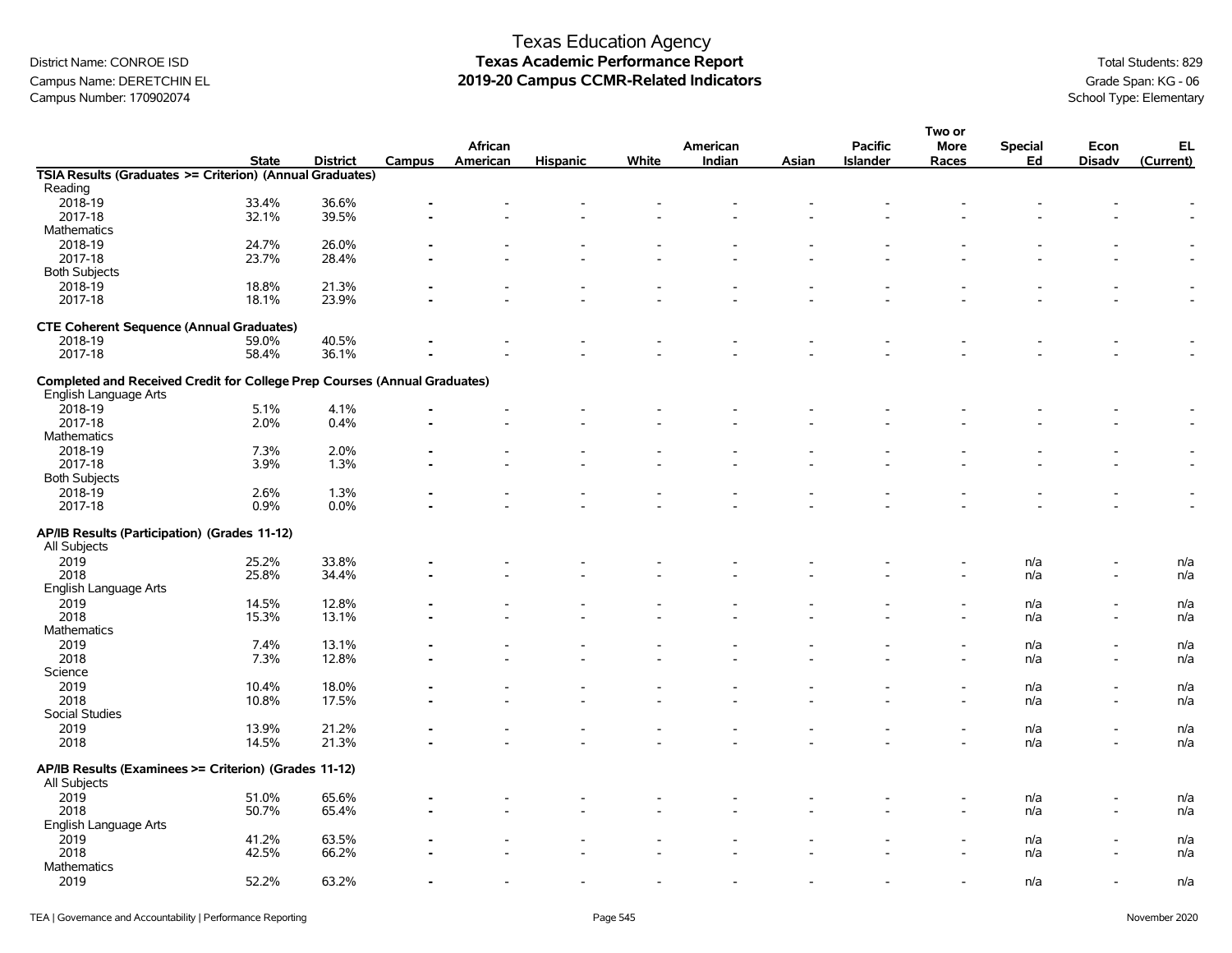## Campus Name: DERETCHIN EL **2019-20 Campus CCMR-Related Indicators** Grade Span: KG - 06<br>Campus Number: 170902074<br>School Type: Elementary Campus Number: 170902074

| <b>District</b><br>American<br><b>Hispanic</b><br>White<br>Indian<br>Races<br>Ed<br><b>Disadv</b><br>(Current)<br><b>State</b><br><b>Campus</b><br><b>Islander</b><br>Asian<br>2018<br>52.8%<br>62.1%<br>n/a<br>n/a<br>$\overline{a}$<br>$\sim$<br>$\blacksquare$<br>$\blacksquare$<br>$\blacksquare$<br>$\overline{\phantom{a}}$<br>$\blacksquare$<br>Science<br>2019<br>61.6%<br>40.6%<br>n/a<br>n/a<br>$\overline{\phantom{a}}$<br>2018<br>38.0%<br>58.0%<br>n/a<br>n/a<br>$\overline{\phantom{a}}$<br>Social Studies<br>2019<br>46.3%<br>59.3%<br>n/a<br>n/a<br>$\overline{\phantom{a}}$<br>2018<br>61.1%<br>44.6%<br>n/a<br>n/a<br>$\overline{\phantom{a}}$<br><b>SAT/ACT Results (Annual Graduates)</b><br>Tested<br>2018-19<br>75.0%<br>70.0%<br>n/a<br>n/a<br>2017-18<br>74.6%<br>72.4%<br>n/a<br>n/a<br>$\overline{a}$<br>At/Above Criterion for All<br>Examinees<br>2018-19<br>36.1%<br>61.3%<br>n/a<br>n/a<br>$\overline{\phantom{a}}$<br>2017-18<br>37.9%<br>63.7%<br>n/a<br>n/a<br><b>Average SAT Score (Annual Graduates)</b><br>All Subjects<br>2018-19<br>1027<br>1153<br>n/a<br>n/a<br>$\overline{\phantom{a}}$<br>1162<br>2017-18<br>1036<br>n/a<br>n/a<br>$\overline{\phantom{a}}$<br>English Language Arts<br>and Writing<br>2018-19<br>517<br>579<br>n/a<br>n/a<br>$\blacksquare$<br>$\overline{a}$<br>$\overline{\phantom{a}}$<br>583<br>2017-18<br>521<br>n/a<br>n/a<br>$\overline{a}$<br>$\blacksquare$<br>Mathematics<br>2018-19<br>510<br>574<br>n/a<br>n/a<br>$\overline{\phantom{a}}$<br>580<br>2017-18<br>515<br>n/a<br>n/a<br>$\blacksquare$<br><b>Average ACT Score (Annual Graduates)</b><br>All Subjects<br>20.6<br>23.6<br>2018-19<br>n/a<br>n/a<br>$\blacksquare$<br>23.6<br>2017-18<br>20.6<br>n/a<br>n/a<br>$\overline{a}$<br>$\overline{\phantom{a}}$<br>English Language Arts<br>2018-19<br>23.6<br>20.3<br>n/a<br>n/a<br>$\overline{\phantom{a}}$<br>$\blacksquare$<br>$\overline{\phantom{a}}$<br>23.5<br>2017-18<br>20.3<br>n/a<br>n/a<br>$\overline{a}$<br>$\blacksquare$<br>Mathematics<br>2018-19<br>20.4<br>23.2<br>n/a<br>n/a<br>$\overline{\phantom{0}}$<br>$\overline{\phantom{a}}$<br>2017-18<br>23.4<br>20.6<br>n/a<br>n/a<br>$\overline{a}$<br>$\overline{a}$<br>Science<br>2018-19<br>23.6<br>20.8<br>n/a<br>n/a<br>$\overline{\phantom{a}}$<br>23.6<br>2017-18<br>20.9<br>n/a<br>n/a<br>$\overline{\phantom{a}}$<br>$\overline{\phantom{a}}$<br>$\overline{\phantom{a}}$ |  |  |         |  |          |                | Two or |                |      |    |
|--------------------------------------------------------------------------------------------------------------------------------------------------------------------------------------------------------------------------------------------------------------------------------------------------------------------------------------------------------------------------------------------------------------------------------------------------------------------------------------------------------------------------------------------------------------------------------------------------------------------------------------------------------------------------------------------------------------------------------------------------------------------------------------------------------------------------------------------------------------------------------------------------------------------------------------------------------------------------------------------------------------------------------------------------------------------------------------------------------------------------------------------------------------------------------------------------------------------------------------------------------------------------------------------------------------------------------------------------------------------------------------------------------------------------------------------------------------------------------------------------------------------------------------------------------------------------------------------------------------------------------------------------------------------------------------------------------------------------------------------------------------------------------------------------------------------------------------------------------------------------------------------------------------------------------------------------------------------------------------------------------------------------------------------------------------------------------------------------------------------------------------------------------------------------------------------------------------------------------------------------------------------------------------------------------------------------------------------------------------------------------------------------------------------------------|--|--|---------|--|----------|----------------|--------|----------------|------|----|
|                                                                                                                                                                                                                                                                                                                                                                                                                                                                                                                                                                                                                                                                                                                                                                                                                                                                                                                                                                                                                                                                                                                                                                                                                                                                                                                                                                                                                                                                                                                                                                                                                                                                                                                                                                                                                                                                                                                                                                                                                                                                                                                                                                                                                                                                                                                                                                                                                                |  |  | African |  | American | <b>Pacific</b> | More   | <b>Special</b> | Econ | EL |
|                                                                                                                                                                                                                                                                                                                                                                                                                                                                                                                                                                                                                                                                                                                                                                                                                                                                                                                                                                                                                                                                                                                                                                                                                                                                                                                                                                                                                                                                                                                                                                                                                                                                                                                                                                                                                                                                                                                                                                                                                                                                                                                                                                                                                                                                                                                                                                                                                                |  |  |         |  |          |                |        |                |      |    |
|                                                                                                                                                                                                                                                                                                                                                                                                                                                                                                                                                                                                                                                                                                                                                                                                                                                                                                                                                                                                                                                                                                                                                                                                                                                                                                                                                                                                                                                                                                                                                                                                                                                                                                                                                                                                                                                                                                                                                                                                                                                                                                                                                                                                                                                                                                                                                                                                                                |  |  |         |  |          |                |        |                |      |    |
|                                                                                                                                                                                                                                                                                                                                                                                                                                                                                                                                                                                                                                                                                                                                                                                                                                                                                                                                                                                                                                                                                                                                                                                                                                                                                                                                                                                                                                                                                                                                                                                                                                                                                                                                                                                                                                                                                                                                                                                                                                                                                                                                                                                                                                                                                                                                                                                                                                |  |  |         |  |          |                |        |                |      |    |
|                                                                                                                                                                                                                                                                                                                                                                                                                                                                                                                                                                                                                                                                                                                                                                                                                                                                                                                                                                                                                                                                                                                                                                                                                                                                                                                                                                                                                                                                                                                                                                                                                                                                                                                                                                                                                                                                                                                                                                                                                                                                                                                                                                                                                                                                                                                                                                                                                                |  |  |         |  |          |                |        |                |      |    |
|                                                                                                                                                                                                                                                                                                                                                                                                                                                                                                                                                                                                                                                                                                                                                                                                                                                                                                                                                                                                                                                                                                                                                                                                                                                                                                                                                                                                                                                                                                                                                                                                                                                                                                                                                                                                                                                                                                                                                                                                                                                                                                                                                                                                                                                                                                                                                                                                                                |  |  |         |  |          |                |        |                |      |    |
|                                                                                                                                                                                                                                                                                                                                                                                                                                                                                                                                                                                                                                                                                                                                                                                                                                                                                                                                                                                                                                                                                                                                                                                                                                                                                                                                                                                                                                                                                                                                                                                                                                                                                                                                                                                                                                                                                                                                                                                                                                                                                                                                                                                                                                                                                                                                                                                                                                |  |  |         |  |          |                |        |                |      |    |
|                                                                                                                                                                                                                                                                                                                                                                                                                                                                                                                                                                                                                                                                                                                                                                                                                                                                                                                                                                                                                                                                                                                                                                                                                                                                                                                                                                                                                                                                                                                                                                                                                                                                                                                                                                                                                                                                                                                                                                                                                                                                                                                                                                                                                                                                                                                                                                                                                                |  |  |         |  |          |                |        |                |      |    |
|                                                                                                                                                                                                                                                                                                                                                                                                                                                                                                                                                                                                                                                                                                                                                                                                                                                                                                                                                                                                                                                                                                                                                                                                                                                                                                                                                                                                                                                                                                                                                                                                                                                                                                                                                                                                                                                                                                                                                                                                                                                                                                                                                                                                                                                                                                                                                                                                                                |  |  |         |  |          |                |        |                |      |    |
|                                                                                                                                                                                                                                                                                                                                                                                                                                                                                                                                                                                                                                                                                                                                                                                                                                                                                                                                                                                                                                                                                                                                                                                                                                                                                                                                                                                                                                                                                                                                                                                                                                                                                                                                                                                                                                                                                                                                                                                                                                                                                                                                                                                                                                                                                                                                                                                                                                |  |  |         |  |          |                |        |                |      |    |
|                                                                                                                                                                                                                                                                                                                                                                                                                                                                                                                                                                                                                                                                                                                                                                                                                                                                                                                                                                                                                                                                                                                                                                                                                                                                                                                                                                                                                                                                                                                                                                                                                                                                                                                                                                                                                                                                                                                                                                                                                                                                                                                                                                                                                                                                                                                                                                                                                                |  |  |         |  |          |                |        |                |      |    |
|                                                                                                                                                                                                                                                                                                                                                                                                                                                                                                                                                                                                                                                                                                                                                                                                                                                                                                                                                                                                                                                                                                                                                                                                                                                                                                                                                                                                                                                                                                                                                                                                                                                                                                                                                                                                                                                                                                                                                                                                                                                                                                                                                                                                                                                                                                                                                                                                                                |  |  |         |  |          |                |        |                |      |    |
|                                                                                                                                                                                                                                                                                                                                                                                                                                                                                                                                                                                                                                                                                                                                                                                                                                                                                                                                                                                                                                                                                                                                                                                                                                                                                                                                                                                                                                                                                                                                                                                                                                                                                                                                                                                                                                                                                                                                                                                                                                                                                                                                                                                                                                                                                                                                                                                                                                |  |  |         |  |          |                |        |                |      |    |
|                                                                                                                                                                                                                                                                                                                                                                                                                                                                                                                                                                                                                                                                                                                                                                                                                                                                                                                                                                                                                                                                                                                                                                                                                                                                                                                                                                                                                                                                                                                                                                                                                                                                                                                                                                                                                                                                                                                                                                                                                                                                                                                                                                                                                                                                                                                                                                                                                                |  |  |         |  |          |                |        |                |      |    |
|                                                                                                                                                                                                                                                                                                                                                                                                                                                                                                                                                                                                                                                                                                                                                                                                                                                                                                                                                                                                                                                                                                                                                                                                                                                                                                                                                                                                                                                                                                                                                                                                                                                                                                                                                                                                                                                                                                                                                                                                                                                                                                                                                                                                                                                                                                                                                                                                                                |  |  |         |  |          |                |        |                |      |    |
|                                                                                                                                                                                                                                                                                                                                                                                                                                                                                                                                                                                                                                                                                                                                                                                                                                                                                                                                                                                                                                                                                                                                                                                                                                                                                                                                                                                                                                                                                                                                                                                                                                                                                                                                                                                                                                                                                                                                                                                                                                                                                                                                                                                                                                                                                                                                                                                                                                |  |  |         |  |          |                |        |                |      |    |
|                                                                                                                                                                                                                                                                                                                                                                                                                                                                                                                                                                                                                                                                                                                                                                                                                                                                                                                                                                                                                                                                                                                                                                                                                                                                                                                                                                                                                                                                                                                                                                                                                                                                                                                                                                                                                                                                                                                                                                                                                                                                                                                                                                                                                                                                                                                                                                                                                                |  |  |         |  |          |                |        |                |      |    |
|                                                                                                                                                                                                                                                                                                                                                                                                                                                                                                                                                                                                                                                                                                                                                                                                                                                                                                                                                                                                                                                                                                                                                                                                                                                                                                                                                                                                                                                                                                                                                                                                                                                                                                                                                                                                                                                                                                                                                                                                                                                                                                                                                                                                                                                                                                                                                                                                                                |  |  |         |  |          |                |        |                |      |    |
|                                                                                                                                                                                                                                                                                                                                                                                                                                                                                                                                                                                                                                                                                                                                                                                                                                                                                                                                                                                                                                                                                                                                                                                                                                                                                                                                                                                                                                                                                                                                                                                                                                                                                                                                                                                                                                                                                                                                                                                                                                                                                                                                                                                                                                                                                                                                                                                                                                |  |  |         |  |          |                |        |                |      |    |
|                                                                                                                                                                                                                                                                                                                                                                                                                                                                                                                                                                                                                                                                                                                                                                                                                                                                                                                                                                                                                                                                                                                                                                                                                                                                                                                                                                                                                                                                                                                                                                                                                                                                                                                                                                                                                                                                                                                                                                                                                                                                                                                                                                                                                                                                                                                                                                                                                                |  |  |         |  |          |                |        |                |      |    |
|                                                                                                                                                                                                                                                                                                                                                                                                                                                                                                                                                                                                                                                                                                                                                                                                                                                                                                                                                                                                                                                                                                                                                                                                                                                                                                                                                                                                                                                                                                                                                                                                                                                                                                                                                                                                                                                                                                                                                                                                                                                                                                                                                                                                                                                                                                                                                                                                                                |  |  |         |  |          |                |        |                |      |    |
|                                                                                                                                                                                                                                                                                                                                                                                                                                                                                                                                                                                                                                                                                                                                                                                                                                                                                                                                                                                                                                                                                                                                                                                                                                                                                                                                                                                                                                                                                                                                                                                                                                                                                                                                                                                                                                                                                                                                                                                                                                                                                                                                                                                                                                                                                                                                                                                                                                |  |  |         |  |          |                |        |                |      |    |
|                                                                                                                                                                                                                                                                                                                                                                                                                                                                                                                                                                                                                                                                                                                                                                                                                                                                                                                                                                                                                                                                                                                                                                                                                                                                                                                                                                                                                                                                                                                                                                                                                                                                                                                                                                                                                                                                                                                                                                                                                                                                                                                                                                                                                                                                                                                                                                                                                                |  |  |         |  |          |                |        |                |      |    |
|                                                                                                                                                                                                                                                                                                                                                                                                                                                                                                                                                                                                                                                                                                                                                                                                                                                                                                                                                                                                                                                                                                                                                                                                                                                                                                                                                                                                                                                                                                                                                                                                                                                                                                                                                                                                                                                                                                                                                                                                                                                                                                                                                                                                                                                                                                                                                                                                                                |  |  |         |  |          |                |        |                |      |    |
|                                                                                                                                                                                                                                                                                                                                                                                                                                                                                                                                                                                                                                                                                                                                                                                                                                                                                                                                                                                                                                                                                                                                                                                                                                                                                                                                                                                                                                                                                                                                                                                                                                                                                                                                                                                                                                                                                                                                                                                                                                                                                                                                                                                                                                                                                                                                                                                                                                |  |  |         |  |          |                |        |                |      |    |
|                                                                                                                                                                                                                                                                                                                                                                                                                                                                                                                                                                                                                                                                                                                                                                                                                                                                                                                                                                                                                                                                                                                                                                                                                                                                                                                                                                                                                                                                                                                                                                                                                                                                                                                                                                                                                                                                                                                                                                                                                                                                                                                                                                                                                                                                                                                                                                                                                                |  |  |         |  |          |                |        |                |      |    |
|                                                                                                                                                                                                                                                                                                                                                                                                                                                                                                                                                                                                                                                                                                                                                                                                                                                                                                                                                                                                                                                                                                                                                                                                                                                                                                                                                                                                                                                                                                                                                                                                                                                                                                                                                                                                                                                                                                                                                                                                                                                                                                                                                                                                                                                                                                                                                                                                                                |  |  |         |  |          |                |        |                |      |    |
|                                                                                                                                                                                                                                                                                                                                                                                                                                                                                                                                                                                                                                                                                                                                                                                                                                                                                                                                                                                                                                                                                                                                                                                                                                                                                                                                                                                                                                                                                                                                                                                                                                                                                                                                                                                                                                                                                                                                                                                                                                                                                                                                                                                                                                                                                                                                                                                                                                |  |  |         |  |          |                |        |                |      |    |
|                                                                                                                                                                                                                                                                                                                                                                                                                                                                                                                                                                                                                                                                                                                                                                                                                                                                                                                                                                                                                                                                                                                                                                                                                                                                                                                                                                                                                                                                                                                                                                                                                                                                                                                                                                                                                                                                                                                                                                                                                                                                                                                                                                                                                                                                                                                                                                                                                                |  |  |         |  |          |                |        |                |      |    |
|                                                                                                                                                                                                                                                                                                                                                                                                                                                                                                                                                                                                                                                                                                                                                                                                                                                                                                                                                                                                                                                                                                                                                                                                                                                                                                                                                                                                                                                                                                                                                                                                                                                                                                                                                                                                                                                                                                                                                                                                                                                                                                                                                                                                                                                                                                                                                                                                                                |  |  |         |  |          |                |        |                |      |    |
|                                                                                                                                                                                                                                                                                                                                                                                                                                                                                                                                                                                                                                                                                                                                                                                                                                                                                                                                                                                                                                                                                                                                                                                                                                                                                                                                                                                                                                                                                                                                                                                                                                                                                                                                                                                                                                                                                                                                                                                                                                                                                                                                                                                                                                                                                                                                                                                                                                |  |  |         |  |          |                |        |                |      |    |
|                                                                                                                                                                                                                                                                                                                                                                                                                                                                                                                                                                                                                                                                                                                                                                                                                                                                                                                                                                                                                                                                                                                                                                                                                                                                                                                                                                                                                                                                                                                                                                                                                                                                                                                                                                                                                                                                                                                                                                                                                                                                                                                                                                                                                                                                                                                                                                                                                                |  |  |         |  |          |                |        |                |      |    |
|                                                                                                                                                                                                                                                                                                                                                                                                                                                                                                                                                                                                                                                                                                                                                                                                                                                                                                                                                                                                                                                                                                                                                                                                                                                                                                                                                                                                                                                                                                                                                                                                                                                                                                                                                                                                                                                                                                                                                                                                                                                                                                                                                                                                                                                                                                                                                                                                                                |  |  |         |  |          |                |        |                |      |    |
|                                                                                                                                                                                                                                                                                                                                                                                                                                                                                                                                                                                                                                                                                                                                                                                                                                                                                                                                                                                                                                                                                                                                                                                                                                                                                                                                                                                                                                                                                                                                                                                                                                                                                                                                                                                                                                                                                                                                                                                                                                                                                                                                                                                                                                                                                                                                                                                                                                |  |  |         |  |          |                |        |                |      |    |
|                                                                                                                                                                                                                                                                                                                                                                                                                                                                                                                                                                                                                                                                                                                                                                                                                                                                                                                                                                                                                                                                                                                                                                                                                                                                                                                                                                                                                                                                                                                                                                                                                                                                                                                                                                                                                                                                                                                                                                                                                                                                                                                                                                                                                                                                                                                                                                                                                                |  |  |         |  |          |                |        |                |      |    |
|                                                                                                                                                                                                                                                                                                                                                                                                                                                                                                                                                                                                                                                                                                                                                                                                                                                                                                                                                                                                                                                                                                                                                                                                                                                                                                                                                                                                                                                                                                                                                                                                                                                                                                                                                                                                                                                                                                                                                                                                                                                                                                                                                                                                                                                                                                                                                                                                                                |  |  |         |  |          |                |        |                |      |    |
|                                                                                                                                                                                                                                                                                                                                                                                                                                                                                                                                                                                                                                                                                                                                                                                                                                                                                                                                                                                                                                                                                                                                                                                                                                                                                                                                                                                                                                                                                                                                                                                                                                                                                                                                                                                                                                                                                                                                                                                                                                                                                                                                                                                                                                                                                                                                                                                                                                |  |  |         |  |          |                |        |                |      |    |
|                                                                                                                                                                                                                                                                                                                                                                                                                                                                                                                                                                                                                                                                                                                                                                                                                                                                                                                                                                                                                                                                                                                                                                                                                                                                                                                                                                                                                                                                                                                                                                                                                                                                                                                                                                                                                                                                                                                                                                                                                                                                                                                                                                                                                                                                                                                                                                                                                                |  |  |         |  |          |                |        |                |      |    |
|                                                                                                                                                                                                                                                                                                                                                                                                                                                                                                                                                                                                                                                                                                                                                                                                                                                                                                                                                                                                                                                                                                                                                                                                                                                                                                                                                                                                                                                                                                                                                                                                                                                                                                                                                                                                                                                                                                                                                                                                                                                                                                                                                                                                                                                                                                                                                                                                                                |  |  |         |  |          |                |        |                |      |    |
|                                                                                                                                                                                                                                                                                                                                                                                                                                                                                                                                                                                                                                                                                                                                                                                                                                                                                                                                                                                                                                                                                                                                                                                                                                                                                                                                                                                                                                                                                                                                                                                                                                                                                                                                                                                                                                                                                                                                                                                                                                                                                                                                                                                                                                                                                                                                                                                                                                |  |  |         |  |          |                |        |                |      |    |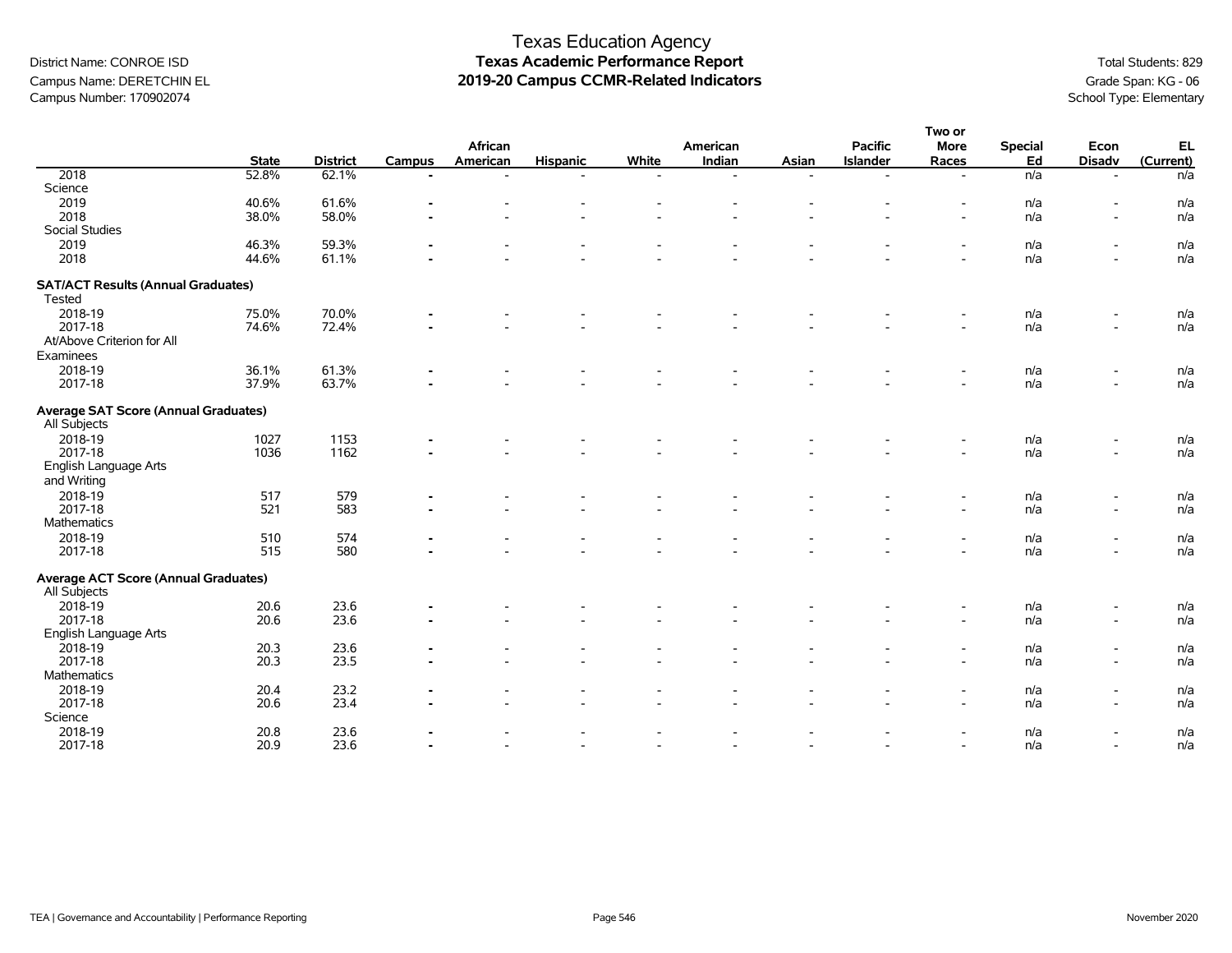# Campus Number: 170902074

## Texas Education Agency District Name: CONROE ISD **Texas Academic Performance Report Texas Academic Performance Report** Total Students: 829 Campus Name: DERETCHIN EL **2019-20 Campus Other Postsecondary Indicators** Grame 170902074 Grade Span: KG - 06<br>Campus Number: 170902074 School Type: Elementary

|                                                                                                |              |                 |        | African  |                 |       | American |       | <b>Pacific</b>  | Two or<br>More | <b>Special</b> | Econ          | EL        |
|------------------------------------------------------------------------------------------------|--------------|-----------------|--------|----------|-----------------|-------|----------|-------|-----------------|----------------|----------------|---------------|-----------|
|                                                                                                | <b>State</b> | <b>District</b> | Campus | American | <b>Hispanic</b> | White | Indian   | Asian | <b>Islander</b> | Races          | Ed             | <b>Disadv</b> | (Current) |
| <b>Advanced Dual-Credit Course Completion (Grades 9-12)</b>                                    |              |                 |        |          |                 |       |          |       |                 |                |                |               |           |
| Any Subject                                                                                    |              |                 |        |          |                 |       |          |       |                 |                |                |               |           |
| 2018-19                                                                                        | 44.6%        | 45.6%           |        |          |                 |       |          |       |                 |                |                |               |           |
| 2017-18                                                                                        | 43.4%        | 45.5%           |        |          |                 |       |          |       |                 |                |                |               |           |
| English Language Arts                                                                          |              |                 |        |          |                 |       |          |       |                 |                |                |               |           |
| 2018-19                                                                                        | 17.8%        | 14.0%           |        |          |                 |       |          |       |                 |                |                |               |           |
| 2017-18                                                                                        | 17.3%        | 15.3%           |        |          |                 |       |          |       |                 |                |                |               |           |
| Mathematics                                                                                    |              |                 |        |          |                 |       |          |       |                 |                |                |               |           |
| 2018-19                                                                                        | 20.4%        | 24.0%           |        |          |                 |       |          |       |                 |                |                |               |           |
| 2017-18                                                                                        | 20.7%        | 23.9%           |        |          |                 |       |          |       |                 |                |                |               |           |
| Science                                                                                        |              |                 |        |          |                 |       |          |       |                 |                |                |               |           |
| 2018-19                                                                                        | 21.7%        | 21.5%           |        |          |                 |       |          |       |                 |                |                |               |           |
| 2017-18                                                                                        | 21.2%        | 20.8%           |        |          |                 |       |          |       |                 |                |                |               |           |
| Social Studies                                                                                 |              |                 |        |          |                 |       |          |       |                 |                |                |               |           |
| 2018-19                                                                                        | 23.6%        | 25.6%           |        |          |                 |       |          |       |                 |                |                |               |           |
| 2017-18                                                                                        | 22.8%        | 26.4%           |        |          |                 |       |          |       |                 |                |                |               |           |
| Graduates Enrolled in Texas Institution of Higher Education (TX IHE)                           |              |                 |        |          |                 |       |          |       |                 |                |                |               |           |
| 2017-18                                                                                        | 53.4%        | 52.7%           |        |          |                 |       |          |       |                 |                |                |               |           |
| 2016-17                                                                                        | 54.6%        | 55.0%           |        |          |                 |       |          |       |                 |                |                |               |           |
| Graduates in TX IHE Completing One Year Without Enrollment in a Developmental Education Course |              |                 |        |          |                 |       |          |       |                 |                |                |               |           |
| 2017-18                                                                                        | 60.7%        | 71.3%           |        |          |                 |       |          |       |                 |                |                |               |           |
| 2016-17                                                                                        | 59.2%        | 71.7%           |        |          |                 |       |          |       |                 |                |                |               |           |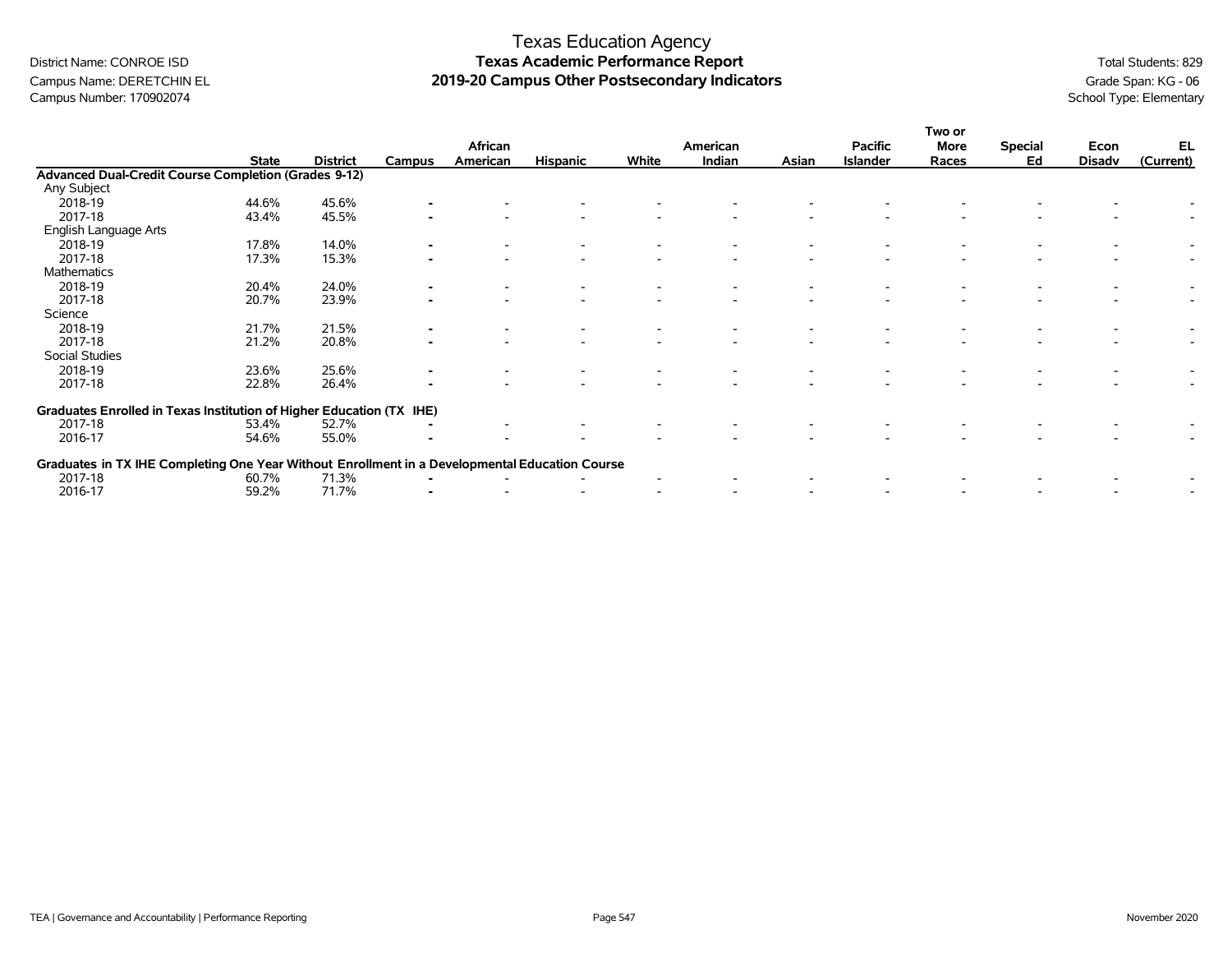## Campus Name: DERETCHIN EL **2019-20 Campus Student Information**<br>Campus Number: 170902074<br>School Type: Elementary Campus Number: 170902074

| --------- Campus ---------<br>--------- Campus ---------<br>Count<br><b>Student Information</b><br>Count<br>Percent<br><b>District</b><br><b>State</b><br>Percent<br><b>District</b><br><b>State</b><br>829<br>100.0%<br>831<br>100.0%<br><b>Total Students</b><br>64,517<br>5,479,173<br>64,799<br>5,493,940<br>Students by Grade:<br>0<br>0.0%<br>0.2%<br>0.3%<br>$\mathbf 2$<br>0.2%<br>0.5%<br>0.5%<br>Early Childhood Education<br>0<br>0.0%<br>2.3%<br>0<br>0.0%<br>4.5%<br>4.5%<br>2.3%<br>Pre-Kindergarten<br>87<br>7.0%<br>10.5%<br>7.0%<br>87<br>10.5%<br>7.0%<br>7.0%<br>Kindergarten<br>7.2%<br>103<br>12.4%<br>7.1%<br>103<br>12.4%<br>7.2%<br>7.1%<br>Grade 1<br>Grade 2<br>101<br>12.2%<br>7.3%<br>7.1%<br>12.2%<br>7.2%<br>7.1%<br>101<br>7.3%<br>7.1%<br>Grade 3<br>122<br>14.7%<br>7.1%<br>122<br>14.7%<br>7.3%<br>Grade 4<br>13.4%<br>7.7%<br>7.3%<br>13.4%<br>7.6%<br>7.3%<br>111<br>111<br>8.0%<br>7.6%<br>Grade 5<br>160<br>19.3%<br>7.6%<br>160<br>19.3%<br>8.0%<br>Grade 6<br>145<br>7.8%<br>7.7%<br>145<br>7.7%<br>17.5%<br>17.4%<br>7.8%<br>Grade 7<br>0<br>0.0%<br>7.9%<br>7.7%<br>0<br>0.0%<br>7.9%<br>7.7%<br>7.6%<br>0<br>0.0%<br>7.5%<br>Grade 8<br>0<br>0.0%<br>7.5%<br>7.6%<br>0<br>0.0%<br>8.0%<br>0<br>0.0%<br>7.9%<br>8.2%<br>Grade 9<br>8.2%<br>0<br>7.8%<br>0<br>0.0%<br>7.4%<br>Grade 10<br>0.0%<br>7.4%<br>7.8%<br>Grade 11<br>0<br>0.0%<br>7.1%<br>6.9%<br>0<br>0.0%<br>7.0%<br>6.9%<br>0<br>6.7%<br>Grade 12<br>0.0%<br>6.4%<br>0<br>0.0%<br>6.8%<br>6.4%<br>Ethnic Distribution:<br>35<br>8.5%<br>35<br>4.2%<br>12.6%<br>4.2%<br>8.5%<br>12.6%<br>African American<br>217<br>26.2%<br>37.4%<br>52.8%<br>217<br>26.1%<br>37.3%<br>52.8%<br>Hispanic<br>54.0%<br>White<br>448<br>45.7%<br>27.0%<br>450<br>54.2%<br>45.8%<br>27.0%<br>5<br>0.6%<br>0.4%<br>5<br>0.6%<br>0.4%<br>American Indian<br>0.4%<br>0.4%<br>4.7%<br>108<br>13.0%<br>4.6%<br>108<br>13.0%<br>4.7%<br>4.6%<br>Asian<br>0.0%<br>0.2%<br>0.0%<br>0.2%<br>Pacific Islander<br>0<br>0.2%<br>0<br>0.2%<br>16<br>1.9%<br>3.1%<br>2.5%<br>16<br>1.9%<br>3.1%<br>2.5%<br>Two or More Races<br>Sex:<br>389<br>46.9%<br>48.7%<br>48.8%<br>389<br>46.8%<br>48.7%<br>48.8%<br>Female<br>442<br>53.2%<br>Male<br>440<br>53.1%<br>51.3%<br>51.2%<br>51.3%<br>51.2%<br>Economically Disadvantaged<br>59<br>7.1%<br>39.2%<br>60.3%<br>7.3%<br>39.3%<br>60.2%<br>61<br>92.9%<br>770<br>60.8%<br>39.7%<br>770<br>92.7%<br>60.7%<br>39.8%<br>Non-Educationally Disadvantaged<br>5.3%<br>7.6%<br>6.9%<br>5.3%<br>Section 504 Students<br>44<br>44<br>7.6%<br>6.9%<br>112<br>13.5%<br>15.3%<br>20.3%<br>13.5%<br>15.3%<br>112<br>20.3%<br>English Learners (EL)<br>0.0%<br>Students w/ Disciplinary Placements (2018-19)<br>0<br>1.0%<br>1.5%<br>29<br>3.5%<br>4.8%<br>4.1%<br>29<br>3.5%<br>4.8%<br>4.1%<br>Students w/ Dyslexia<br>$\mathbf{1}$<br>0.1%<br>0.2%<br>0.3%<br>$\overline{1}$<br>0.1%<br>0.2%<br>0.3%<br><b>Foster Care</b><br>5<br>0.6%<br>0.7%<br>5<br>0.6%<br>0.7%<br>1.4%<br>Homeless<br>1.4%<br>87<br>3.2%<br>87<br>10.5%<br>2.3%<br>10.5%<br>3.2%<br>2.3%<br>Immigrant<br>0.1%<br>0<br>0.0%<br>0.3%<br>0<br>0.0%<br>0.1%<br>0.3%<br>Migrant<br>5<br>5<br>0.6%<br>30.8%<br>0.6%<br>65.1%<br>Title I<br>65.1%<br>30.8%<br>3<br>0.5%<br>3<br>1.9%<br>0.4%<br>1.9%<br>0.4%<br>0.5%<br>Military Connected<br>219<br>219<br>50.5%<br>At-Risk<br>26.4%<br>37.7%<br>50.6%<br>26.4%<br>37.7% |  |  |  |  |  |  |  |
|-------------------------------------------------------------------------------------------------------------------------------------------------------------------------------------------------------------------------------------------------------------------------------------------------------------------------------------------------------------------------------------------------------------------------------------------------------------------------------------------------------------------------------------------------------------------------------------------------------------------------------------------------------------------------------------------------------------------------------------------------------------------------------------------------------------------------------------------------------------------------------------------------------------------------------------------------------------------------------------------------------------------------------------------------------------------------------------------------------------------------------------------------------------------------------------------------------------------------------------------------------------------------------------------------------------------------------------------------------------------------------------------------------------------------------------------------------------------------------------------------------------------------------------------------------------------------------------------------------------------------------------------------------------------------------------------------------------------------------------------------------------------------------------------------------------------------------------------------------------------------------------------------------------------------------------------------------------------------------------------------------------------------------------------------------------------------------------------------------------------------------------------------------------------------------------------------------------------------------------------------------------------------------------------------------------------------------------------------------------------------------------------------------------------------------------------------------------------------------------------------------------------------------------------------------------------------------------------------------------------------------------------------------------------------------------------------------------------------------------------------------------------------------------------------------------------------------------------------------------------------------------------------------------------------------------------------------------------------------------------------------------------------------------------------------------------------------------------------------------------------------------------------------------------------------------------------------------------------------------------------------------------------------------------------------------------------------------------------------------------------------------------------|--|--|--|--|--|--|--|
|                                                                                                                                                                                                                                                                                                                                                                                                                                                                                                                                                                                                                                                                                                                                                                                                                                                                                                                                                                                                                                                                                                                                                                                                                                                                                                                                                                                                                                                                                                                                                                                                                                                                                                                                                                                                                                                                                                                                                                                                                                                                                                                                                                                                                                                                                                                                                                                                                                                                                                                                                                                                                                                                                                                                                                                                                                                                                                                                                                                                                                                                                                                                                                                                                                                                                                                                                                                                 |  |  |  |  |  |  |  |
|                                                                                                                                                                                                                                                                                                                                                                                                                                                                                                                                                                                                                                                                                                                                                                                                                                                                                                                                                                                                                                                                                                                                                                                                                                                                                                                                                                                                                                                                                                                                                                                                                                                                                                                                                                                                                                                                                                                                                                                                                                                                                                                                                                                                                                                                                                                                                                                                                                                                                                                                                                                                                                                                                                                                                                                                                                                                                                                                                                                                                                                                                                                                                                                                                                                                                                                                                                                                 |  |  |  |  |  |  |  |
|                                                                                                                                                                                                                                                                                                                                                                                                                                                                                                                                                                                                                                                                                                                                                                                                                                                                                                                                                                                                                                                                                                                                                                                                                                                                                                                                                                                                                                                                                                                                                                                                                                                                                                                                                                                                                                                                                                                                                                                                                                                                                                                                                                                                                                                                                                                                                                                                                                                                                                                                                                                                                                                                                                                                                                                                                                                                                                                                                                                                                                                                                                                                                                                                                                                                                                                                                                                                 |  |  |  |  |  |  |  |
|                                                                                                                                                                                                                                                                                                                                                                                                                                                                                                                                                                                                                                                                                                                                                                                                                                                                                                                                                                                                                                                                                                                                                                                                                                                                                                                                                                                                                                                                                                                                                                                                                                                                                                                                                                                                                                                                                                                                                                                                                                                                                                                                                                                                                                                                                                                                                                                                                                                                                                                                                                                                                                                                                                                                                                                                                                                                                                                                                                                                                                                                                                                                                                                                                                                                                                                                                                                                 |  |  |  |  |  |  |  |
|                                                                                                                                                                                                                                                                                                                                                                                                                                                                                                                                                                                                                                                                                                                                                                                                                                                                                                                                                                                                                                                                                                                                                                                                                                                                                                                                                                                                                                                                                                                                                                                                                                                                                                                                                                                                                                                                                                                                                                                                                                                                                                                                                                                                                                                                                                                                                                                                                                                                                                                                                                                                                                                                                                                                                                                                                                                                                                                                                                                                                                                                                                                                                                                                                                                                                                                                                                                                 |  |  |  |  |  |  |  |
|                                                                                                                                                                                                                                                                                                                                                                                                                                                                                                                                                                                                                                                                                                                                                                                                                                                                                                                                                                                                                                                                                                                                                                                                                                                                                                                                                                                                                                                                                                                                                                                                                                                                                                                                                                                                                                                                                                                                                                                                                                                                                                                                                                                                                                                                                                                                                                                                                                                                                                                                                                                                                                                                                                                                                                                                                                                                                                                                                                                                                                                                                                                                                                                                                                                                                                                                                                                                 |  |  |  |  |  |  |  |
|                                                                                                                                                                                                                                                                                                                                                                                                                                                                                                                                                                                                                                                                                                                                                                                                                                                                                                                                                                                                                                                                                                                                                                                                                                                                                                                                                                                                                                                                                                                                                                                                                                                                                                                                                                                                                                                                                                                                                                                                                                                                                                                                                                                                                                                                                                                                                                                                                                                                                                                                                                                                                                                                                                                                                                                                                                                                                                                                                                                                                                                                                                                                                                                                                                                                                                                                                                                                 |  |  |  |  |  |  |  |
|                                                                                                                                                                                                                                                                                                                                                                                                                                                                                                                                                                                                                                                                                                                                                                                                                                                                                                                                                                                                                                                                                                                                                                                                                                                                                                                                                                                                                                                                                                                                                                                                                                                                                                                                                                                                                                                                                                                                                                                                                                                                                                                                                                                                                                                                                                                                                                                                                                                                                                                                                                                                                                                                                                                                                                                                                                                                                                                                                                                                                                                                                                                                                                                                                                                                                                                                                                                                 |  |  |  |  |  |  |  |
|                                                                                                                                                                                                                                                                                                                                                                                                                                                                                                                                                                                                                                                                                                                                                                                                                                                                                                                                                                                                                                                                                                                                                                                                                                                                                                                                                                                                                                                                                                                                                                                                                                                                                                                                                                                                                                                                                                                                                                                                                                                                                                                                                                                                                                                                                                                                                                                                                                                                                                                                                                                                                                                                                                                                                                                                                                                                                                                                                                                                                                                                                                                                                                                                                                                                                                                                                                                                 |  |  |  |  |  |  |  |
|                                                                                                                                                                                                                                                                                                                                                                                                                                                                                                                                                                                                                                                                                                                                                                                                                                                                                                                                                                                                                                                                                                                                                                                                                                                                                                                                                                                                                                                                                                                                                                                                                                                                                                                                                                                                                                                                                                                                                                                                                                                                                                                                                                                                                                                                                                                                                                                                                                                                                                                                                                                                                                                                                                                                                                                                                                                                                                                                                                                                                                                                                                                                                                                                                                                                                                                                                                                                 |  |  |  |  |  |  |  |
|                                                                                                                                                                                                                                                                                                                                                                                                                                                                                                                                                                                                                                                                                                                                                                                                                                                                                                                                                                                                                                                                                                                                                                                                                                                                                                                                                                                                                                                                                                                                                                                                                                                                                                                                                                                                                                                                                                                                                                                                                                                                                                                                                                                                                                                                                                                                                                                                                                                                                                                                                                                                                                                                                                                                                                                                                                                                                                                                                                                                                                                                                                                                                                                                                                                                                                                                                                                                 |  |  |  |  |  |  |  |
|                                                                                                                                                                                                                                                                                                                                                                                                                                                                                                                                                                                                                                                                                                                                                                                                                                                                                                                                                                                                                                                                                                                                                                                                                                                                                                                                                                                                                                                                                                                                                                                                                                                                                                                                                                                                                                                                                                                                                                                                                                                                                                                                                                                                                                                                                                                                                                                                                                                                                                                                                                                                                                                                                                                                                                                                                                                                                                                                                                                                                                                                                                                                                                                                                                                                                                                                                                                                 |  |  |  |  |  |  |  |
|                                                                                                                                                                                                                                                                                                                                                                                                                                                                                                                                                                                                                                                                                                                                                                                                                                                                                                                                                                                                                                                                                                                                                                                                                                                                                                                                                                                                                                                                                                                                                                                                                                                                                                                                                                                                                                                                                                                                                                                                                                                                                                                                                                                                                                                                                                                                                                                                                                                                                                                                                                                                                                                                                                                                                                                                                                                                                                                                                                                                                                                                                                                                                                                                                                                                                                                                                                                                 |  |  |  |  |  |  |  |
|                                                                                                                                                                                                                                                                                                                                                                                                                                                                                                                                                                                                                                                                                                                                                                                                                                                                                                                                                                                                                                                                                                                                                                                                                                                                                                                                                                                                                                                                                                                                                                                                                                                                                                                                                                                                                                                                                                                                                                                                                                                                                                                                                                                                                                                                                                                                                                                                                                                                                                                                                                                                                                                                                                                                                                                                                                                                                                                                                                                                                                                                                                                                                                                                                                                                                                                                                                                                 |  |  |  |  |  |  |  |
|                                                                                                                                                                                                                                                                                                                                                                                                                                                                                                                                                                                                                                                                                                                                                                                                                                                                                                                                                                                                                                                                                                                                                                                                                                                                                                                                                                                                                                                                                                                                                                                                                                                                                                                                                                                                                                                                                                                                                                                                                                                                                                                                                                                                                                                                                                                                                                                                                                                                                                                                                                                                                                                                                                                                                                                                                                                                                                                                                                                                                                                                                                                                                                                                                                                                                                                                                                                                 |  |  |  |  |  |  |  |
|                                                                                                                                                                                                                                                                                                                                                                                                                                                                                                                                                                                                                                                                                                                                                                                                                                                                                                                                                                                                                                                                                                                                                                                                                                                                                                                                                                                                                                                                                                                                                                                                                                                                                                                                                                                                                                                                                                                                                                                                                                                                                                                                                                                                                                                                                                                                                                                                                                                                                                                                                                                                                                                                                                                                                                                                                                                                                                                                                                                                                                                                                                                                                                                                                                                                                                                                                                                                 |  |  |  |  |  |  |  |
|                                                                                                                                                                                                                                                                                                                                                                                                                                                                                                                                                                                                                                                                                                                                                                                                                                                                                                                                                                                                                                                                                                                                                                                                                                                                                                                                                                                                                                                                                                                                                                                                                                                                                                                                                                                                                                                                                                                                                                                                                                                                                                                                                                                                                                                                                                                                                                                                                                                                                                                                                                                                                                                                                                                                                                                                                                                                                                                                                                                                                                                                                                                                                                                                                                                                                                                                                                                                 |  |  |  |  |  |  |  |
|                                                                                                                                                                                                                                                                                                                                                                                                                                                                                                                                                                                                                                                                                                                                                                                                                                                                                                                                                                                                                                                                                                                                                                                                                                                                                                                                                                                                                                                                                                                                                                                                                                                                                                                                                                                                                                                                                                                                                                                                                                                                                                                                                                                                                                                                                                                                                                                                                                                                                                                                                                                                                                                                                                                                                                                                                                                                                                                                                                                                                                                                                                                                                                                                                                                                                                                                                                                                 |  |  |  |  |  |  |  |
|                                                                                                                                                                                                                                                                                                                                                                                                                                                                                                                                                                                                                                                                                                                                                                                                                                                                                                                                                                                                                                                                                                                                                                                                                                                                                                                                                                                                                                                                                                                                                                                                                                                                                                                                                                                                                                                                                                                                                                                                                                                                                                                                                                                                                                                                                                                                                                                                                                                                                                                                                                                                                                                                                                                                                                                                                                                                                                                                                                                                                                                                                                                                                                                                                                                                                                                                                                                                 |  |  |  |  |  |  |  |
|                                                                                                                                                                                                                                                                                                                                                                                                                                                                                                                                                                                                                                                                                                                                                                                                                                                                                                                                                                                                                                                                                                                                                                                                                                                                                                                                                                                                                                                                                                                                                                                                                                                                                                                                                                                                                                                                                                                                                                                                                                                                                                                                                                                                                                                                                                                                                                                                                                                                                                                                                                                                                                                                                                                                                                                                                                                                                                                                                                                                                                                                                                                                                                                                                                                                                                                                                                                                 |  |  |  |  |  |  |  |
|                                                                                                                                                                                                                                                                                                                                                                                                                                                                                                                                                                                                                                                                                                                                                                                                                                                                                                                                                                                                                                                                                                                                                                                                                                                                                                                                                                                                                                                                                                                                                                                                                                                                                                                                                                                                                                                                                                                                                                                                                                                                                                                                                                                                                                                                                                                                                                                                                                                                                                                                                                                                                                                                                                                                                                                                                                                                                                                                                                                                                                                                                                                                                                                                                                                                                                                                                                                                 |  |  |  |  |  |  |  |
|                                                                                                                                                                                                                                                                                                                                                                                                                                                                                                                                                                                                                                                                                                                                                                                                                                                                                                                                                                                                                                                                                                                                                                                                                                                                                                                                                                                                                                                                                                                                                                                                                                                                                                                                                                                                                                                                                                                                                                                                                                                                                                                                                                                                                                                                                                                                                                                                                                                                                                                                                                                                                                                                                                                                                                                                                                                                                                                                                                                                                                                                                                                                                                                                                                                                                                                                                                                                 |  |  |  |  |  |  |  |
|                                                                                                                                                                                                                                                                                                                                                                                                                                                                                                                                                                                                                                                                                                                                                                                                                                                                                                                                                                                                                                                                                                                                                                                                                                                                                                                                                                                                                                                                                                                                                                                                                                                                                                                                                                                                                                                                                                                                                                                                                                                                                                                                                                                                                                                                                                                                                                                                                                                                                                                                                                                                                                                                                                                                                                                                                                                                                                                                                                                                                                                                                                                                                                                                                                                                                                                                                                                                 |  |  |  |  |  |  |  |
|                                                                                                                                                                                                                                                                                                                                                                                                                                                                                                                                                                                                                                                                                                                                                                                                                                                                                                                                                                                                                                                                                                                                                                                                                                                                                                                                                                                                                                                                                                                                                                                                                                                                                                                                                                                                                                                                                                                                                                                                                                                                                                                                                                                                                                                                                                                                                                                                                                                                                                                                                                                                                                                                                                                                                                                                                                                                                                                                                                                                                                                                                                                                                                                                                                                                                                                                                                                                 |  |  |  |  |  |  |  |
|                                                                                                                                                                                                                                                                                                                                                                                                                                                                                                                                                                                                                                                                                                                                                                                                                                                                                                                                                                                                                                                                                                                                                                                                                                                                                                                                                                                                                                                                                                                                                                                                                                                                                                                                                                                                                                                                                                                                                                                                                                                                                                                                                                                                                                                                                                                                                                                                                                                                                                                                                                                                                                                                                                                                                                                                                                                                                                                                                                                                                                                                                                                                                                                                                                                                                                                                                                                                 |  |  |  |  |  |  |  |
|                                                                                                                                                                                                                                                                                                                                                                                                                                                                                                                                                                                                                                                                                                                                                                                                                                                                                                                                                                                                                                                                                                                                                                                                                                                                                                                                                                                                                                                                                                                                                                                                                                                                                                                                                                                                                                                                                                                                                                                                                                                                                                                                                                                                                                                                                                                                                                                                                                                                                                                                                                                                                                                                                                                                                                                                                                                                                                                                                                                                                                                                                                                                                                                                                                                                                                                                                                                                 |  |  |  |  |  |  |  |
|                                                                                                                                                                                                                                                                                                                                                                                                                                                                                                                                                                                                                                                                                                                                                                                                                                                                                                                                                                                                                                                                                                                                                                                                                                                                                                                                                                                                                                                                                                                                                                                                                                                                                                                                                                                                                                                                                                                                                                                                                                                                                                                                                                                                                                                                                                                                                                                                                                                                                                                                                                                                                                                                                                                                                                                                                                                                                                                                                                                                                                                                                                                                                                                                                                                                                                                                                                                                 |  |  |  |  |  |  |  |
|                                                                                                                                                                                                                                                                                                                                                                                                                                                                                                                                                                                                                                                                                                                                                                                                                                                                                                                                                                                                                                                                                                                                                                                                                                                                                                                                                                                                                                                                                                                                                                                                                                                                                                                                                                                                                                                                                                                                                                                                                                                                                                                                                                                                                                                                                                                                                                                                                                                                                                                                                                                                                                                                                                                                                                                                                                                                                                                                                                                                                                                                                                                                                                                                                                                                                                                                                                                                 |  |  |  |  |  |  |  |
|                                                                                                                                                                                                                                                                                                                                                                                                                                                                                                                                                                                                                                                                                                                                                                                                                                                                                                                                                                                                                                                                                                                                                                                                                                                                                                                                                                                                                                                                                                                                                                                                                                                                                                                                                                                                                                                                                                                                                                                                                                                                                                                                                                                                                                                                                                                                                                                                                                                                                                                                                                                                                                                                                                                                                                                                                                                                                                                                                                                                                                                                                                                                                                                                                                                                                                                                                                                                 |  |  |  |  |  |  |  |
|                                                                                                                                                                                                                                                                                                                                                                                                                                                                                                                                                                                                                                                                                                                                                                                                                                                                                                                                                                                                                                                                                                                                                                                                                                                                                                                                                                                                                                                                                                                                                                                                                                                                                                                                                                                                                                                                                                                                                                                                                                                                                                                                                                                                                                                                                                                                                                                                                                                                                                                                                                                                                                                                                                                                                                                                                                                                                                                                                                                                                                                                                                                                                                                                                                                                                                                                                                                                 |  |  |  |  |  |  |  |
|                                                                                                                                                                                                                                                                                                                                                                                                                                                                                                                                                                                                                                                                                                                                                                                                                                                                                                                                                                                                                                                                                                                                                                                                                                                                                                                                                                                                                                                                                                                                                                                                                                                                                                                                                                                                                                                                                                                                                                                                                                                                                                                                                                                                                                                                                                                                                                                                                                                                                                                                                                                                                                                                                                                                                                                                                                                                                                                                                                                                                                                                                                                                                                                                                                                                                                                                                                                                 |  |  |  |  |  |  |  |
|                                                                                                                                                                                                                                                                                                                                                                                                                                                                                                                                                                                                                                                                                                                                                                                                                                                                                                                                                                                                                                                                                                                                                                                                                                                                                                                                                                                                                                                                                                                                                                                                                                                                                                                                                                                                                                                                                                                                                                                                                                                                                                                                                                                                                                                                                                                                                                                                                                                                                                                                                                                                                                                                                                                                                                                                                                                                                                                                                                                                                                                                                                                                                                                                                                                                                                                                                                                                 |  |  |  |  |  |  |  |
|                                                                                                                                                                                                                                                                                                                                                                                                                                                                                                                                                                                                                                                                                                                                                                                                                                                                                                                                                                                                                                                                                                                                                                                                                                                                                                                                                                                                                                                                                                                                                                                                                                                                                                                                                                                                                                                                                                                                                                                                                                                                                                                                                                                                                                                                                                                                                                                                                                                                                                                                                                                                                                                                                                                                                                                                                                                                                                                                                                                                                                                                                                                                                                                                                                                                                                                                                                                                 |  |  |  |  |  |  |  |
|                                                                                                                                                                                                                                                                                                                                                                                                                                                                                                                                                                                                                                                                                                                                                                                                                                                                                                                                                                                                                                                                                                                                                                                                                                                                                                                                                                                                                                                                                                                                                                                                                                                                                                                                                                                                                                                                                                                                                                                                                                                                                                                                                                                                                                                                                                                                                                                                                                                                                                                                                                                                                                                                                                                                                                                                                                                                                                                                                                                                                                                                                                                                                                                                                                                                                                                                                                                                 |  |  |  |  |  |  |  |
|                                                                                                                                                                                                                                                                                                                                                                                                                                                                                                                                                                                                                                                                                                                                                                                                                                                                                                                                                                                                                                                                                                                                                                                                                                                                                                                                                                                                                                                                                                                                                                                                                                                                                                                                                                                                                                                                                                                                                                                                                                                                                                                                                                                                                                                                                                                                                                                                                                                                                                                                                                                                                                                                                                                                                                                                                                                                                                                                                                                                                                                                                                                                                                                                                                                                                                                                                                                                 |  |  |  |  |  |  |  |
|                                                                                                                                                                                                                                                                                                                                                                                                                                                                                                                                                                                                                                                                                                                                                                                                                                                                                                                                                                                                                                                                                                                                                                                                                                                                                                                                                                                                                                                                                                                                                                                                                                                                                                                                                                                                                                                                                                                                                                                                                                                                                                                                                                                                                                                                                                                                                                                                                                                                                                                                                                                                                                                                                                                                                                                                                                                                                                                                                                                                                                                                                                                                                                                                                                                                                                                                                                                                 |  |  |  |  |  |  |  |
|                                                                                                                                                                                                                                                                                                                                                                                                                                                                                                                                                                                                                                                                                                                                                                                                                                                                                                                                                                                                                                                                                                                                                                                                                                                                                                                                                                                                                                                                                                                                                                                                                                                                                                                                                                                                                                                                                                                                                                                                                                                                                                                                                                                                                                                                                                                                                                                                                                                                                                                                                                                                                                                                                                                                                                                                                                                                                                                                                                                                                                                                                                                                                                                                                                                                                                                                                                                                 |  |  |  |  |  |  |  |
|                                                                                                                                                                                                                                                                                                                                                                                                                                                                                                                                                                                                                                                                                                                                                                                                                                                                                                                                                                                                                                                                                                                                                                                                                                                                                                                                                                                                                                                                                                                                                                                                                                                                                                                                                                                                                                                                                                                                                                                                                                                                                                                                                                                                                                                                                                                                                                                                                                                                                                                                                                                                                                                                                                                                                                                                                                                                                                                                                                                                                                                                                                                                                                                                                                                                                                                                                                                                 |  |  |  |  |  |  |  |
|                                                                                                                                                                                                                                                                                                                                                                                                                                                                                                                                                                                                                                                                                                                                                                                                                                                                                                                                                                                                                                                                                                                                                                                                                                                                                                                                                                                                                                                                                                                                                                                                                                                                                                                                                                                                                                                                                                                                                                                                                                                                                                                                                                                                                                                                                                                                                                                                                                                                                                                                                                                                                                                                                                                                                                                                                                                                                                                                                                                                                                                                                                                                                                                                                                                                                                                                                                                                 |  |  |  |  |  |  |  |
|                                                                                                                                                                                                                                                                                                                                                                                                                                                                                                                                                                                                                                                                                                                                                                                                                                                                                                                                                                                                                                                                                                                                                                                                                                                                                                                                                                                                                                                                                                                                                                                                                                                                                                                                                                                                                                                                                                                                                                                                                                                                                                                                                                                                                                                                                                                                                                                                                                                                                                                                                                                                                                                                                                                                                                                                                                                                                                                                                                                                                                                                                                                                                                                                                                                                                                                                                                                                 |  |  |  |  |  |  |  |
|                                                                                                                                                                                                                                                                                                                                                                                                                                                                                                                                                                                                                                                                                                                                                                                                                                                                                                                                                                                                                                                                                                                                                                                                                                                                                                                                                                                                                                                                                                                                                                                                                                                                                                                                                                                                                                                                                                                                                                                                                                                                                                                                                                                                                                                                                                                                                                                                                                                                                                                                                                                                                                                                                                                                                                                                                                                                                                                                                                                                                                                                                                                                                                                                                                                                                                                                                                                                 |  |  |  |  |  |  |  |
|                                                                                                                                                                                                                                                                                                                                                                                                                                                                                                                                                                                                                                                                                                                                                                                                                                                                                                                                                                                                                                                                                                                                                                                                                                                                                                                                                                                                                                                                                                                                                                                                                                                                                                                                                                                                                                                                                                                                                                                                                                                                                                                                                                                                                                                                                                                                                                                                                                                                                                                                                                                                                                                                                                                                                                                                                                                                                                                                                                                                                                                                                                                                                                                                                                                                                                                                                                                                 |  |  |  |  |  |  |  |
|                                                                                                                                                                                                                                                                                                                                                                                                                                                                                                                                                                                                                                                                                                                                                                                                                                                                                                                                                                                                                                                                                                                                                                                                                                                                                                                                                                                                                                                                                                                                                                                                                                                                                                                                                                                                                                                                                                                                                                                                                                                                                                                                                                                                                                                                                                                                                                                                                                                                                                                                                                                                                                                                                                                                                                                                                                                                                                                                                                                                                                                                                                                                                                                                                                                                                                                                                                                                 |  |  |  |  |  |  |  |
|                                                                                                                                                                                                                                                                                                                                                                                                                                                                                                                                                                                                                                                                                                                                                                                                                                                                                                                                                                                                                                                                                                                                                                                                                                                                                                                                                                                                                                                                                                                                                                                                                                                                                                                                                                                                                                                                                                                                                                                                                                                                                                                                                                                                                                                                                                                                                                                                                                                                                                                                                                                                                                                                                                                                                                                                                                                                                                                                                                                                                                                                                                                                                                                                                                                                                                                                                                                                 |  |  |  |  |  |  |  |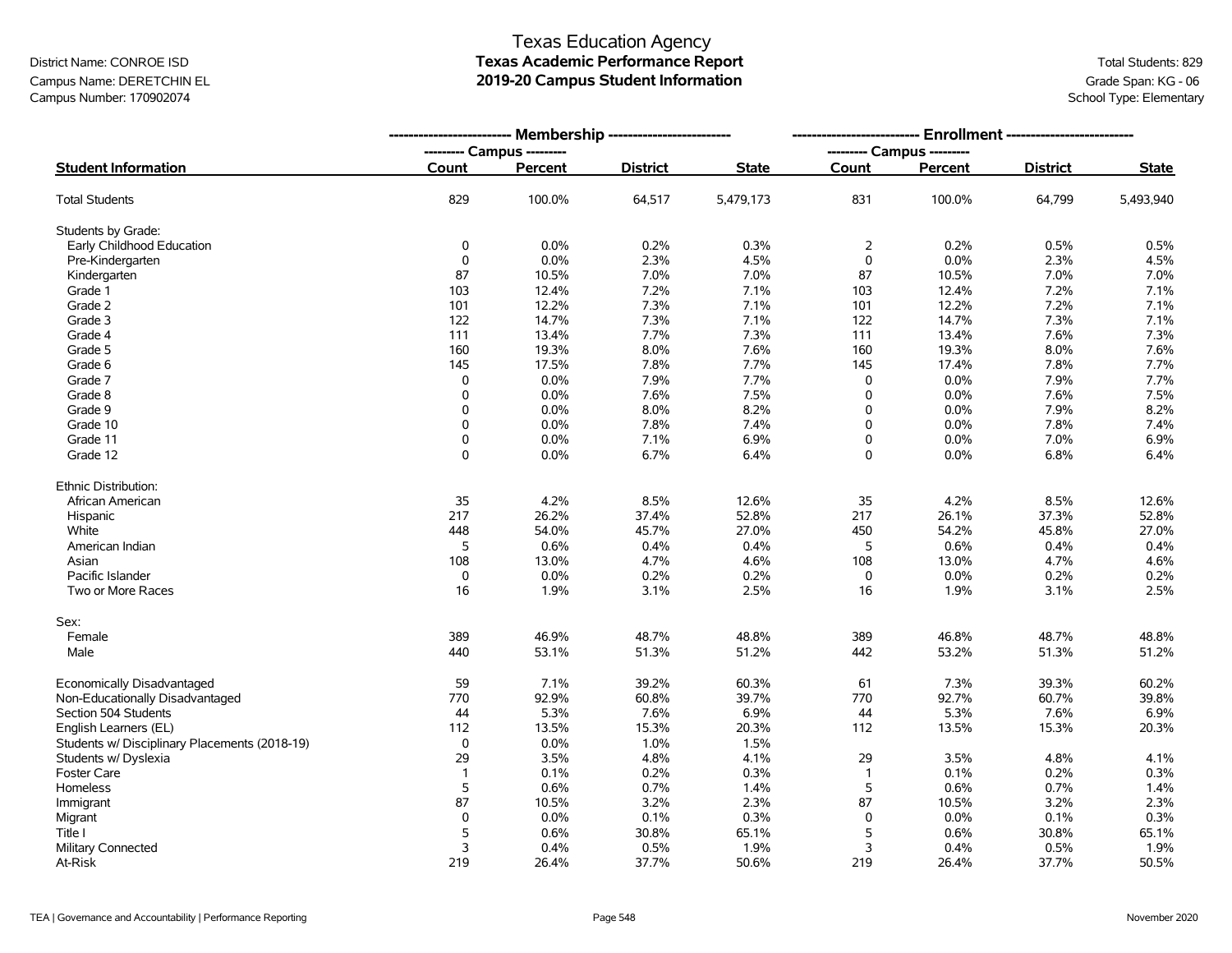## Campus Name: DERETCHIN EL **2019-20 Campus Student Information**<br>Campus Number: 170902074<br>School Type: Elementary Campus Number: 170902074

|                                                           |       |                            | ------------------------- Membership ------------------------ |              |       |                            |                 |              |
|-----------------------------------------------------------|-------|----------------------------|---------------------------------------------------------------|--------------|-------|----------------------------|-----------------|--------------|
|                                                           |       | --------- Campus --------- |                                                               |              |       | --------- Campus --------- |                 |              |
| <b>Student Information</b>                                | Count | Percent                    | <b>District</b>                                               | <b>State</b> | Count | Percent                    | <b>District</b> | <b>State</b> |
| Students by Instructional Program:                        |       |                            |                                                               |              |       |                            |                 |              |
| <b>Bilingual/ESL Education</b>                            | 106   | 12.8%                      | 14.9%                                                         | 20.6%        | 106   | 12.8%                      | 14.9%           | 20.6%        |
| Career & Technical Education                              | 0     | 0.0%                       | 25.3%                                                         | 27.6%        |       |                            |                 |              |
| Career & Technical Education (9-12 grades only)           | 0     | 0.0%                       | 32.2%                                                         | 50.8%        | 0     | $\overline{\phantom{a}}$   | 32.1%           | 50.8%        |
| Gifted & Talented Education                               | 96    | 11.6%                      | 7.7%                                                          | 8.1%         | 96    | 11.6%                      | 7.6%            | 8.1%         |
| Special Education                                         | 61    | 7.4%                       | 8.7%                                                          | 10.5%        | 63    | 7.6%                       | 9.0%            | 10.7%        |
| Students with Disabilities by Type of Primary Disability: |       |                            |                                                               |              |       |                            |                 |              |
| <b>Total Students with Disabilities</b>                   | 61    |                            |                                                               |              |       |                            |                 |              |
| By Type of Primary Disability                             |       |                            |                                                               |              |       |                            |                 |              |
| Students with Intellectual Disabilities                   | 11    | 18.0%                      | 34.4%                                                         | 42.4%        |       |                            |                 |              |
| Students with Physical Disabilities                       | 25    | 41.0%                      | 23.3%                                                         | 21.4%        |       |                            |                 |              |
| Students with Autism                                      | $**$  | $**$                       | 17.6%                                                         | 13.8%        |       |                            |                 |              |
| Students with Behavioral Disabilities                     | 13    | 21.3%                      | 23.1%                                                         | 20.8%        |       |                            |                 |              |
| Students with Non-Categorical Early Childhood             |       |                            | 1.7%                                                          | 1.5%         |       |                            |                 |              |
| Mobility (2018-19):                                       |       |                            |                                                               |              |       |                            |                 |              |
| <b>Total Mobile Students</b>                              | 77    | 9.0%                       | 12.8%                                                         | 15.3%        |       |                            |                 |              |
| By Ethnicity:                                             |       |                            |                                                               |              |       |                            |                 |              |
| African American                                          | 6     | 0.7%                       |                                                               |              |       |                            |                 |              |
| Hispanic                                                  | 18    | 2.1%                       |                                                               |              |       |                            |                 |              |
| White                                                     | 42    | 4.9%                       |                                                               |              |       |                            |                 |              |
| American Indian                                           | 0     | 0.0%                       |                                                               |              |       |                            |                 |              |
| Asian                                                     | 6     | 0.7%                       |                                                               |              |       |                            |                 |              |
| Pacific Islander                                          | 0     | 0.0%                       |                                                               |              |       |                            |                 |              |
| Two or More Races                                         | 5     | 0.6%                       |                                                               |              |       |                            |                 |              |
| Student Attrition (2018-19):                              |       |                            |                                                               |              |       |                            |                 |              |
| <b>Total Student Attrition</b>                            | 112   | 15.3%                      |                                                               |              |       |                            |                 |              |

|                            | ---------Non-Special Education Rates--------- | Special Education Rates------------- |              |                          |                 |              |
|----------------------------|-----------------------------------------------|--------------------------------------|--------------|--------------------------|-----------------|--------------|
| <b>Student Information</b> | Campus                                        | <b>District</b>                      | <b>State</b> | Campus                   | <b>District</b> | <b>State</b> |
| Retention Rates by Grade:  |                                               |                                      |              |                          |                 |              |
| Kindergarten               | $0.0\%$                                       | 0.2%                                 | 1.6%         | 16.7%                    | 2.9%            | 5.5%         |
| Grade 1                    | $0.0\%$                                       | 0.6%                                 | 2.9%         | 14.3%                    | 1.9%            | 4.9%         |
| Grade 2                    | $0.0\%$                                       | 0.4%                                 | 1.6%         | $0.0\%$                  | 1.9%            | 2.0%         |
| Grade 3                    | $0.0\%$                                       | 0.2%                                 | 0.9%         | $0.0\%$                  | $0.0\%$         | 0.8%         |
| Grade 4                    | $0.0\%$                                       | 0.1%                                 | 0.5%         | $0.0\%$                  | $0.0\%$         | $0.4\%$      |
| Grade 5                    | 0.7%                                          | 0.2%                                 | 0.4%         | $0.0\%$                  | $0.0\%$         | 0.5%         |
| Grade 6                    | $0.0\%$                                       | $0.0\%$                              | 0.4%         | $0.0\%$                  | $0.0\%$         | $0.5\%$      |
| Grade 7                    | $\overline{\phantom{0}}$                      | 0.1%                                 | 0.5%         | $\overline{\phantom{a}}$ | 0.8%            | 0.6%         |
| Grade 8                    | $\overline{\phantom{0}}$                      | 0.2%                                 | 0.4%         | $\overline{\phantom{0}}$ | $0.0\%$         | 0.6%         |
| Grade 9                    | -                                             | 2.4%                                 | 7.8%         | $\overline{\phantom{a}}$ | 4.6%            | 13.1%        |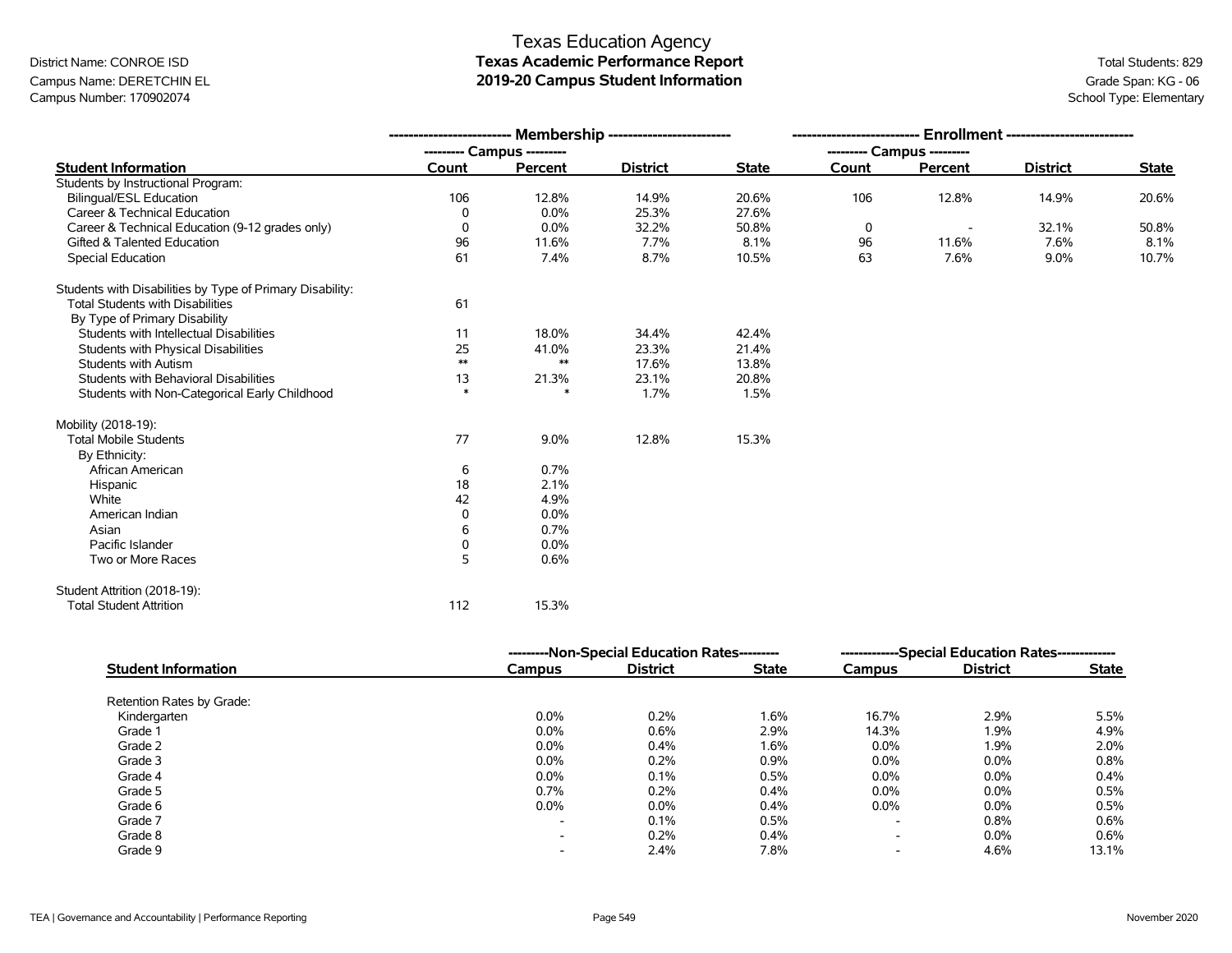|                           | <b>Texas Education Agency</b>            |                         |
|---------------------------|------------------------------------------|-------------------------|
| District Name: CONROE ISD | <b>Texas Academic Performance Report</b> | Total Students: 829     |
| Campus Name: DERETCHIN EL | 2019-20 Campus Student Information       | Grade Span: KG - 06     |
| Campus Number: 170902074  |                                          | School Type: Elementary |

| <b>Class Size Information</b>                  | Campus                   | <b>District</b> | <b>State</b> |
|------------------------------------------------|--------------------------|-----------------|--------------|
| Class Size Averages by Grade and Subject       |                          |                 |              |
| (Derived from teacher responsibility records): |                          |                 |              |
| Elementary:                                    |                          |                 |              |
| Kindergarten                                   | 21.8                     | 19.4            | 19.0         |
| Grade 1                                        | 17.0                     | 19.1            | 18.9         |
| Grade 2                                        | 20.2                     | 19.8            | 18.8         |
| Grade 3                                        | 20.4                     | 19.6            | 19.0         |
| Grade 4                                        | 18.5                     | 19.7            | 19.2         |
| Grade 5                                        | 22.6                     | 23.7            | 20.9         |
| Grade 6                                        | 23.9                     | 24.7            | 20.4         |
| Secondary:                                     |                          |                 |              |
| English/Language Arts                          | $\overline{\phantom{a}}$ | 20.0            | 16.4         |
| Foreign Languages                              | $\overline{\phantom{a}}$ | 22.3            | 18.7         |
| Mathematics                                    | $\overline{\phantom{a}}$ | 21.7            | 17.8         |
| Science                                        | $\overline{\phantom{a}}$ | 21.9            | 18.8         |
| <b>Social Studies</b>                          | $\overline{\phantom{a}}$ | 23.7            | 19.3         |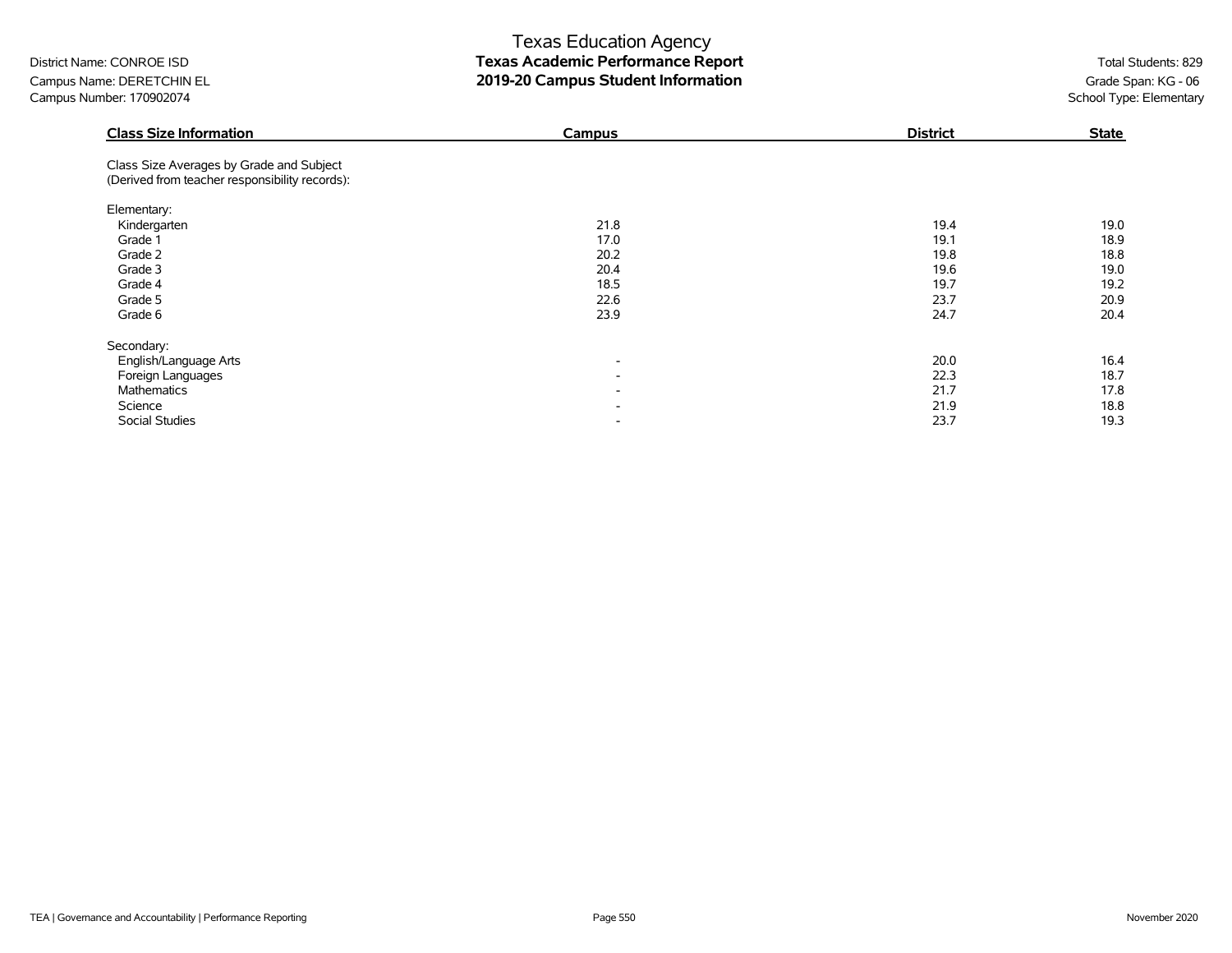## Campus Name: DERETCHIN EL **2019-20 Campus Staff Information**<br>Campus Number: 170902074<br>School Type: Elementary Campus Number: 170902074

|                                           | ---------------- Campus ---------------- |         |                 |              |
|-------------------------------------------|------------------------------------------|---------|-----------------|--------------|
| <b>Staff Information</b>                  | Count/Average                            | Percent | <b>District</b> | <b>State</b> |
| <b>Total Staff</b>                        | 67.9                                     | 100.0%  | 100.0%          | 100.0%       |
| Professional Staff:                       | 62.0                                     | 91.3%   | 63.6%           | 63.7%        |
| Teachers                                  | 52.0                                     | 76.6%   | 49.4%           | 49.4%        |
| Professional Support                      | 7.0                                      | 10.3%   | 11.1%           | 10.2%        |
| Campus Administration (School Leadership) | 3.0                                      | 4.4%    | 2.7%            | 3.0%         |
| <b>Educational Aides:</b>                 | 5.9                                      | 8.7%    | 8.8%            | 10.6%        |
| Librarians & Counselors (Headcount):      |                                          |         |                 |              |
| Librarians                                |                                          |         |                 |              |
| Full-time                                 | $1.0$                                    | n/a     | 60.0            | 4,373.0      |
| Part-time                                 | 0.0                                      | n/a     | 3.0             | 595.0        |
| Counselors                                |                                          |         |                 |              |
| Full-time                                 | 1.0                                      | n/a     | 145.0           | 12,901.0     |
| Part-time                                 | $0.0\,$                                  | n/a     | 4.0             | 1,103.0      |
| Total Minority Staff:                     | 4.0                                      | 5.9%    | 31.8%           | 51.1%        |
| Teachers by Ethnicity and Sex:            |                                          |         |                 |              |
| African American                          | 0.0                                      | 0.0%    | 5.7%            | 10.8%        |
| Hispanic                                  | 3.0                                      | 5.8%    | 14.7%           | 28.1%        |
| White                                     | 48.0                                     | 92.3%   | 77.3%           | 57.7%        |
| American Indian                           | 0.0                                      | 0.0%    | 0.4%            | 0.3%         |
| Asian                                     | 1.0                                      | 1.9%    | 1.0%            | 1.8%         |
| Pacific Islander                          | 0.0                                      | 0.0%    | 0.1%            | 0.2%         |
| Two or More Races                         | 0.0                                      | 0.0%    | 0.9%            | 1.1%         |
| Males                                     | 2.0                                      | 3.8%    | 20.3%           | 23.8%        |
| Females                                   | 50.0                                     | 96.2%   | 79.7%           | 76.2%        |
| Teachers by Highest Degree Held:          |                                          |         |                 |              |
| No Degree                                 | 1.0                                      | 1.9%    | 0.6%            | 1.3%         |
| <b>Bachelors</b>                          | 38.0                                     | 73.1%   | 73.2%           | 73.4%        |
| <b>Masters</b>                            | 13.0                                     | 25.0%   | 25.5%           | 24.5%        |
| Doctorate                                 | 0.0                                      | 0.0%    | 0.8%            | 0.7%         |
| Teachers by Years of Experience:          |                                          |         |                 |              |
| <b>Beginning Teachers</b>                 | 2.0                                      | 3.8%    | 5.0%            | 7.4%         |
| 1-5 Years Experience                      | 17.0                                     | 32.7%   | 27.2%           | 27.9%        |
| 6-10 Years Experience                     | 11.0                                     | 21.2%   | 21.7%           | 19.4%        |
| 11-20 Years Experience                    | 16.0                                     | 30.8%   | 32.0%           | 29.4%        |
| Over 20 Years Experience                  | 6.0                                      | 11.5%   | 14.0%           | 15.9%        |
| Number of Students per Teacher            | 15.9                                     | n/a     | 16.4            | 15.1         |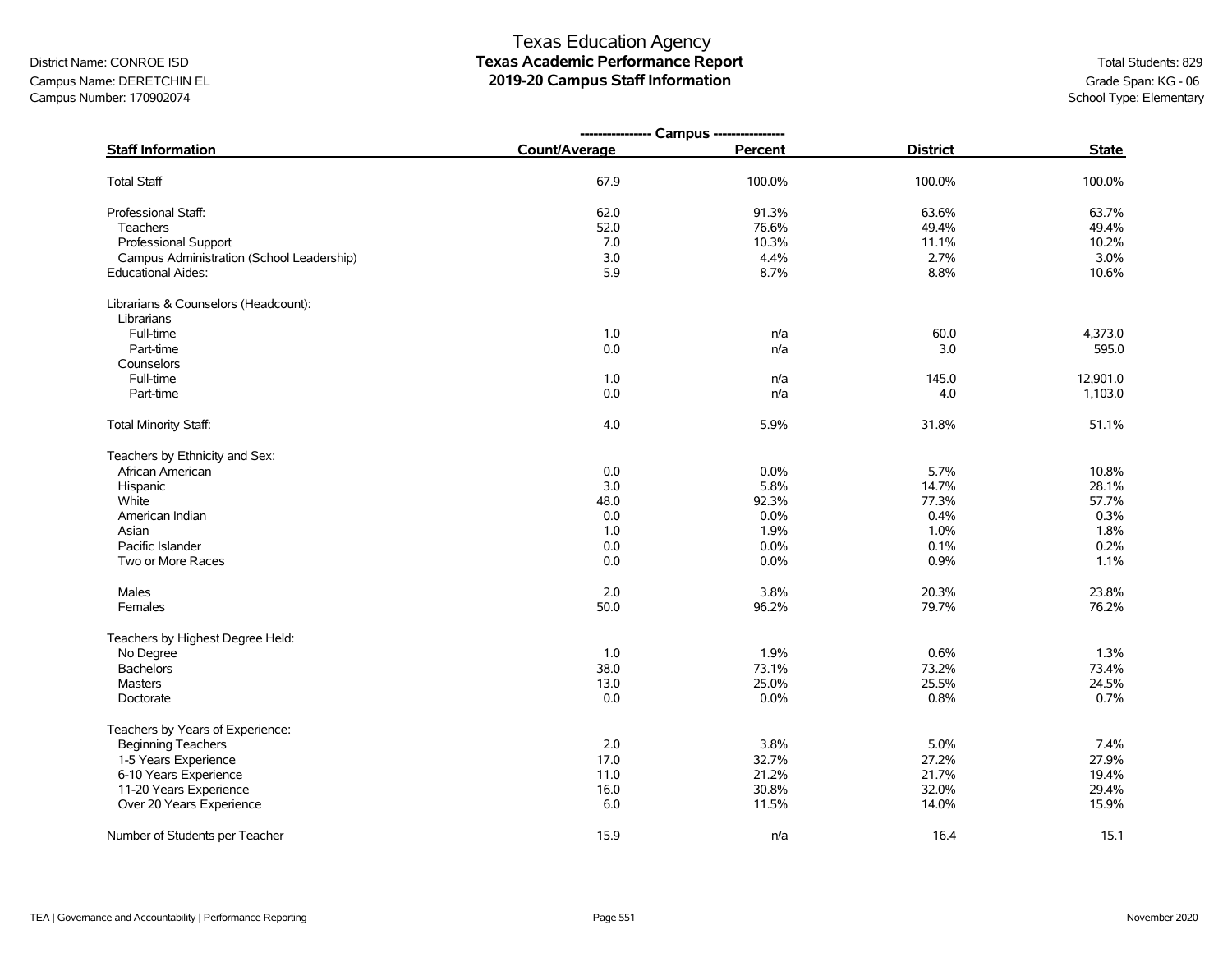## Texas Education Agency District Name: CONROE ISD **Texas Academic Performance Report Texas Academic Performance Report** Total Students: 829

Campus Name: DERETCHIN EL **2019-20 Campus Staff Information**<br>Campus Number: 170902074<br>School Type: Elementary Campus Number: 170902074

| <b>Staff Information</b>                                             | <b>Campus</b> | <b>District</b> | <b>State</b> |
|----------------------------------------------------------------------|---------------|-----------------|--------------|
| Experience of Campus Leadership:                                     |               |                 |              |
| Average Years Experience of Principals                               | 8.0           | 8.5             | 6.2          |
| Average Years Experience of Principals with District                 | 8.0           | 8.2             | 5.3          |
| Average Years Experience of Assistant Principals                     | 1.5           | 7.7             | 5.3          |
| Average Years Experience of Assistant Principals with District       | 1.5           | 6.7             | 4.7          |
| Average Years Experience of Teachers:                                | 10.0          | 11.0            | 11.1         |
| Average Years Experience of Teachers with District:                  | 5.8           | 6.7             | 7.2          |
| Average Teacher Salary by Years of Experience (regular duties only): |               |                 |              |
| <b>Beginning Teachers</b>                                            | \$55,725      | \$55,597        | \$49,868     |
| 1-5 Years Experience                                                 | \$56,141      | \$56,362        | \$52,823     |
| 6-10 Years Experience                                                | \$57,861      | \$58,209        | \$55,756     |
| 11-20 Years Experience                                               | \$60,968      | \$60,976        | \$59,308     |
| Over 20 Years Experience                                             | \$66,764      | \$67,231        | \$65,449     |
| Average Actual Salaries (regular duties only):                       |               |                 |              |
| Teachers                                                             | \$59,200      | \$59,725        | \$57,091     |
| Professional Support                                                 | \$64,660      | \$68,710        | \$67,352     |
| Campus Administration (School Leadership)                            | \$89,410      | \$92,093        | \$82,512     |
| Instructional Staff Percent:                                         | n/a           | 64.5%           | 64.6%        |
| Contracted Instructional Staff (not incl. above):                    | 0.0           | 3.9             | 6,309.0      |